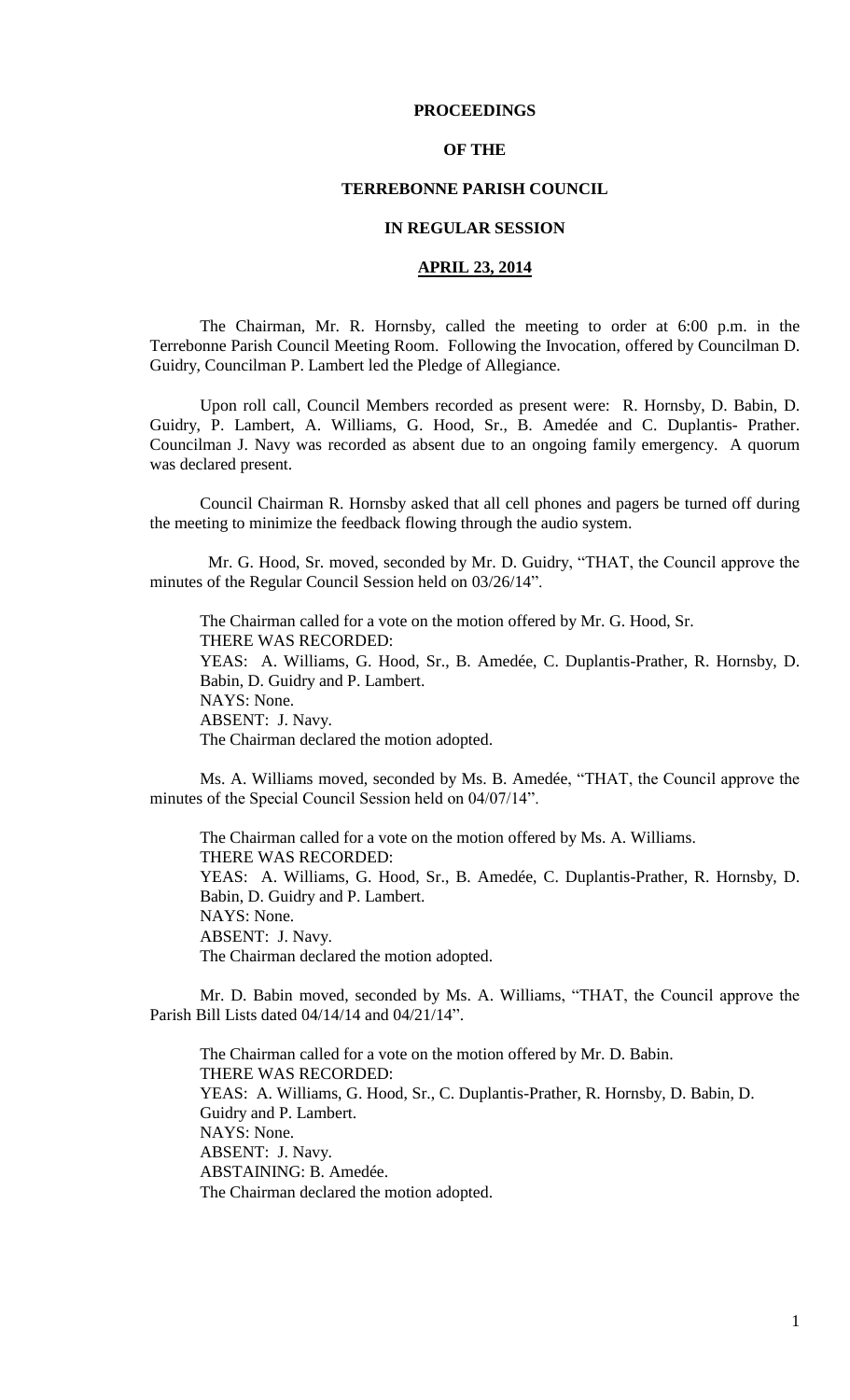Mr. D. Babin moved, seconded by Ms. B. Amedée, "THAT, the Council approve the Parish Manual Check List for March 2014.'

The Chairman called for a vote on the motion offered by Mr. D. Babin. THERE WAS RECORDED: YEAS: A. Williams, G. Hood, Sr., B. Amedée, C. Duplantis-Prather, R. Hornsby, D. Babin, D. Guidry and P. Lambert. NAYS: None. ABSENT: J. Navy. The Chairman declared the motion adopted.

OFFERED BY: Mr. D. Guidry. SECONDED BY: Mr. P. Lambert.

RESOLUTION NO. 14-200

A resolution authorizing the Department of Utilities to contract with Gulf South Armature for the Houma Generating Station Unit 16 critical motor preventive maintenance.

WHEREAS, the Terrebonne Parish Consolidated Government, Department of Utilities solicited proposals for the Houma Generation Station Unit 16 (HGS 16) critical motor preventive maintenance, and

WHEREAS, this work was awarded to Gulf South Armature, they having submitted the lowest and best quote in the amount of \$28,582.16, and

WHEREAS, during the inspection of the motors, the bearings were determined to require replacement resulting in additional unanticipated costs up to an estimated total of \$47,000, and

WHEREAS, the total cost exceeds the administrative limit prescribed by ordinance

NOW, THEREFORE BE IT RESOLVED by the Terrebonne Parish Council, on behalf of the Terrebonne Parish Consolidated Government, that the Department of Utilities by and they are hereby, authorized to contract with Gulf South Armature for HGS 16 critical motor preventive maintenance in the estimated total amount of \$47,000.

BE IT FURTHER RESOLVED, that the Parish President and all other appropriate parties be, and they are hereby authorized to execute any and all contract documents associated therewith.

THERE WAS RECORDED: YEAS: A. Williams, G. Hood, Sr., B. Amedée, C. Duplantis-Prather, R. Hornsby, D. Babin, D. Guidry and P. Lambert. NAYS: None. ABSTAINING: None. NOT VOTING: None. ABSENT: J. Navy. The Chairman declared the resolution adopted on this, the 23<sup>rd</sup> day of April, 2014.

\* \* \* \* \* \* \* \*

The Council Chairman recognized Mr. Steve Smith, partner in the All South Consultant Engineers, Inc. firm, who presented the Council with a brief overview and status of the services his firm is performing throughout Terrebonne Parish. Mr. Smith explained that there are a number of drainage projects that his company is currently working on, as follows: 1) St. Louis Canal Drainage Improvement Project, 2) Alma Street Drainage Improvement Project, 3)Wauburn Subdivision Drainage Improvement Project and 4) the sub-contracting of the Bayou Country Sports Park Project. Mr. Smith thanked the Council and Administration for allowing his company to serve the citizens of Terrebonne Parish.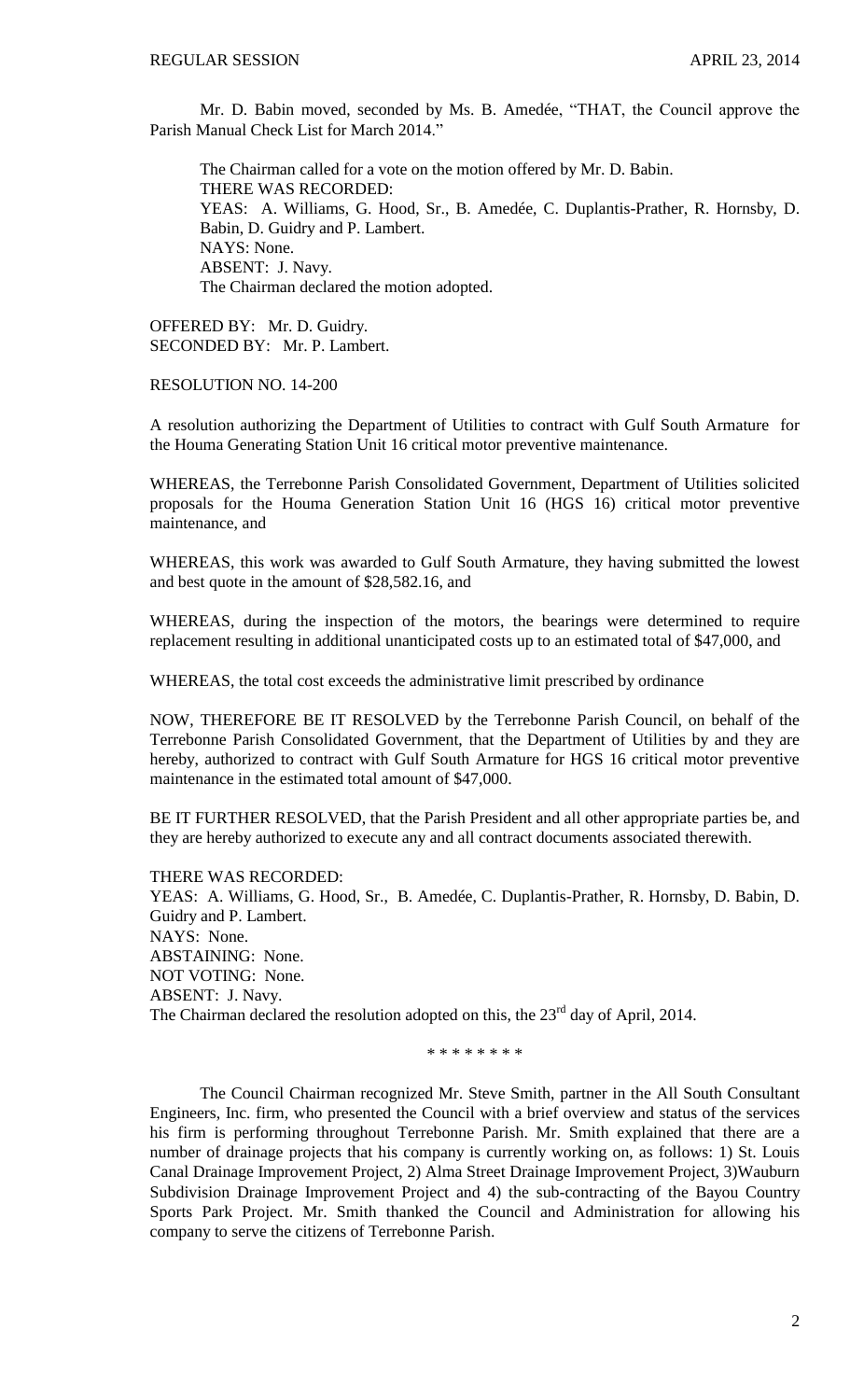Upon questioning from Councilwoman B. Amedée, Mr. Smith explained that the current drainage improvement project structures are not designed to restrict the flow of water through residential areas; noting that there are floodgates constructed to serve that purpose.

The Council Chairman recognized Ms. Wanda Lopez, a Houma resident, who presented the Council with a handout detailing statistical information pertaining to breed specific dog ordinances. Ms. Lopez explained that she is aware that there is a need or a sense of urgency to review and/or reconstruct the current Parish ordinance as it relates to dangerous and vicious dogs, but in her opinion it should not become breed specific.

Mr. D. Guidry moved, seconded by Ms. B. Amedée, "THAT, the Council extend Ms. Wanda Lopez's time an additional minute."

The Chairman called for a vote on the motion offered by Mr. D. Guidry. THERE WAS RECORDED: YEAS: A. Williams, G. Hood, Sr., B. Amedée, C. Duplantis-Prather, R. Hornsby, D. Babin, D. Guidry and P. Lambert. NAYS: None. ABSENT: J. Navy. The Chairman declared the motion adopted.

Ms. Lopez explained that there are numerous comprehensive studies that have been conducted which indicate that using specific breeds is not a significant factor when it comes to animal attacks. She requested the Council to re-examine the ordinance to include increased fees for licensing to possibly reduce the number of negligent dog owners.

Councilwoman A. Williams and Councilman D. Babin thanked Ms. Lopez for the information that she presented to the Council, and clarified that the Council is not primarily focused on breed specific nor owner specific, but on dog owners who are negligent in caring for and maintaining their pets. They commended Ms. Lopez for her comments and concerns and invited her, as well as the public, to attend the next Policy, Procedure and Legal Committee meeting which will be held on May 12, 2014 to voice their concerns regarding this matter.

The Council Chairman acknowledged and welcomed a Nicholls State University nursing student who was present for tonight's proceedings.

Ms. A. Williams moved, seconded by Mr. P. Lambert, "THAT, it now being 6:30 p.m., the Council open public hearings."

The Chairman called for a vote on the motion offered by Ms. A. Williams. THERE WAS RECORDED: YEAS: A. Williams, G. Hood, Sr., B. Amedée, C. Duplantis-Prather, R. Hornsby, D. Babin, D. Guidry and P. Lambert. NAYS: None. ABSENT: J. Navy. The Chairman declared the motion adopted.

The Chairman recognized the public for comments on the following:

- A. A proposed ordinance to amend the 2014 Adopted Operating Budget of the Terrebonne Parish Consolidated Government for the following items:
	- I. Hollywood Road Widening Project, \$11,130,078.00
	- II. Animal Shelter Building Project, \$900,000.00

There were no comments from the public on the proposed ordinance.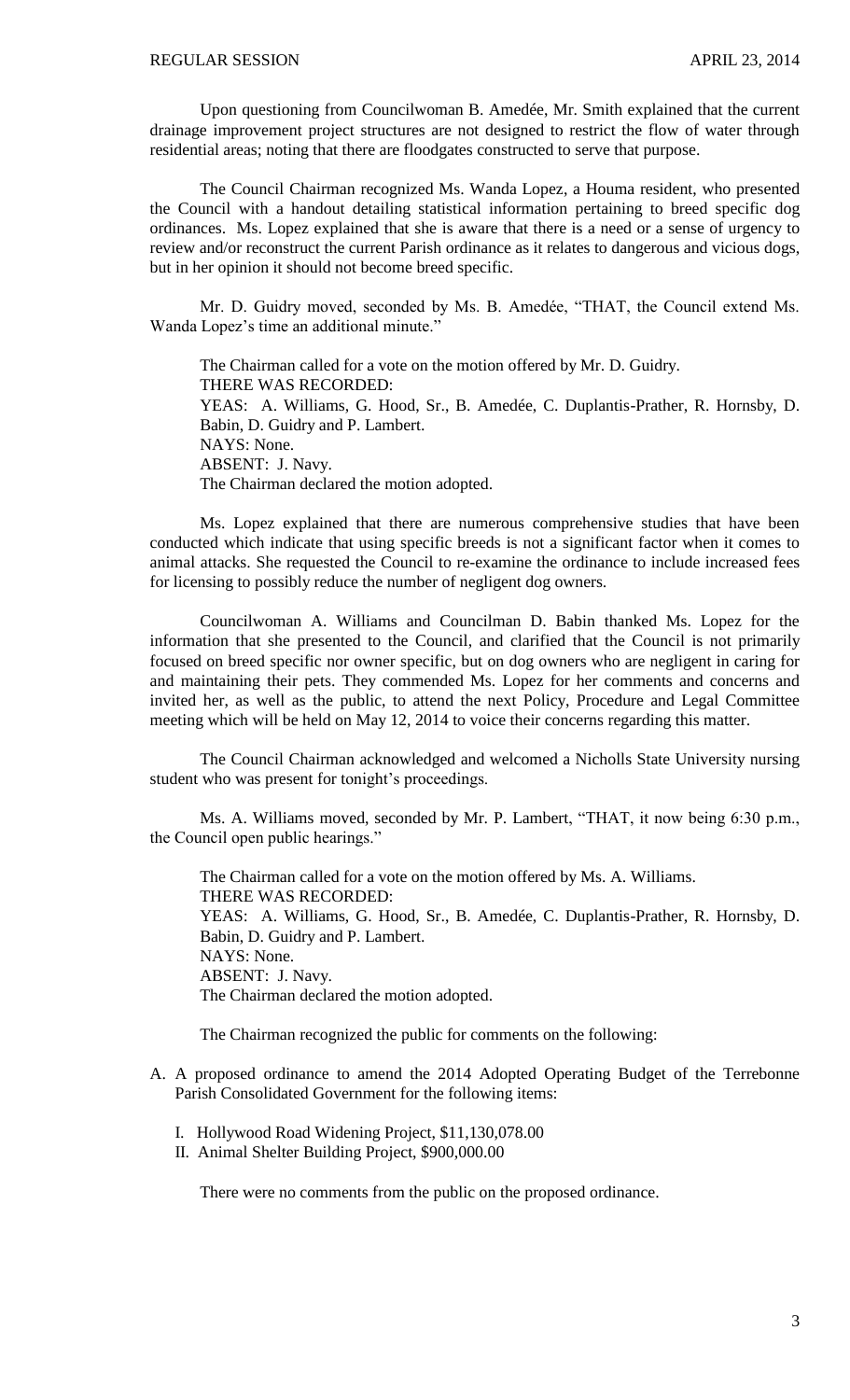Mr. D. Babin moved, seconded by Ms. B. Amedée, "THAT, the Council close the aforementioned public hearing."

The Chairman called for a vote on the motion offered by Mr. D. Babin. THERE WAS RECORDED: YEAS: A. Williams, G. Hood, Sr., B. Amedée, C. Duplantis-Prather, R. Hornsby, D. Babin, D. Guidry and P. Lambert. NAYS: None. ABSENT: J. Navy. The Chairman declared the motion adopted.

OFFERED BY: Mr. D. Babin. SECONDED BY: Ms. A. Williams.

ORDINANCE NO. 8415

AN ORDINANCE TO AMEND THE 2014 ADOPTED OPERATING BUDGET OF THE TERREBONNE PARISH CONSOLIDATED GOVERNMENT FOR THE FOLLOWING ITEMS:

- I. HOLLYWOOD ROAD WIDENING PROJECT, \$11,130,078
- II. ANIMAL SHELTER BUILDING PROJECT, \$900,000

### SECTION I

WHEREAS, the Administration and the Terrebonne Parish Council, on behalf of the Terrebonne Parish Consolidated Government, is widening Hollywood Road from Hwy 311 to Tunnel Boulevard with an estimated cost of \$20,015,032, and

WHEREAS, the widening of Hollywood Road from Hwy 311 to Tunnel Boulevard would improve traffic conditions tremendously and relieve traffic congestion that presently exists, and

WHEREAS, an additional amount of \$11,130,078 has been appropriated out of the Louisiana Surface Transportation Program for the financing for the improvements for the project under the direct administration of the Louisiana Department of Transportation and Development, and

WHEREAS, the Terrebonne Parish Consolidated Government has entered into a City-State agreement with the Louisiana Department of Transportation and requiring specific work to be performed relative to this project, and

WHEREAS, the Terrebonne Parish Consolidated Government has the 20% local match for both engineering and construction of this project budgeted in the 5-Year Capital Outlay in the amount of \$4,308,962.

NOW, THEREFORE BE IT RESOLVED, by the Terrebonne Parish Council, on behalf of the Terrebonne Parish Consolidated Government, that the 2014 Adopted Budget of the Terrebonne Parish Consolidated Government be amended for Hollywood Road Widening Project. (Attachment A)

# SECTION II

WHEREAS, Administration has completed the design of the New Animal Shelter Building Project with a total estimated cost of \$3,014,901; and

WHEREAS, the new building is being built at the North Campus Parish Facility in Gray, LA which will provide better care for the abandoned/neglected animals with a current budget of \$2,114,901; and

WHEREAS, an additional \$900,000 is needed to proceed with the bid and construction phase.

WHEREAS, the Utility Fund has \$900,000 of available funds to transfer to the General Fund.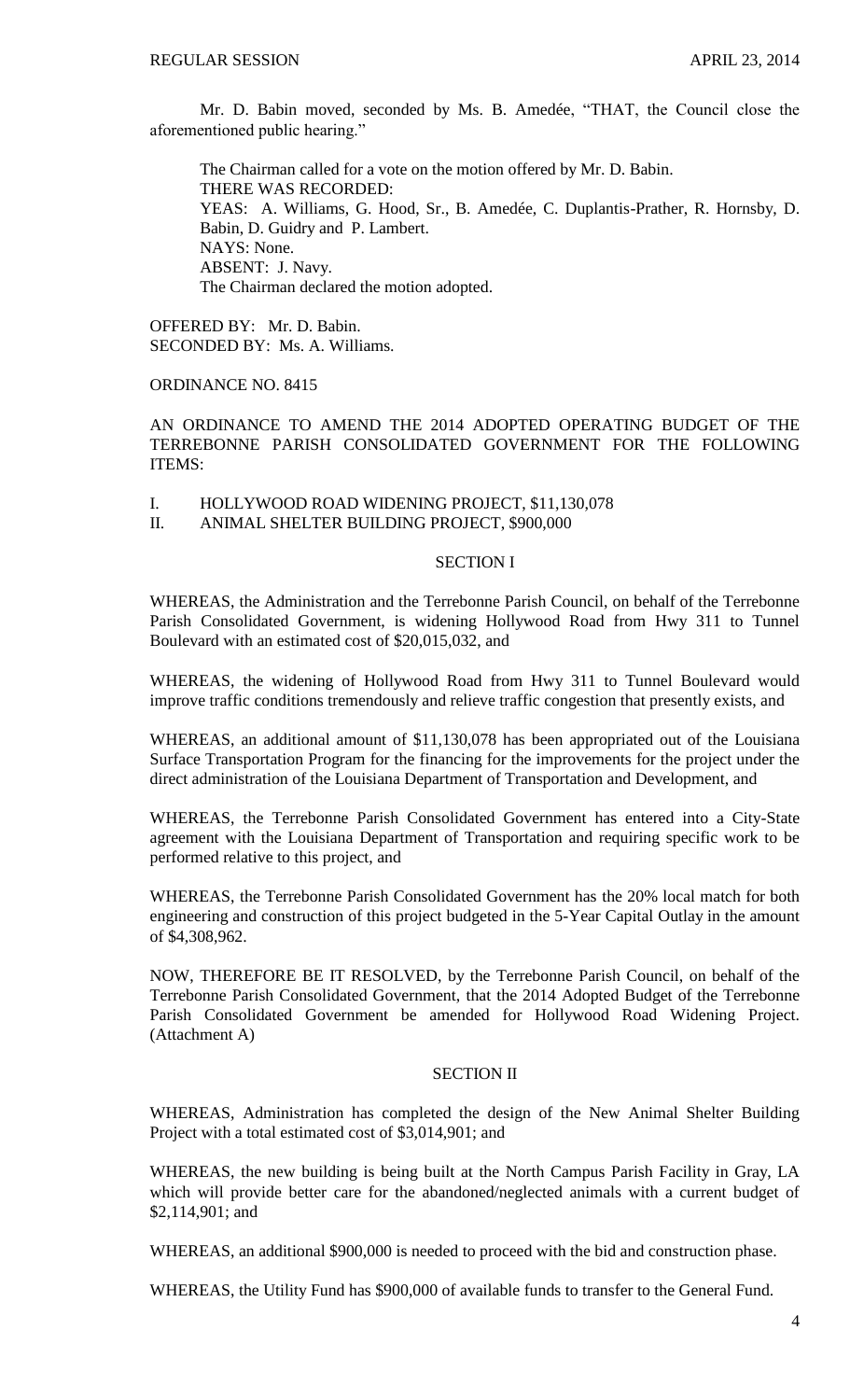NOW, THEREFORE BE IT FURTHER ORDAINED, by the Terrebonne Parish Council, on behalf of the Terrebonne Parish Consolidated Government, that the 2014 Adopted Budget of the Terrebonne Parish Consolidated Government be amended for the New Animal Shelter Building Project. (Attachment B).

This ordinance, having been introduced and laid on the table for at least two weeks, was voted upon as follows:

THERE WAS RECORDED:

YEAS: A. Williams, G. Hood, Sr., B. Amedée, C. Duplantis-Prather, R. Hornsby, D. Babin, D. Guidry and P. Lambert. NAYS: None. ABSTAINING: None. NOT VOTING: None. ABSENT: J. Navy. The Chairman declared the ordinance adopted on this, the 23<sup>rd</sup> day of April, 2014.

\* \* \* \* \* \* \* \* \*

| <b>ATTACHMENT A - Hollywood Road Widening Project</b>     |                |                |                |
|-----------------------------------------------------------|----------------|----------------|----------------|
|                                                           | 2014           |                |                |
|                                                           | <b>Adopted</b> | <b>Change</b>  | <b>Amended</b> |
|                                                           |                |                |                |
| Hollywood Road Widening Project                           | 3,868,105      | 11,130,078     | 14,998,183     |
| DOTD Grant - Hollywood Road                               |                | (11, 130, 078) | (11, 130, 078) |
| <b>ATTACHMENT B - New Animal Shelter Building Project</b> |                |                |                |
|                                                           | 2014           |                |                |
|                                                           | <b>Adopted</b> | <b>Change</b>  | <b>Amended</b> |
|                                                           |                |                |                |
| Transfer to Capital Project Fund                          | 1,290,000      | 900,000        | 2,190,000      |
| Transfer from Utilities Fund                              | (2,950,865)    | (900, 000)     | (3,850,865)    |
| <b>Animal Shelter Building</b>                            | 1,982,374      | 900,000        | 2,882,374      |
| Transfer from General Fund (PILOT)                        | (1, 290, 000)  | (900, 000)     | (2, 190, 000)  |
| <b>ATTACHMENT C - Utility Fund Transfer</b>               |                |                |                |
|                                                           |                |                |                |
|                                                           | 2014           |                |                |
|                                                           | <b>Adopted</b> | <b>Change</b>  | <b>Amended</b> |
| Transfer to General Fund (PILOT)                          | 2,950,865      | 900,000        | 3,850,865      |
| Net Position (Decrease)                                   | N/A            | (900, 000)     | N/A            |

\*\*\*\*\*\*\*\*\*\*

The Chairman recognized the public for comments on the following:

B. A proposed ordinance to establish the intersection of Country Drive and the turn onto the St. Ann Bridge as a 3-way "Stop".

There were no comments from the public on the proposed ordinance.

Mr. P. Lambert moved, seconded by Mr. D. Guidry, "THAT, the Council close the aforementioned public hearing."

The Chairman called for a vote on the motion offered by Mr. P. Lambert. THERE WAS RECORDED: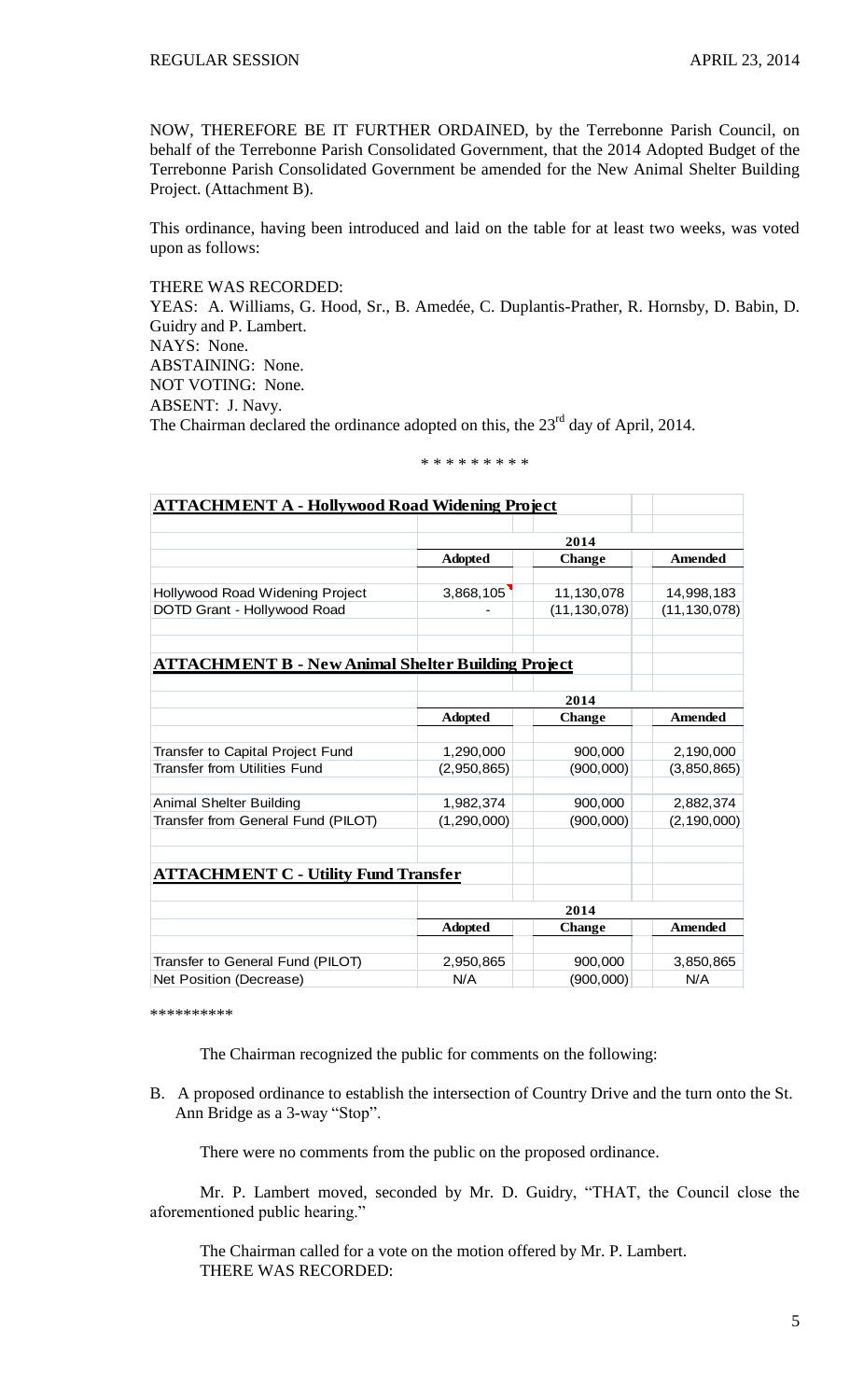YEAS: A. Williams, G. Hood, Sr., B. Amedée, C. Duplantis-Prather, R. Hornsby, D. Babin, D. Guidry and P. Lambert. NAYS: None. ABSENT: J. Navy. The Chairman declared the motion adopted.

OFFERED BY: Mr. P. Lambert. SECONDED BY: Mr. D. Guidry.

ORDINANCE NO. 8416

AN ORDINANCE AMENDING THE PARISH CODE OF TERREBONNE PARISH, CHAPTER 18, ARTICLE IV. OPERATION OF VEHICLES, DIVISION 2. PARISH, SECTION 18-88 TO ESTABLISH A "3-WAY STOP" AT THE INTERSECTION OF COUNTRY DRIVE AND THE TURN ONTO ST. ANN BRIDGE, AND TO AUTHORIZE THE INSTALLATION OF THE APPROPRIATE SIGNS; AND TO ADDRESS OTHER MATTERS RELATIVE THERETO.

### SECTION I

BE IT ORDAINED by the Terrebonne Parish Council, in regular session convened, acting pursuant to the authority invested in it by the Constitution and laws of the State of Louisiana, the Home Rule Charter for a Consolidated Government for Terrebonne Parish, and including, but not limited to, LSA R.S. 33:1368 and other statutes of the State of Louisiana, to amend the Parish Code of Terrebonne Parish, Chapter 18, Article IV, Section 18-88 to create a "3 Way Stop" at the intersection of Country Drive and the turn onto St. Ann Bridge, as follows:

CHAPTER 18, Motor Vehicles and Traffic ARTICLE IV, Operation of Vehicles DIVISION 2. Parish SECTION 18-88. Three-way stop intersections.

(ADD TO LIST) Country Drive and St. Ann Bridge

The intersection of Country Drive at the turn onto St. Ann Bridge shall be declared as a "3 Way Stop" intersection, and appropriate "3 Way Stop" signs shall be erected and maintained along said roadways. Any vehicle traveling on the St. Ann Bridge and/or Country Drive shall adhere to the provisions of this ordinance.

#### SECTION II

If any word, clause, phrase, section or other portion of this ordinance shall be declared null, void, invalid, illegal, or unconstitutional, the remaining words, clauses, phrases, sections or other portions of this ordinance shall remain in full force and effect, the provisions of this section hereby being declared to be severable.

### SECTION III

Any ordinance or part thereof in conflict herewith is hereby repealed.

## SECTION IV

This ordinance shall become effective upon approval by the Parish President or as otherwise provided in Section 2-13 (b) of the Home Rule Charter for Consolidated Government for Terrebonne Parish, whichever occurs sooner.

This ordinance, having been introduced and laid on the table for at least two weeks, was voted upon as follows:

THERE WAS RECORDED:

YEAS: A. Williams, G. Hood, Sr., B. Amedée, C. Duplantis-Prather, R. Hornsby, D. Babin, D. Guidry and P. Lambert.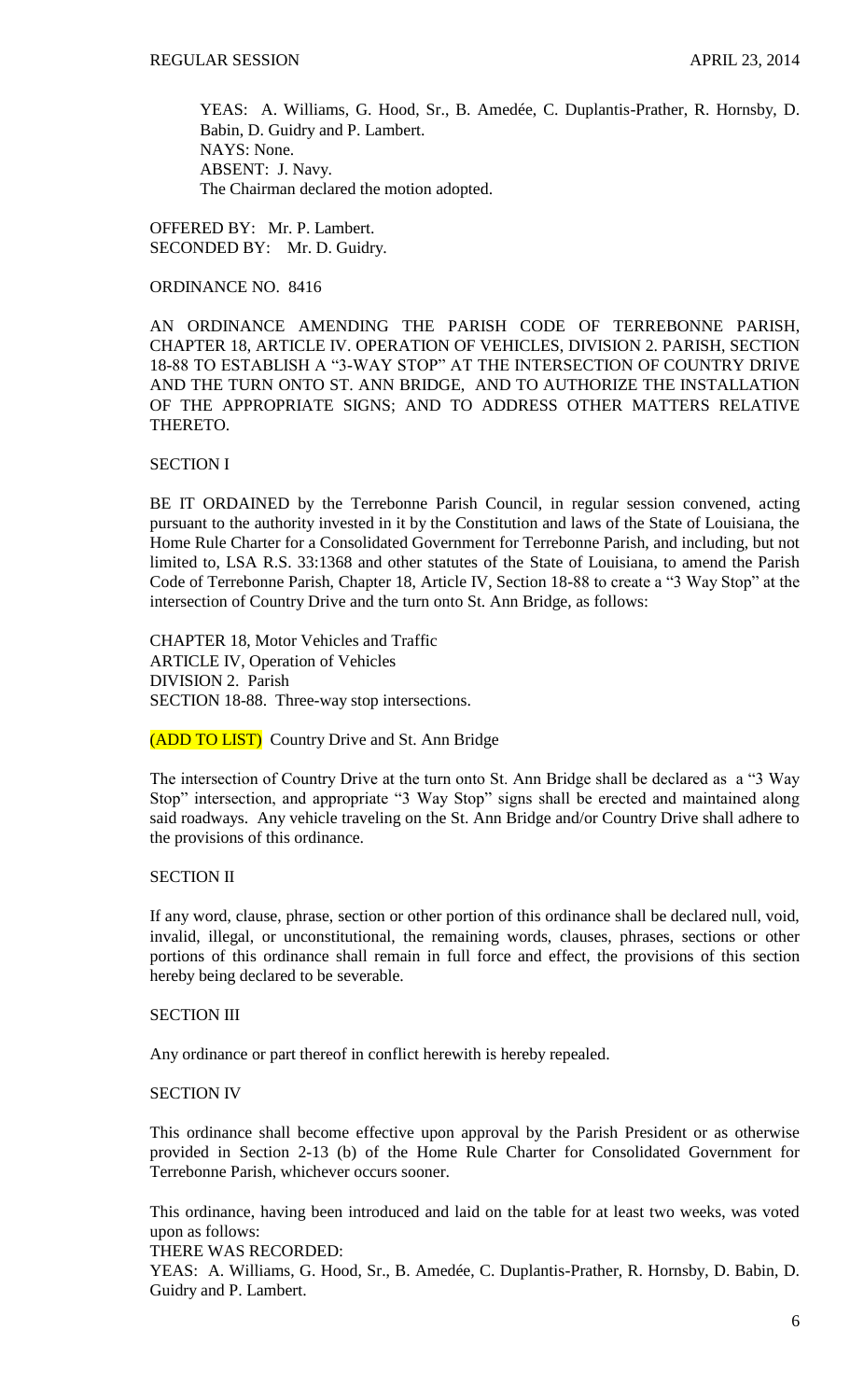NAYS: None. ABSTAINING: None. NOT VOTING: None. ABSENT: J. Navy. The Chairman declared the ordinance adopted on this, the 23<sup>rd</sup> day of April, 2014.

\* \* \* \* \* \* \* \* \*

The Chairman recognized the public for comments on the following:

C. A proposed ordinance to amend the Parish Code, Chapter 9, "Flood Damage Prevention", Article II, "Administration and Enforcement", Section 9-13. "Fee".

There were no comments from the public on the proposed ordinance.

Ms. B. Amedée moved, seconded by Mr. D. Babin, "THAT, the Council close the aforementioned public hearing."

The Chairman called for a vote on the motion offered by Ms. B. Amedée. THERE WAS RECORDED: YEAS: A. Williams, G. Hood, Sr., B. Amedée, C. Duplantis-Prather, R. Hornsby, D. Babin, D. Guidry and P. Lambert. NAYS: None. ABSENT: J. Navy. The Chairman declared the motion adopted.

OFFERED BY: Mr. D. Babin. SECONDED BY: Ms. B. Amedee.

ORDINANCE NO. 8417

AN ORDINANCE AMEND THE CODE OF TERREBONNE PARISH, [CHAPTER 9](http://library.municode.com/HTML/10737/level2/PTIIPACO_CH9FLDAPR.html)  ["FLOOD DAMAGE PREVENTION",](http://library.municode.com/HTML/10737/level2/PTIIPACO_CH9FLDAPR.html) ARTICLE II. "ADMINISTRATION AND ENFORCEMENT" SECTION 9-33 FEES AND TO ALLOW FOR RELATED AND CONSEQUENTIAL MATTERS.

### SECTION I

BE IT ORDAINED by the Terrebonne Parish Council in regular session convened, acting pursuant to the authority invested in it by the Constitution and Laws of the State of Louisiana, the Home Rule Charter for a Consolidated Government for Terrebonne Parish and including, but not limited to, LSA RS 33:1368 and other statutes of the State of Louisiana, to amend the Code of Terrebonne Parish, [Chapter 9 "Flood Damage Prevention" A](http://library.municode.com/HTML/10737/level2/PTIIPACO_CH9FLDAPR.html)rticle II - "Administration and Enforcement", Section 9-33 "Fees", to read as follows:

[Sec. 9-33. Permits and Fees.](http://library.municode.com/HTML/10737/level3/PTIIPACO_CH9FLDAPR_ARTIIADEN.html#PTIIPACO_CH9FLDAPR_ARTIIADEN_S9-33FE)

(a) It shall be the responsibility of the office of the floodplain administrator Planning & Zoning Department to collect the appropriate fees for the application procedures set forth in this article.

(b) A permit fee shall be paid in accordance with the requirements and scale of fees adopted under and set out in Section 109 of the Terrebonne Parish Consolidated Building Code. shall not be issued, nor shall the application for a permit be accepted, until the fees prescribed in this section shall have been paid. Nor shall an amendment to a permit application be approved until the additional fee, if any, due to an increase in the estimated cost of the building or structure shall have been paid. A certificate of occupancy shall not be issued, nor shall the certificate of occupancy application be accepted, until the fees prescribed in this section shall have been paid. (1) The cost of a building permit shall be calculated by multiplying the total square footage of the structure by the square foot cost; then the permit shall be a one-dollar charge for every one

thousand dollars (\$1,000.00) of actual construction cost. The square footage costs to be used in

determining the permit application fee shall be as follows: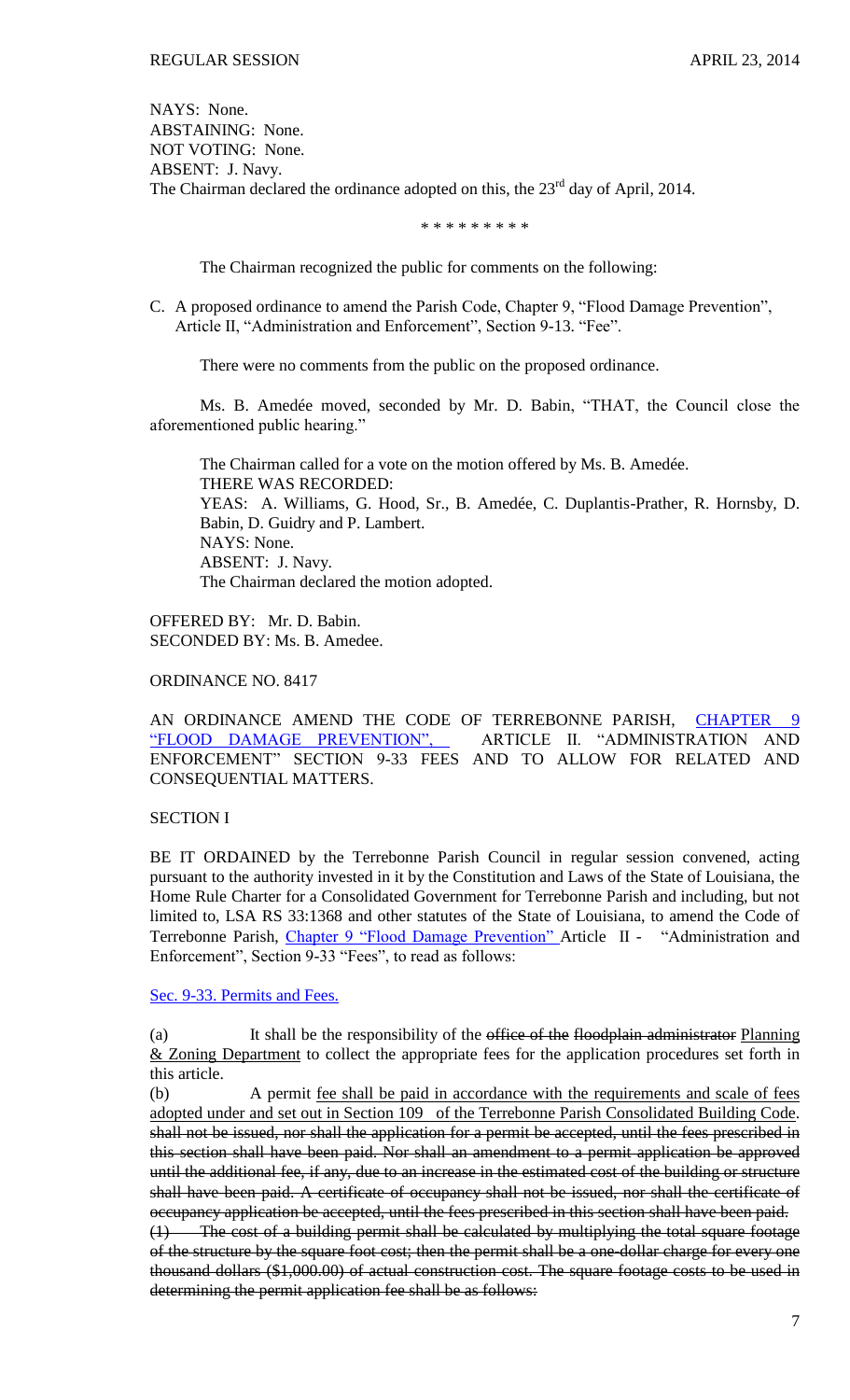| a. Residential:                                                                                                |
|----------------------------------------------------------------------------------------------------------------|
| New, brick, per square foot \$ 105.00                                                                          |
| New, wood frame, per square foot 90.00                                                                         |
| Addition, brick, per square foot 75.00                                                                         |
| Addition, wood frame, per square foot 60.00                                                                    |
| Carports, per square foot 45.00                                                                                |
| Enclosures, per square foot 45.00                                                                              |
| Garage, per square foot 45.00                                                                                  |
| Patio cover, per square foot 45.00                                                                             |
| Storage building, per square foot 45.00                                                                        |
| New, camps, per square foot 90.00                                                                              |
| Addition, camps, per square foot 75.00                                                                         |
| New, boat sheds, per square foot 45.00                                                                         |
| Renovations (over \$2,500.00) wharfs and docks .52.00<br><del>- charge</del>                                   |
| for every \$1,000.00 of construction cost                                                                      |
| Minimum application fee 40.00                                                                                  |
| b. Commercial:                                                                                                 |
| New, brick, per square foot 135.00                                                                             |
| New, metal, per square foot 105.00                                                                             |
| Addition, per square foot 105.00                                                                               |
| Open covering, per square foot 60.00                                                                           |
|                                                                                                                |
| Storage buildings, per square foot 75.00<br>New, boat sheds, per square foot 75.00                             |
| Renovations (over \$2,500.00) wharfs and docks \$2.00                                                          |
| <del>-charge</del><br>for every \$1,000.00 of construction cost                                                |
| Minimum application fee 40.00                                                                                  |
| (2) Mobile homes and travel trailers:                                                                          |
| a. Residential mobile home: Minimum application fee forty dollars (\$40.00);                                   |
| b. Residential travel trailer: Minimum application fee forty dollars (\$40.00);                                |
| c. Commercial mobile home: Minimum application fee forty dollars (\$40.00);                                    |
| d. Commercial travel trailer: Minimum application fee forty dollars (\$40.00).                                 |
| (3) Certificate of compliance, residential/nonresidential, new utility meter                                   |
| installation: Minimum application fee forty dollars (\$40.00).                                                 |
| Certificate of occupancy, existing commercial buildings: Minimum<br>(4)                                        |
| application fee forty dollars (\$40.00).                                                                       |
|                                                                                                                |
| (5) Flood insurance rate map determination letters: Fee ten dollars (\$10.00).                                 |
| (6) All permit fees are to be rounded off to the nearest dollar value.                                         |
| (7) The minimum permit application fee shall be forty dollars (\$40.00).                                       |
| (8) All building permits expire one (1) year from the date of issuance. Upon expiration, the                   |
| applicant for the original permit must apply for a permit extension from the department of                     |
| planning and zoning. Applications for permit extensions shall be accompanied by an application                 |
| fee, which shall be based on a one dollar (\$1.00) charge for every one thousand dollars                       |
| (\$1,000.00) of remaining construction cost or a base fee of forty dollars (\$40.00), whichever is             |
| greater.                                                                                                       |
| a. In the event the one (1) year time period has lapsed and no construction has commenced,                     |
| the original permit shall be revoked and a new permit secured.                                                 |
| (9) Fee exemption. Immediately following any federal, state, or local disaster declaration in                  |
| the parish (hurricanes, flooding, etc.), the repair, renovation, reconstruction, elevation, or                 |
| demolition of any residential structure affected by such disaster shall be exempt from permit                  |
| application fees for a period not to exceed ninety (90) days from the date of the disaster                     |
| declaration.                                                                                                   |
|                                                                                                                |
| (c)<br>In this chapter, references to a <i>Permit</i> , or to a <i>Flood Control / Utility Permit</i> shall be |
| construed as a permit issued in accordance with the requirements of the Terrebonne Parish                      |

construed as a permit issued in accordance with the requirements of the Terrebonne Parish Consolidated Building Code.

(Parish Code 1979, § 7-63; Ord. No. 4995, § I, 2-10-93; Ord. No. 4997, § I, 2-10-93; Ord. No. *6740, § I, 3-26-03; Ord. No. 7069, § I, 12-7-05; Ord. No. 7094, § I, 2-22-06)*

 *Cross reference— Buildings & Structures, Ch 6; Code Adopted § 6-21 and Appendix A thereto. State law reference— Certificate of appropriateness required in historic preservation district or designated landmark, R.S. 25:760, and The Louisiana Administrative Code, Title 55 – Public Safety: Part VI, Uniform Construction Code.*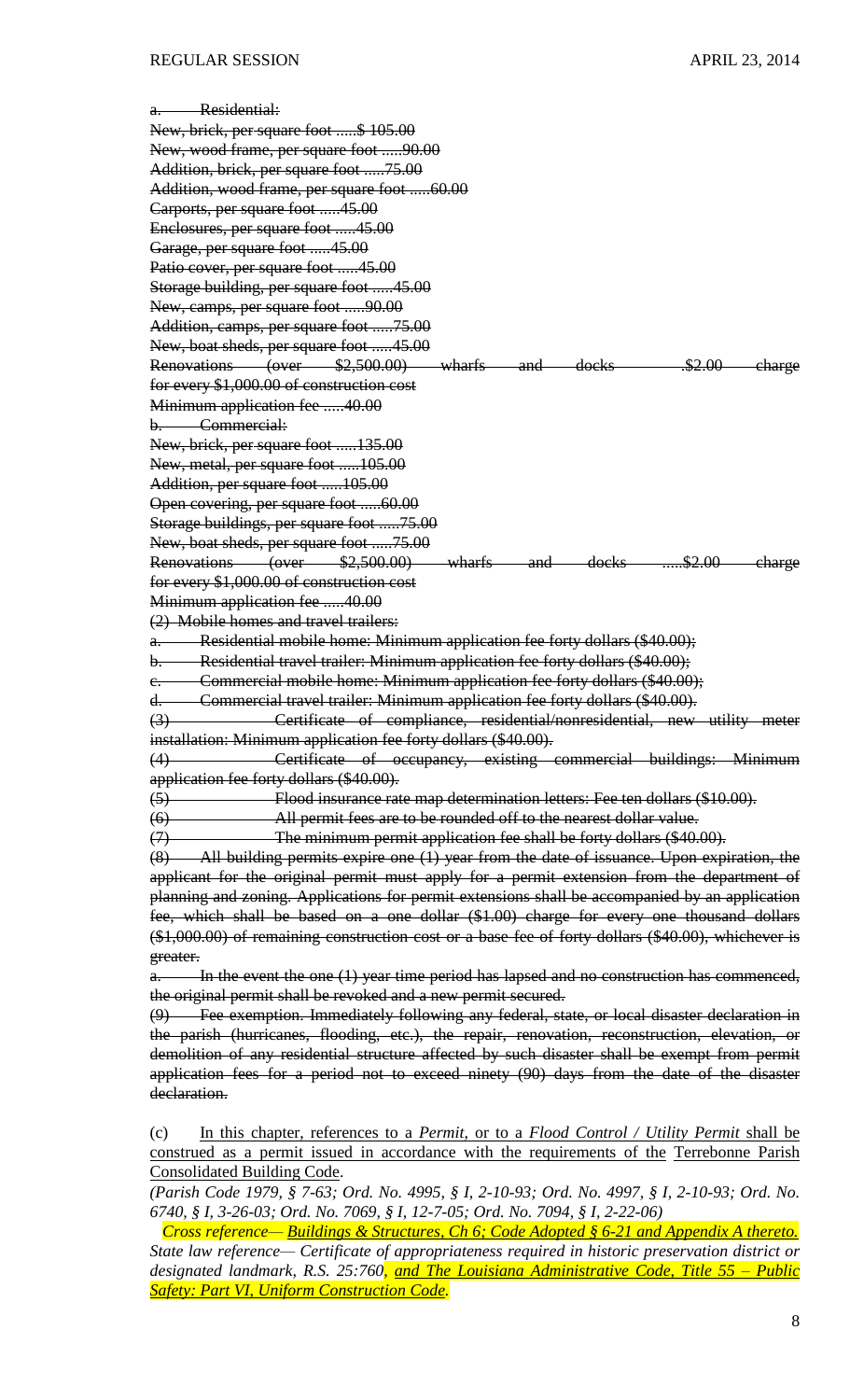### SECTION II

If any word, clause, phrase, section, or other portion of this ordinance shall be declared null, void, invalid, illegal, or unconstitutional, the remaining words, clauses, phrases, sections, or other portions of this ordinance shall remain in full force and effect, the provisions of this ordinance hereby being declared to be severable.

# SECTION III

This ordinance shall become effective upon approval by the Parish President or as otherwise provided in Section 2-13 (b) of the Home Rule Charter for a Consolidated Government of Terrebonne Parish, whichever occurs sooner.

This ordinance, having been introduced and laid on the table for at least two weeks, was voted upon as follows:

THERE WAS RECORDED: YEAS: A. Williams, G. Hood, Sr., B. Amedée, C. Duplantis-Prather, R. Hornsby, D. Babin, D. Guidry and P. Lambert. NAYS: None. ABSTAINING: None. NOT VOTING: None. ABSENT: J. Navy. The Chairman declared the ordinance adopted on this, the 23<sup>rd</sup> day of April, 2014.

\* \* \* \* \* \* \* \* \*

The Chairman recognized the public for comments on the following:

D. A proposed ordinance to amend the Parish Code, Chapter 6, Article II, Section 6-21. "Comprehensive Code Enforcement Program", Division 1, "Consolidated Building Code".

There were no comments from the public on the proposed ordinance.

Mr. G. Hood, Sr. moved, seconded by Mr. D. Babin, "THAT, the Council close the aforementioned public hearing."

The Chairman called for a vote on the motion offered by Mr. G. Hood, Sr. THERE WAS RECORDED: YEAS: A. Williams, G. Hood, Sr., B. Amedée, C. Duplantis-Prather, R. Hornsby, D. Babin, D. Guidry and P. Lambert. NAYS: None. ABSENT: J. Navy. The Chairman declared the motion adopted.

OFFERED BY: Ms. B. Amedee. SECONDED BY: Mr. D. Babin.

### ORDINANCE NO. 8418

AN ORDINANCE AMEND THE CODE OF TERREBONNE PARISH, CHAPTER 6 "BUILDINGS AND STRUCTURES", ARTICLE II, "COMPREHENSIVE BUILDING CODE ENFORCEMENT PROGRAM" DIVISION I "CONSOLIDATED BUILDING CODE" AND TO ALLOW FOR RELATED AND CONSEQUENTIAL MATTERS.

### SECTION I

BE IT ORDAINED by the Terrebonne Parish Council in regular session convened, acting pursuant to the authority invested in it by the Constitution and Laws of the State of Louisiana, the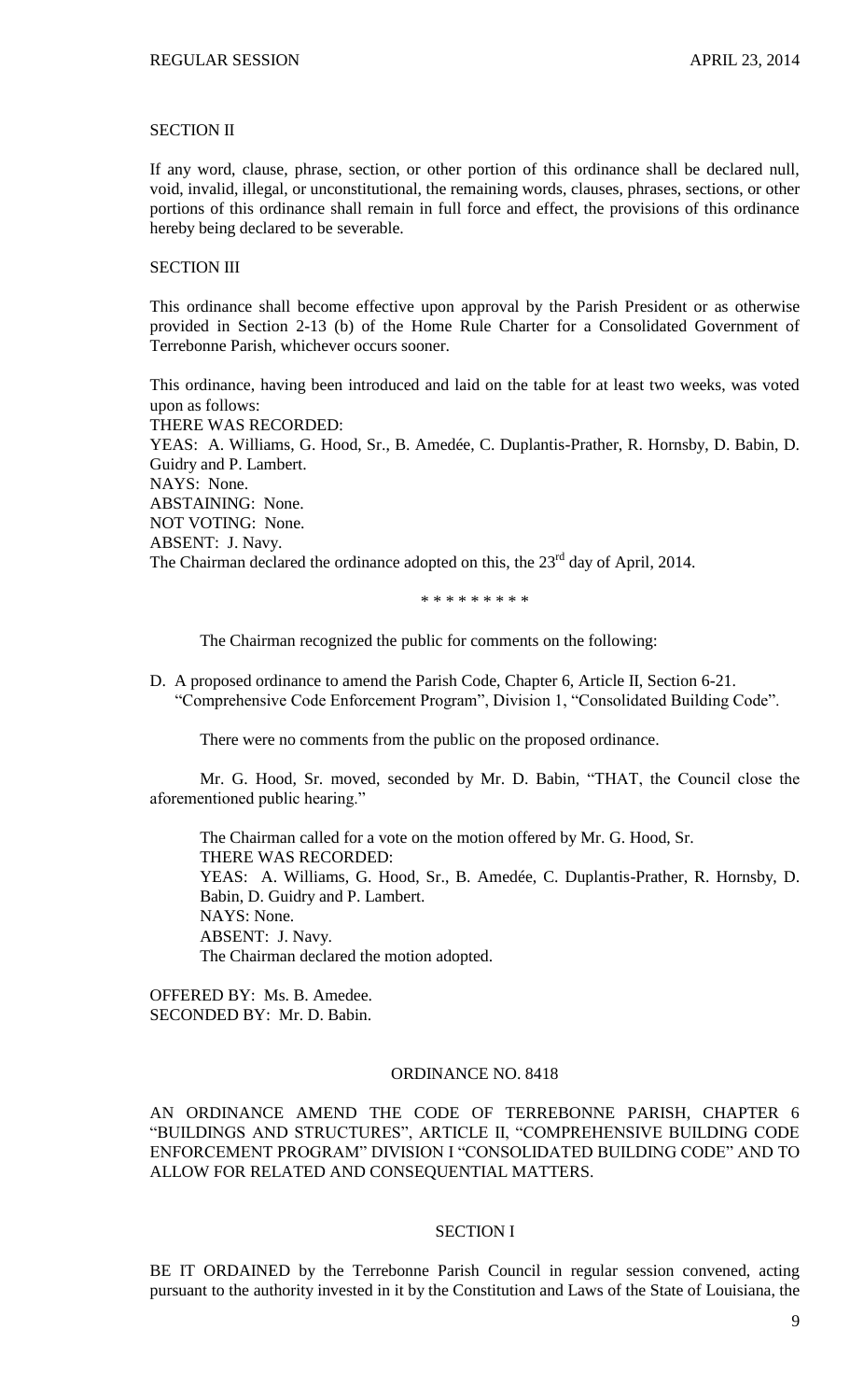Home Rule Charter for a Consolidated Government for Terrebonne Parish and including, but not limited to, LSA RS 33:1368 and other statutes of the State of Louisiana, to amend the Code of Terrebonne Parish, Chapter 6 "Buildings and Structures", Article II, "Comprehensive Building Code Enforcement Program" Division I "Consolidated Building Code" to:

a) AMEND Section 101.2 Scope, to read as follows:

101.2 Scope. The provisions of this code shall apply to the construction, alteration, movement, enlargement, repair, replacement, equipment, use & occupancy, location, maintenance, removal and demolition of every building or structure or any appurtenances connected or attached to such buildings or structures.

Exception 1: Detached one and two family dwellings and multiple single family dwellings (townhouses) not more than three stories above grade plane in height with separate means of egress and their accessory structures shall comply with the international residential code as amended and adopted by the State of Louisiana.

Exception 2: Live/work units complying with the *International Building Code* shall be permitted to be built as one and two family dwellings or townhouses. Fire suppression in such structures shall conform to the requirements of the *International Building Code* as amended and adopted by the State of Louisiana

Exception 3: Owner occupied lodging houses with five or fewer guestrooms shall be permitted to be constructed in accordance with the *International Residential Code for One and Two Family Dwellings* when equipped with a fire sprinkler system in accordance with the requirements of the Louisiana State Uniform Fire Prevention Code.

b) AMEND Section 103.3 Appointment of a Building Official, to read as follows:

103.3. Appointment of a Building Official. South Central Regional Construction Code Council shall appoint the building official and throughout this code the term "*building official*" shall refer to the building official appointed by South Central Regional Construction Code Council. The *building official* shall be the sole authority for interpretive and technical matters required by the code. Provided that, for the purposes of administering this code, the *building code administrator* appointed or designated by the jurisdiction, as the most senior construction code enforcement official employed by the jurisdiction, shall conjointly be vested with such *administrative* duties and powers as are herein accorded to the *building official*.

c) AMEND Section 104 DUTIES & POWERS OF BUILDING OFFICIAL: by adding a new sub section 104.12, to read as follows:

104.12 Flood Zone Construction Documents. The *building code administrator* and *building official* shall have authority to require the submission of documents not otherwise specified in this code, in order to determine compliance with requirements imposed under law by virtue of the location of a structure within a designated flood hazard area. Such documents shall include, but not be limited to, stormwater pollution prevention plans, engineering reports and surveys, together with supporting drawings, calculations and photographs.

d) AMEND Section 105.2 Work Exempt from Building Permit, at Part A, Building, Item 7, to read as follows:

Section 105.2 Work exempt from building permit – A. Building: Except as provided in other regulations or ordinances and provided that the structure or proposed structure is not located in a floodplain, building permits shall not be required for the following:

7. Painting, papering, tiling, carpeting, cabinets, counter tops, vinyl siding and similar finish work not impacting the structural integrity of the building or building envelope that does not involve changes to electrical or gas systems, the cost of which does not exceed \$2,500);

e) AMEND Section 110.3.10 Final Inspection, to read as follows: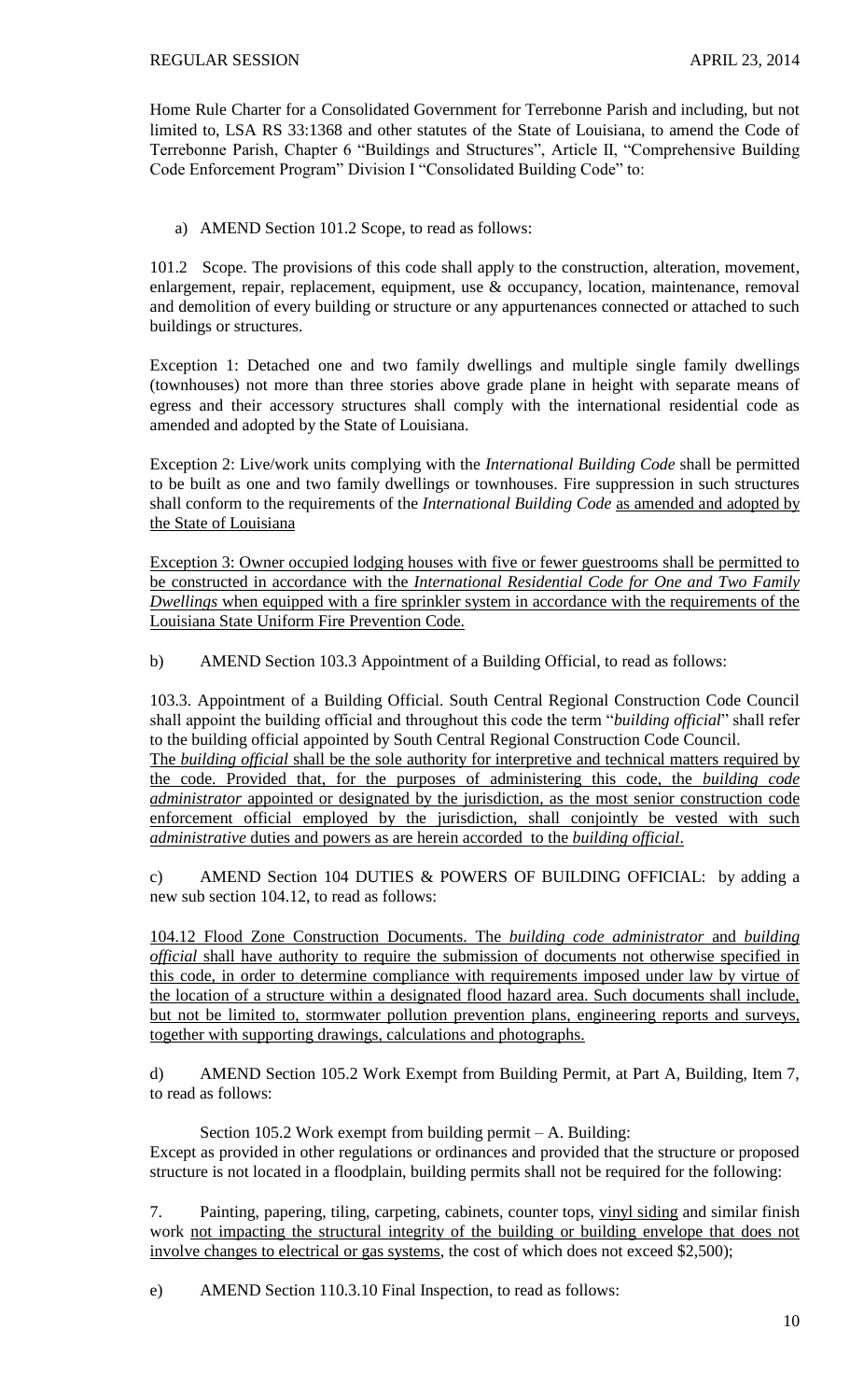110.3.10 Final inspection. The final inspection shall be made after all work required by the building permit is completed and shall include final inspection of the work required to be completed in each of the building trades disciplines.

110.3.10.1 Elevation Documentation. If located in a flood hazard area, the required final elevation certificate shall be submitted to the *building official* prior to the final inspection.

# f) AMEND Section 114 VIOLATIONS: to read as follows:

114.1 Unlawful acts. It shall be unlawful for any person, firm or corporation to erect, place, construct, alter, extend, repair, move, remove, demolish or occupy any building, structure or equipment regulated by this code, or cause or counsel same to be done, in conflict with or in violation of any of the provisions of this code. Any violation of this code shall be deemed a strict liability offense.

114.2 Notice of Violation. The building official is authorized to serve a notice of violation or order on the person or entity responsible for the erecting, placing, constructing, altering, extending, repairing, moving, removing, demolishing or occupying of a building or structure in violation of the provisions of this code, or in violation of a permit or certificate issued under the provisions of this code, or on a person or entity causing or counseling such violation. Such order shall direct the discontinuance of the illegal action and/or condition and the abatement of the violation.

114.3 Prosecution of violation. < No change to current text >

114.4 Violation penalties. Any person who violates a provision of this code or fails to comply with any of the requirements thereof or who erects, constructs, alters or repairs a building or structure in violation of the approved construction documents or directive of the building official, or of a permit or certificate issued under the provisions of this code, or who provides false or misleading information in respect of any action under this code, or who causes or counsels such violation, shall be subject to penalties as prescribed by law. Where the law prescribes no specific penalty for an unlawful act under this code, any person found guilty shall be punished by a fine not exceeding two hundred dollars (\$200) and/or imprisonment for not more than thirty (30) days in respect of each violation.

114.5 Violation count. In calculating applicable penalties for violations of this code, the court shall have regard to the fact that each day for which the each violation is continued, after service of a notice of violation or stop work order as required herein, shall be counted and treated as a separate offence.

g) AMEND Table 109.2.2(3) Residential Construction Permit Fees, as follows: Table 109.2.2(3) Residential Construction Permit Fees: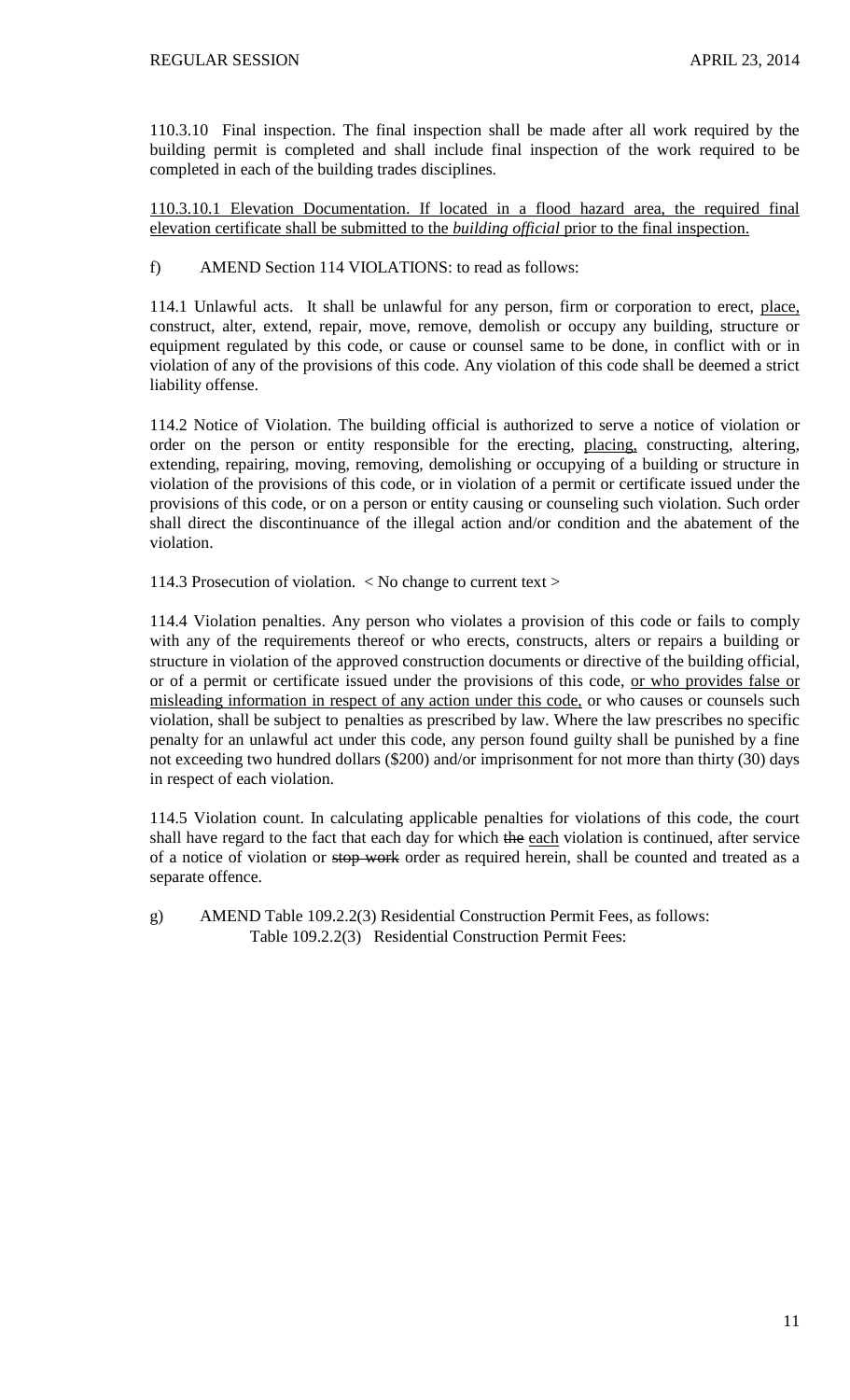| Purpose of                                                                                                                                                                                                                                                                                                                                                                                        | <b>Basis of Calculation</b>       | Minimu                 |
|---------------------------------------------------------------------------------------------------------------------------------------------------------------------------------------------------------------------------------------------------------------------------------------------------------------------------------------------------------------------------------------------------|-----------------------------------|------------------------|
| <b>Residential Permit</b>                                                                                                                                                                                                                                                                                                                                                                         |                                   | m Fee                  |
| New Residential Construction or                                                                                                                                                                                                                                                                                                                                                                   | 45 cents per square foot.         | \$200                  |
| Addition                                                                                                                                                                                                                                                                                                                                                                                          | (Trade Permits Included)          |                        |
| Construction of an addition                                                                                                                                                                                                                                                                                                                                                                       | 45 cents per square foot.         | \$200                  |
|                                                                                                                                                                                                                                                                                                                                                                                                   | (Trade Permits Included)          |                        |
| Structure elevation, shoring or                                                                                                                                                                                                                                                                                                                                                                   | Flat Fee - Trade Permits included | \$500                  |
| leveling $*$                                                                                                                                                                                                                                                                                                                                                                                      | for all                           |                        |
|                                                                                                                                                                                                                                                                                                                                                                                                   | sub-contractors declared on       |                        |
|                                                                                                                                                                                                                                                                                                                                                                                                   | permit.                           |                        |
| <b>Residential Structure Relocation</b>                                                                                                                                                                                                                                                                                                                                                           | $Flat$ Fee $-$                    | \$250                  |
|                                                                                                                                                                                                                                                                                                                                                                                                   | (Trade Permits Required)          |                        |
| Detached Accessory structure -                                                                                                                                                                                                                                                                                                                                                                    | 23 cents per square foot.         | \$75                   |
| with 1 or more walls                                                                                                                                                                                                                                                                                                                                                                              | (Maximum of \$500)                |                        |
|                                                                                                                                                                                                                                                                                                                                                                                                   | (Trade Permits Required)          |                        |
| Detached Accessory structure not                                                                                                                                                                                                                                                                                                                                                                  | 23 cents per square foot. Flat    | \$75                   |
| exceeding 500 square feet and                                                                                                                                                                                                                                                                                                                                                                     | Fee                               |                        |
| without walls                                                                                                                                                                                                                                                                                                                                                                                     | (Trade Permits Required)          |                        |
| Detached Accessory structure                                                                                                                                                                                                                                                                                                                                                                      | 23 cents per square foot. Flat    | \$200                  |
| greater than 500 square feet and                                                                                                                                                                                                                                                                                                                                                                  | Fee                               |                        |
| without walls                                                                                                                                                                                                                                                                                                                                                                                     | (Trade Permits Required)          |                        |
| Attached patio cover (aluminum)                                                                                                                                                                                                                                                                                                                                                                   | Flat Fee                          | \$75                   |
| Renovation or Repair (up to \$                                                                                                                                                                                                                                                                                                                                                                    | <b>Flat Fee</b>                   | $$ -25$                |
| 2,500                                                                                                                                                                                                                                                                                                                                                                                             | (Trade Permits Required)          |                        |
| <b>Renovation or Repair</b>                                                                                                                                                                                                                                                                                                                                                                       | <b>Flat Fee</b>                   | \$25                   |
| $(\cos t \frac{$2,501}{10}, \sin t \frac{$10,000}{10}, \cos t \frac{$2,501}{10}, \cos t \frac{$2,501}{10}, \cos t \frac{$2,501}{10}, \cos t \frac{$2,501}{10}, \cos t \frac{$2,501}{10}, \cos t \frac{$2,501}{10}, \cos t \frac{$2,501}{10}, \cos t \frac{$2,501}{10}, \cos t \frac{$2,501}{10}, \cos t \frac{$2,501}{10}, \cos t \frac{$2,501}{10}, \cos t \frac{$2,501}{10}, \cos t \frac{$2,5$ | (Trade Permits Required)          |                        |
| \$5,000                                                                                                                                                                                                                                                                                                                                                                                           |                                   |                        |
| Renovation or Repair                                                                                                                                                                                                                                                                                                                                                                              | <b>Flat Fee</b>                   | \$100                  |
| (cost $\frac{645,001}{6}$ \$10,000)                                                                                                                                                                                                                                                                                                                                                               | (Trade Permits Required)          |                        |
| Renovation or Repair                                                                                                                                                                                                                                                                                                                                                                              | <b>Flat Fee</b>                   | \$200                  |
| (cost over \$10,000)                                                                                                                                                                                                                                                                                                                                                                              | (Trade Permits Required)          |                        |
| <b>Private Swimming Pool</b>                                                                                                                                                                                                                                                                                                                                                                      | <b>Flat Fee</b>                   | \$200                  |
|                                                                                                                                                                                                                                                                                                                                                                                                   | (Trade Permits Required)          |                        |
| <b>Whole House Generator</b>                                                                                                                                                                                                                                                                                                                                                                      | <b>Flat Fee</b>                   | \$200                  |
|                                                                                                                                                                                                                                                                                                                                                                                                   | (Trade Permits Included)          |                        |
| Mobile Home placement or                                                                                                                                                                                                                                                                                                                                                                          | <b>Flat Fee</b>                   | \$150                  |
| replacement                                                                                                                                                                                                                                                                                                                                                                                       | (Trade Permits Required)          |                        |
| Recreational vehicle (180 day                                                                                                                                                                                                                                                                                                                                                                     | Flat Fee (180 day maximum         | \$100                  |
| placement)                                                                                                                                                                                                                                                                                                                                                                                        | permit period)                    |                        |
| Additional Inspection or Re-                                                                                                                                                                                                                                                                                                                                                                      | Flat Fee (for each additional     | \$75                   |
| inspection                                                                                                                                                                                                                                                                                                                                                                                        | inspection visit)                 |                        |
| Extension of permit (only before                                                                                                                                                                                                                                                                                                                                                                  | $$1$ per $$1,000$ of remaining    | \$40                   |
| expiry date)                                                                                                                                                                                                                                                                                                                                                                                      | assessed cost                     |                        |
| Certificate of:                                                                                                                                                                                                                                                                                                                                                                                   | <b>Flat Fee</b>                   | \$100                  |
| Compliance/Completion/Occupan                                                                                                                                                                                                                                                                                                                                                                     |                                   |                        |
| cy                                                                                                                                                                                                                                                                                                                                                                                                |                                   |                        |
| Demolition of the structure                                                                                                                                                                                                                                                                                                                                                                       | No Charge is made for this permit | \$<br>$\boldsymbol{0}$ |

h) ADOPT the revised Consolidated Building Code of Terrebonne Parish as set out in full as *Annex A* and AUTHORIZE administrative amendment to the footnotes therein, as required to reflect this action.

# SECTION II

If any word, clause, phrase, section, or other portion of this ordinance shall be declared null, void, invalid, illegal, or unconstitutional, the remaining words, clauses, phrases, sections, or other portions of this ordinance shall remain in full force and effect, the provisions of this ordinance hereby being declared to be severable.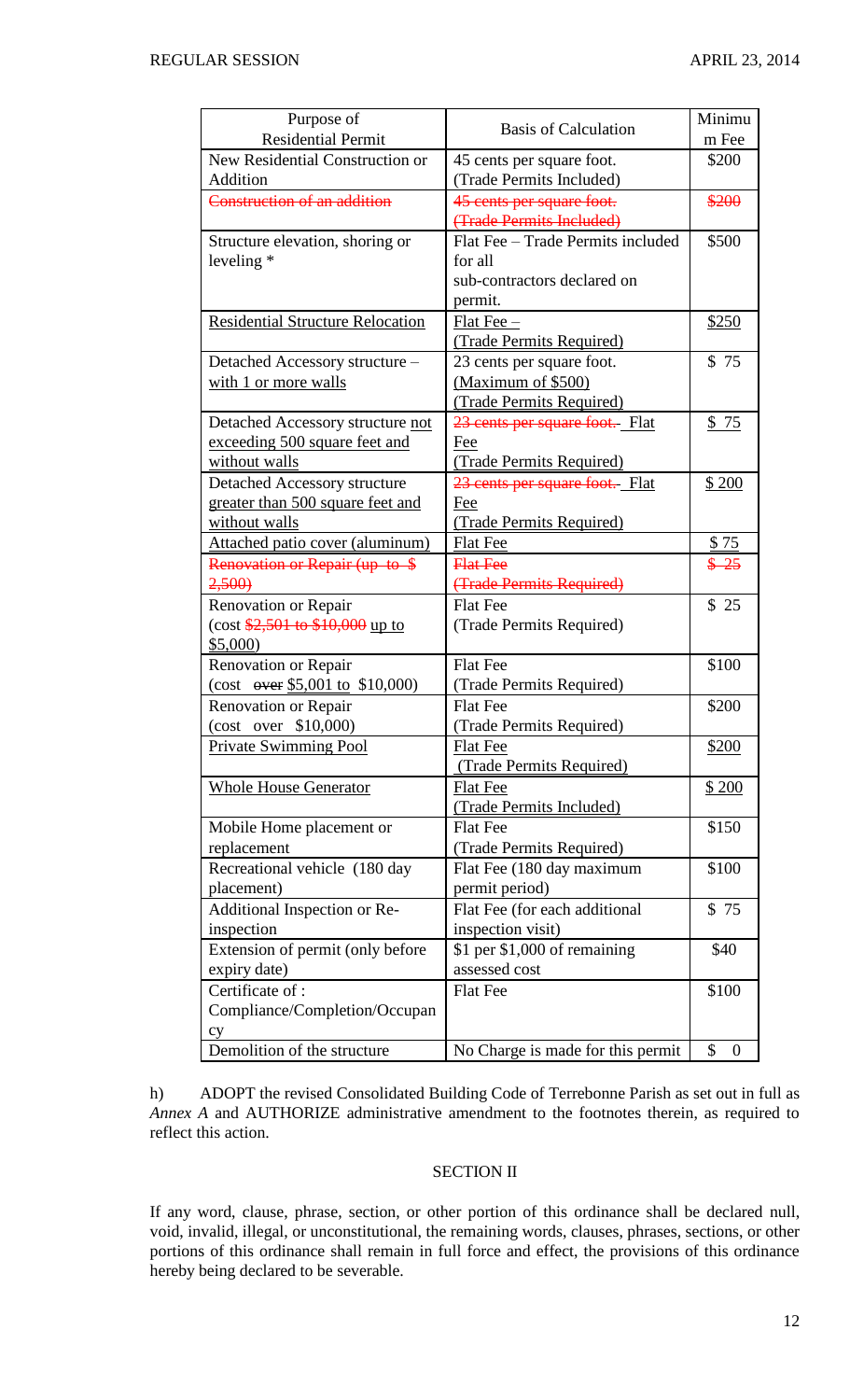### SECTION III

This ordinance shall become effective upon approval by the Parish President or as otherwise provided in Section 2-13 (b) of the Home Rule Charter for a Consolidated Government of Terrebonne Parish, whichever occurs sooner.

This ordinance, having been introduced and laid on the table for at least two weeks, was voted upon as follows:

THERE WAS RECORDED:

YEAS: A. Williams, G. Hood, Sr., B. Amedée, C. Duplantis-Prather, R. Hornsby, D. Babin, D. Guidry and P. Lambert.

NAYS: None.

ABSTAINING: None. NOT VOTING: None.

ABSENT: J. Navy.

The Chairman declared the ordinance adopted on this, the 23<sup>rd</sup> day of April, 2014.

### \* \* \* \* \* \* \* \* \*

The Council Chairman recognized Mr. Geoffrey Large, Assistant Planning Director, who addressed the Council pertaining to the adoption of the revised Comprehensive Code Enforcement Program. Mr. Large explained that in 2005, the State of Louisiana adopted its first state-wide Uniform Construction Code and in 2006 Terrebonne Parish amended and expanded its existing ordinance to adhere to the technical aspects of the new State Code. In 2010, Terrebonne Parish simplified the Parish Code and in 2013 the State Uniform Construction Code Council drafted the State's Building Code document. He further explained that the adoption of this ordinance will provide:

- Mandated continuity of conformance
- $\bullet$ Correction of unintended effects
- Clarification of intent
- Relief from permitting requirements
- Changes in permit administration and
- $\bullet$ Reductions in fees.

Several Council Members commended the changes that will occur with the adoption of this ordinance and asked that this information be dissiminated to the citizens of Terrebonne Parish by way of the local television stations, radio stations and newspapers.

The Chairman recognized the public for comments on the following:

E. A proposed ordinance to dedicate and accept the maintenance/operation of the street(s), drainage servitudes, sewer, and rights-of-ways for Colonial Acres Subdivision, energize and accept the street lights, and incorporate Juliana Way and the extension of Alma Street into the Enhanced 911 Emergency Response System.

There were no comments from the public on the proposed ordinance.

Ms. C. Duplantis-Prather moved, seconded by Mr. D. Guidry, "THAT, the Council close the aforementioned public hearing."

The Chairman called for a vote on the motion offered by Ms. C. Duplantis-Prather. THERE WAS RECORDED: YEAS: A. Williams, G. Hood, Sr., B. Amedée, C. Duplantis-Prather, R. Hornsby, D. Babin, D. Guidry and P. Lambert. NAYS: None. ABSENT: J. Navy. The Chairman declared the motion adopted.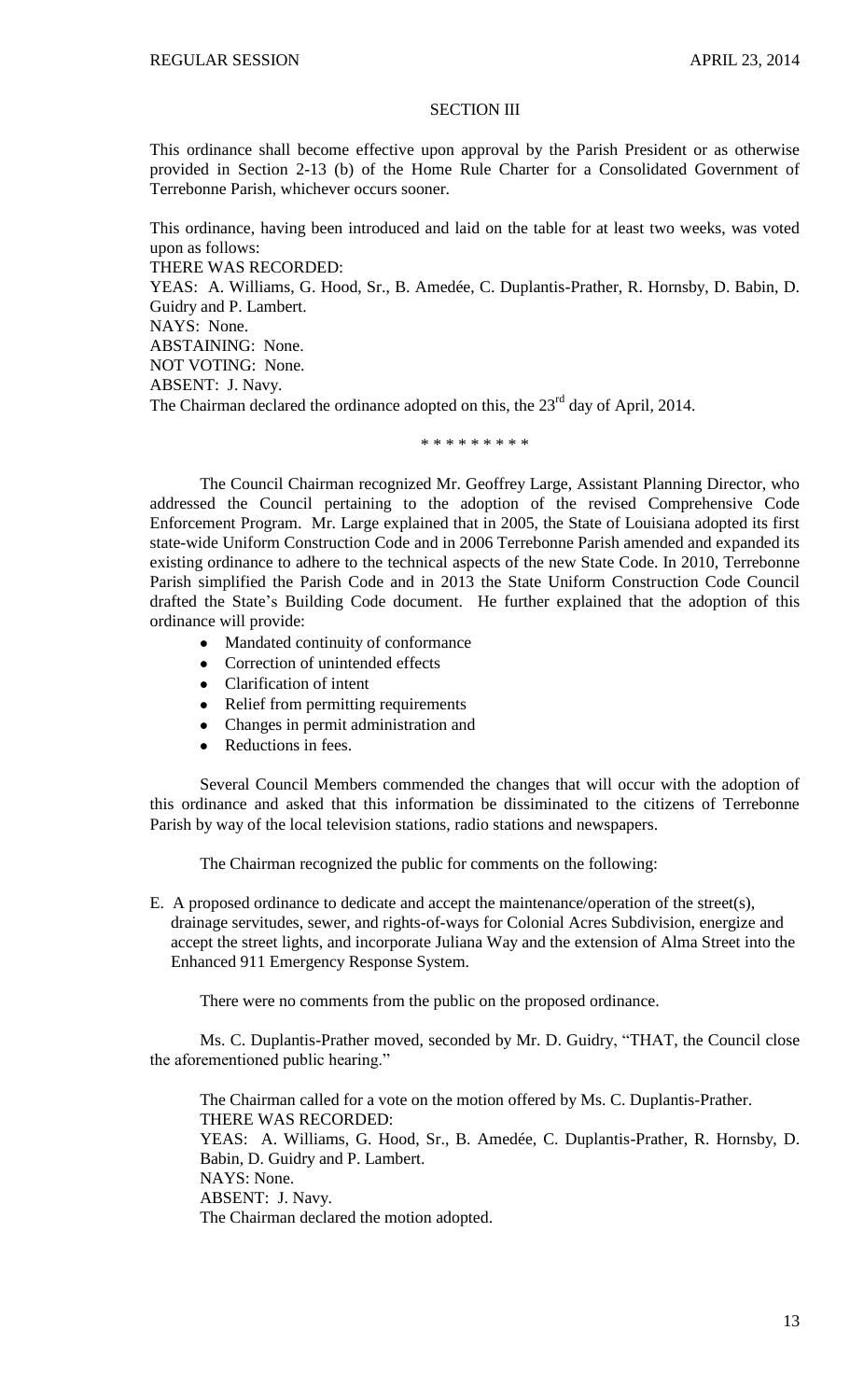OFFERED BY: Ms. C. Duplantis-Prather. SECONDED BY: Mr. G. Hood, Sr.

ORDINANCE NO. 8419

AN ORDINANCE DEDICATING AND ACCEPTING THE MAINTENANCE/OPERATION OF THE STREET(S), DRAINAGE SERVITUDES, SEWER, AND RIGHTS-OF-WAY FOR "COLONIAL ACRES SUBDIVISION;" ENERGIZE AND ACCEPT THE STREET LIGHTS; AND TO INCORPORATE "JULIANA WAY" AND THE EXTENSION OF "ALMA STREET" INTO THE ENHANCED 911 EMERGENCY RESPONSE SYSTEM FOR THE PURPOSE OF PROVIDING A BETTER MEANS OF LOCATING ADDRESSES; AND TO SET FORTH AN EFFECTIVE DATE FOR THE INCORPORATION OF STREET NAME(S), TO INFORM THE PROPER AGENCIES OF THE STREET NAME(S), AND TO AUTHORIZE THE INSTALLATION OF THE APPROPRIATE STREET SIGN(S), AND TO ADDRESS OTHER MATTERS RELATIVE THERETO.

### SECTION I

BE IT ORDAINED that the Terrebonne Parish Council, on behalf of Terrebonne Parish Consolidated Government, dedicates and accepts the maintenance/operation of the street(s), drainage servitudes, sewer, and rights-of-way; and energize and accept the street lights as depicted on a plat, prepared on January 9, 2014, by Milford & Associates, Inc. titled "Colonial Acres Subdivision", a copy of which is attached hereto and made a part hereof;

BE IT FURTHER ORDAINED effective on the  $21<sup>st</sup>$  day of May, 2014, that "Juliana" Way" and the extension of "Alma Street" be incorporated into the Enhanced 911 Emergency Response System;

BE IT FURTHER ORDAINED that a copy of this ordinance be submitted to the Terrebonne Parish Communications Board, local U.S. Postal Services, fire districts, Acadian Ambulance, Terrebonne Parish Sheriff's Office, and any other appropriate agency; and

BE IT FURTHER ORDAINED that the Parish Forces be directed to install the proper street sign on the appropriate street, and that any other actions relative thereto be addressed.

#### SECTION II

If any word, clause, phrase, section or other portion of this ordinance shall be declared null, void, invalid, illegal, or unconstitutional, the remaining words, clauses, phrases, sections or other portions of this ordinance shall remain in full force and effect, the provisions of this section hereby being declared to be severable.

This ordinance, having been introduced and laid on the table for at least two weeks, was voted upon as follows: THERE WAS RECORDED: YEAS: A. Williams, G. Hood, Sr., B. Amedée, C. Duplantis-Prather, R. Hornsby, D. Babin, D. Guidry and P. Lambert. NAYS: None. ABSTAINING: None. NOT VOTING: None. ABSENT: J. Navy.

The Chairman declared the ordinance adopted on this, the  $23<sup>rd</sup>$  day of April, 2014.

\* \* \* \* \* \* \* \* \*

The Chairman recognized the public for comments on the following:

F. A proposed ordinance to authorize the acquisition of 442 Ashland Drive under the terms and conditions of the Gustav/Ike Recovery Plan Terrebonne CDBG Buyout Program funds.

There were no comments from the public on the proposed ordinance.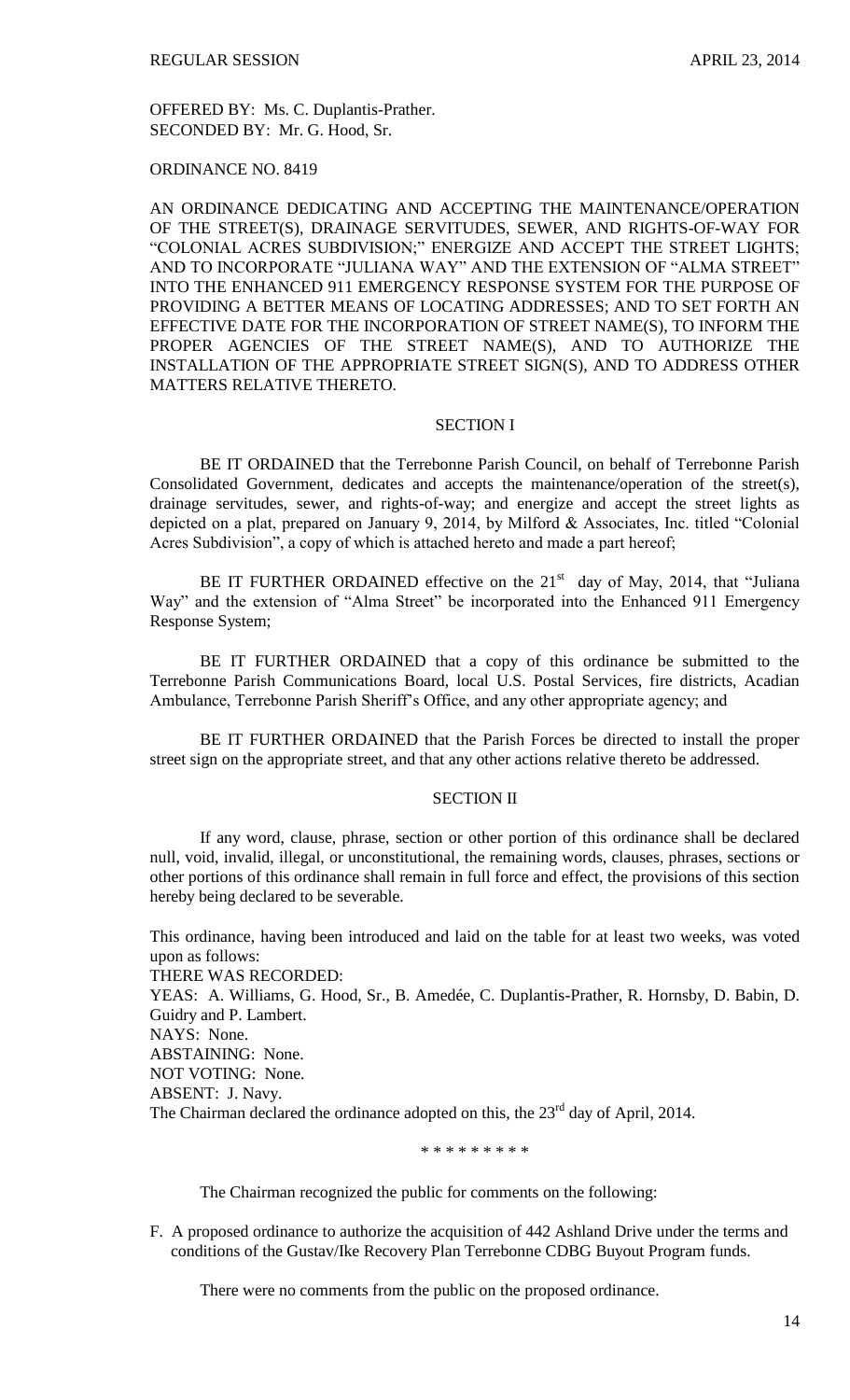Mr. D. Babin moved, seconded by Ms. B. Amedée, "THAT, the Council close the aforementioned public hearing."

The Chairman called for a vote on the motion offered by Mr. D. Babin. THERE WAS RECORDED: YEAS: A. Williams, G. Hood, Sr., B. Amedée, C. Duplantis-Prather, R. Hornsby, D. Babin, D. Guidry and P. Lambert. NAYS: None. ABSENT: J. Navy. The Chairman declared the motion adopted.

OFFERED BY: Mr. D. Babin. SECONDED BY: Ms. A. Williams.

ORDINANCE NO. 8420

AN ORDINANCE TO AUTHORIZE THE ACQUISITION OF STRUCTURES AND LANDS UNDER THE TERMS AND CONDITIONS OF THE COMMUNITY DEVELOPMENT BLOCK GRANT (CDBG) BUYOUT PROGRAM; AND TO AUTHORIZE THE PARISH PRESIDENT TO EXECUTE ANY AND ALL DOCUMENTS NECESSARY TO EFFECT ACQUISITION AND DISPOSITION OF THE PROPERTY.

WHEREAS, the Terrebonne Parish Consolidated Government has been advised by consultants, Leidos, Inc. as part of the implementation of the Gustav/Ike Recovery Plan CDBG Buyout Program project management duties that they recommend acquisition under the grant program of the following properties; and

WHEREAS, as agents, Leidos, Inc. has executed all necessary documents with the following property owner to acquire all structures and lands located at the address and for the amount stipulated below:

Owner(s) and address: 442 Ashland, Houma, LA 70363 Bertrand Brooks, owner

Appraised Value: \$67,500.00

ESTIMATED TOTAL PROJECT COSTS: \$89,280.00

Offer Amount: \$67,500.00

Legal Description: LOT 46 BLOCK 5, PHASE V, ASHLAND PLANTATION SOUTH SUBD. CB 1962/516

WHEREAS, the above listed property owner has agreed to the offer to purchase for the amounts stipulated.

### SECTION I

NOW, THEREFORE, BE IT ORDAINED by the Terrebonne Parish Council in regular session convened, and on behalf of the Terrebonne Parish Consolidated Government, that notice is hereby given to adopt an ordinance to authorize the acquisition of structures and lands under the terms and conditions of the Gustav/Ike Recovery Plan CDBG Buyout Program is hereby authorized; and that the Parish President, Michel H. Claudet, is hereby authorized to execute any and all documents necessary to effect acquisition.

## SECTION II

If any word, clause, phrase, section or other portion of this ordinance shall be declared null, void, invalid, illegal, or unconstitutional, the remaining words, clauses, phrases, sections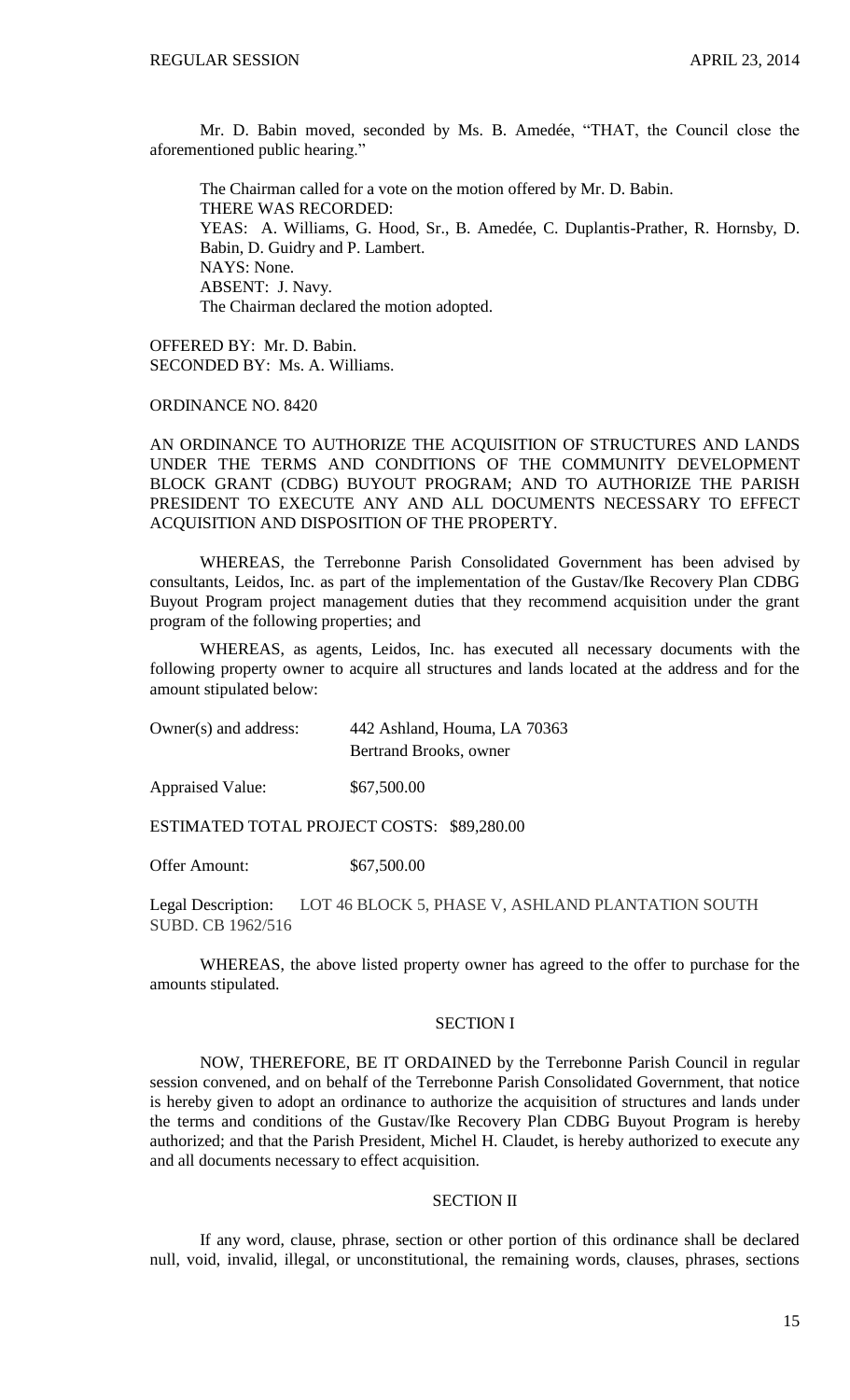and other portions of this ordinance shall remain in full force and effect, the provisions of this ordinance hereby being declared to be severable.

#### SECTION III

This ordinance shall become effective upon approval by the Parish President or as otherwise provided in Section 2-13(b) of the Home Rule Charter for a Consolidated Government for Terrebonne Parish, whichever occurs sooner.

This ordinance, having been introduced and laid on the table for at least two weeks, was voted upon as follows:

#### THERE WAS RECORDED:

YEAS: A. Williams, G. Hood, Sr., B. Amedée, C. Duplantis-Prather, R. Hornsby, D. Babin, D. Guidry and P. Lambert. NAYS: None. ABSTAINING: None. NOT VOTING: None. ABSENT: J. Navy. The Chairman declared the ordinance adopted on this, the 23<sup>rd</sup> day of April, 2014.

\* \* \* \* \* \* \* \* \*

The Chairman recognized the public for comments on the following:

G. A proposed ordinance to establish Section 21-33 of Chapter 21, Recreation and Parks, Article II. Parish, Generally, of the Terrebonne Parish Code to provide for certain recreational facilities.

There were no comments from the public on the proposed ordinance.

Mr. D. Babin moved, seconded by Ms. C. Duplantis-Prather, "THAT, the Council close the aforementioned public hearing."

The Chairman called for a vote on the motion offered by Mr. D. Babin. THERE WAS RECORDED: YEAS: A. Williams, G. Hood, Sr., B. Amedée, C. Duplantis-Prather, R. Hornsby, D. Babin, D. Guidry and P. Lambert. NAYS: None. ABSENT: J. Navy. The Chairman declared the motion adopted.

OFFERED BY: Mr. D. Babin. SECONDED BY: Ms. B. Amedee.

ORDINANCE NO. 8421

## AN ORDINANCE TO ESTABLISH SECTION 21-33 OF CHAPTER 21, RECREATION AND PARKS, ARTICLE II PARISH GENERALLY, OF THE TERREBONNE PARISH CODE TO PROVIDE FOR CERTAIN RECREATIONAL FACILITIES.

WHEREAS, Sec. 1-06 of the Home Rule Charter for the Parish of Terrebonne provides that parish government shall have the right, power and authority to pass all ordinances requisite or necessary to promote, protect and preserve the general welfare, safety, health, peace and good order of the parish, including, but not by way of limitation, the right, power and authority to pass ordinances on all subject matter necessary, requisite or proper for the management of parish affairs, and all other subject matter without exception, subject only to the limitation that the same shall not be inconsistent with the constitution or expressly denied by general law applicable to the parish; and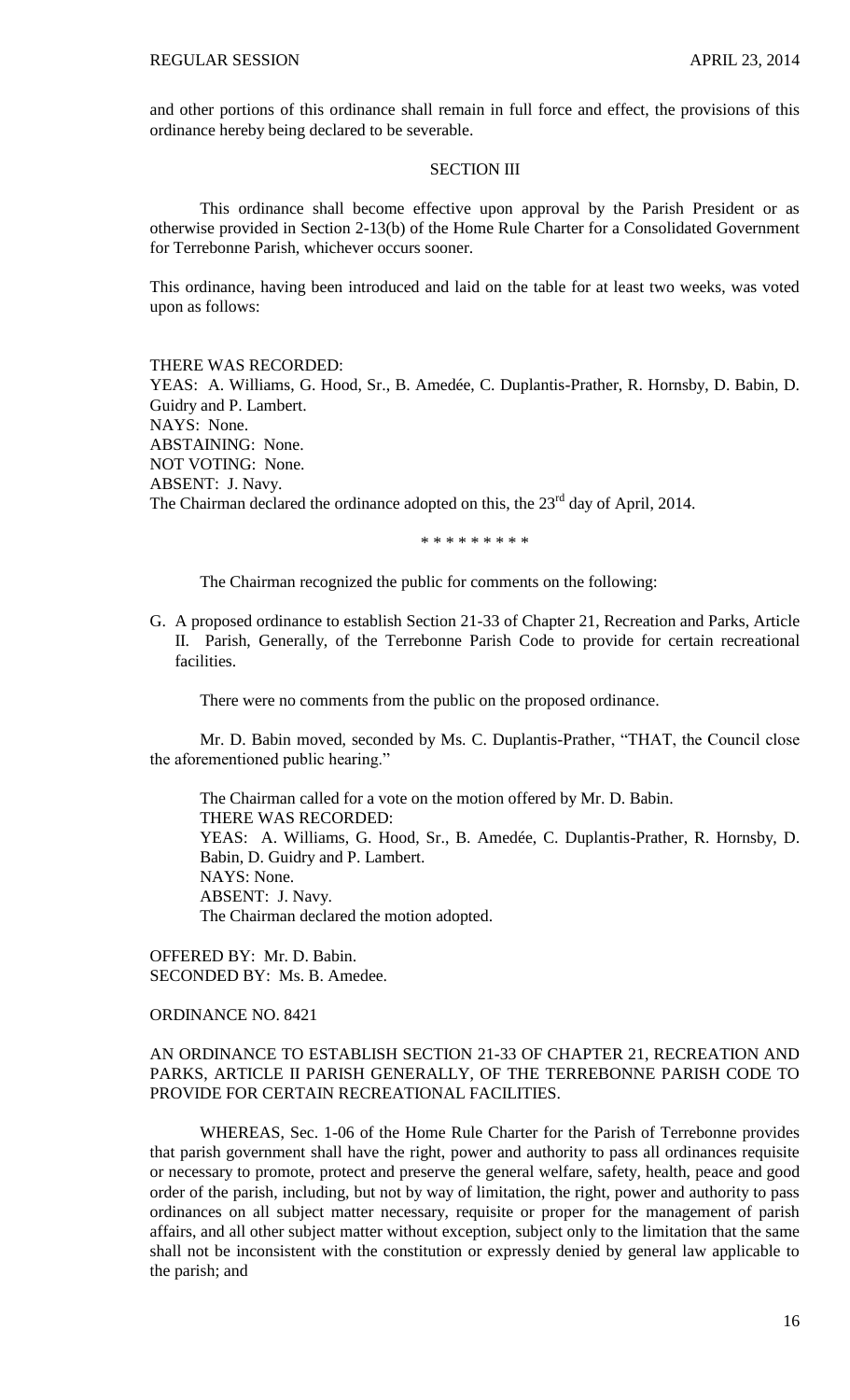WHEREAS, TPCG has constructed multiple bicycle trail projects, walking paths and other recreational facilities throughout Terrebonne Parish; and

WHEREAS, the Terrebonne Parish Council wishes to establish such walking paths , bicycle trails and the court house square as recreational facilities for the use and enjoyment of the citizens of Terrebonne Parish; and

NOW, THEREFORE BE IT ORDAINED by the Terrebonne Parish Council, on behalf of the Terrebonne Parish Consolidated Government, that the following be enacted:

#### SECTION I

Chapter 21, Article II, Section 22-33 of the Terrebonne Parish Code be enacted to read:

Sec. 22-23. – Recreational Facilities

The following facilities and trails, maps of which are maintained in the parish planning department, are established as recreational facilities in Terrebonne Parish:

Southdown Bike Trail, including the Leland Robichaux Loop at Southdown Trail

Westside Bike Trail

Westside Boulevard Corridor Bike Route System

Bayou Terrebonne Bayouwalk

Courthouse Square, fronting on Main Street between Church Street and Goode Street in Houma, Louisiana.

### SECTION II

If any word, clause, phrase, section or other portion of this ordinance shall be declared null, void, invalid, illegal or unconstitutional, the remaining words, clauses, phrases, sections and other portions of this ordinance shall remain in full force and effect, the provisions of this ordinance hereby being declared to be severable.

## SECTION III

This ordinance shall become effective upon approval by the Parish President.

This ordinance, having been introduced and laid on the table for at least two weeks, was voted upon as follows: THERE WAS RECORDED: YEAS: A. Williams, G. Hood, Sr., B. Amedée, C. Duplantis-Prather, R. Hornsby, D. Babin, D. Guidry and P. Lambert. NAYS: None. ABSTAINING: None. NOT VOTING: None. ABSENT: J. Navy. The Chairman declared the ordinance adopted on this, the 23<sup>rd</sup> day of April, 2014. \* \* \* \* \* \* \* \* \*

The Chairman recognized the public for comments on the following:

H. A proposed ordinance to amend the Parish Code to provide for the removal of the "No Parking" zone in front of 403 Arlington Avenue.

There were no comments from the public on the proposed ordinance.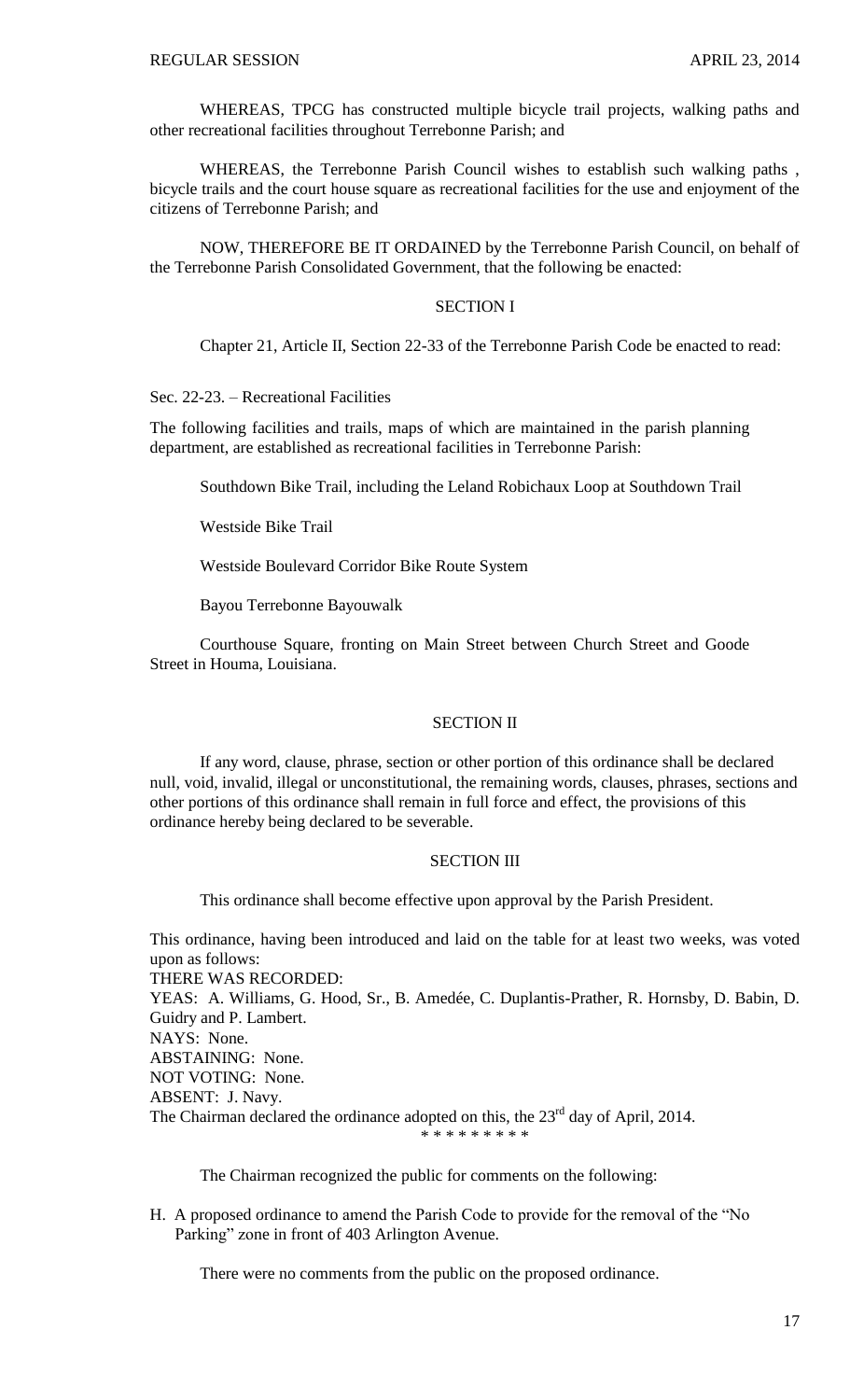Ms. A. Williams moved, seconded by Mr. D. Babin, "THAT, the Council close the aforementioned public hearing."

The Chairman called for a vote on the motion offered by Ms. A. Williams. THERE WAS RECORDED: YEAS: A. Williams, G. Hood, Sr., B. Amedée, C. Duplantis-Prather, R. Hornsby, D. Babin, D. Guidry and P. Lambert. NAYS: None. ABSENT: J. Navy. The Chairman declared the motion adopted.

OFFERED BY: Ms. A. Williams. SECONDED BY: Mr. G. Hood, Sr.

### ORDINANCE NO. 8422

AN ORDINANCE RESCINDING ORDINANCE NO. 8132 AND AMENDING THE TERREBONNE PARISH CODE, CHAPTER 18, ARTICLE V, DIVISION 3, SECTION 18-247 TO **REMOVE** THE "NO PARKING ZONE" FROM IN FRONT OF 403 ARLINGTON AVENUE; TO AUTHORIZE THE **REMOVAL OF CORRESPONDING SIGNS**; AND TO ADDRESS OTHER MATTERS RELATIVE THERETO.

#### SECTION I

BE IT ORDAINED, by the Terrebonne Parish Council, in regular session convened, acting pursuant to the authority invested in it by the Constitution and laws of the State of Louisiana, the Home Rule Charter for a Consolidated Government for Terrebonne Parish, and including, but not limited to, LSA R.S. 33:1368 and other statutes of the State of Louisiana, and to amend the Codes of Terrebonne Parish, Chapter 18, Article V, Division 3, Section 18-247 to authorize the **removal** of a "No Parking Zone" from in front of 403 Arlington Avenue, and to authorize the removal of the corresponding signs as necessary.

#### SECTION II

If any word, clause, phrase, section or other portion of this ordinance shall be declared null, void, invalid, illegal, or unconstitutional, the remaining words, clauses, phrases, sections and other portions of this ordinance shall remain in full force and effect, the provisions of this ordinance hereby being declared to be severable.

# SECTION III

Any ordinance or part thereof in conflict herewith is hereby repealed.

#### SECTION IV

This ordinance shall become effective upon approval by the Parish President or as otherwise provided in Section 2-13(b) of the Home Rule Charter for a Consolidated Government for Terrebonne Parish, whichever occurs sooner.

This ordinance, having been introduced and laid on the table for at least two weeks, was voted upon as follows: THERE WAS RECORDED: YEAS: A. Williams, G. Hood, Sr., B. Amedée, C. Duplantis-Prather, R. Hornsby, D. Babin, D. Guidry and P. Lambert. NAYS: None. ABSTAINING: None. NOT VOTING: None. ABSENT: J. Navy. The Chairman declared the ordinance adopted on this, the 23<sup>rd</sup> day of April, 2014.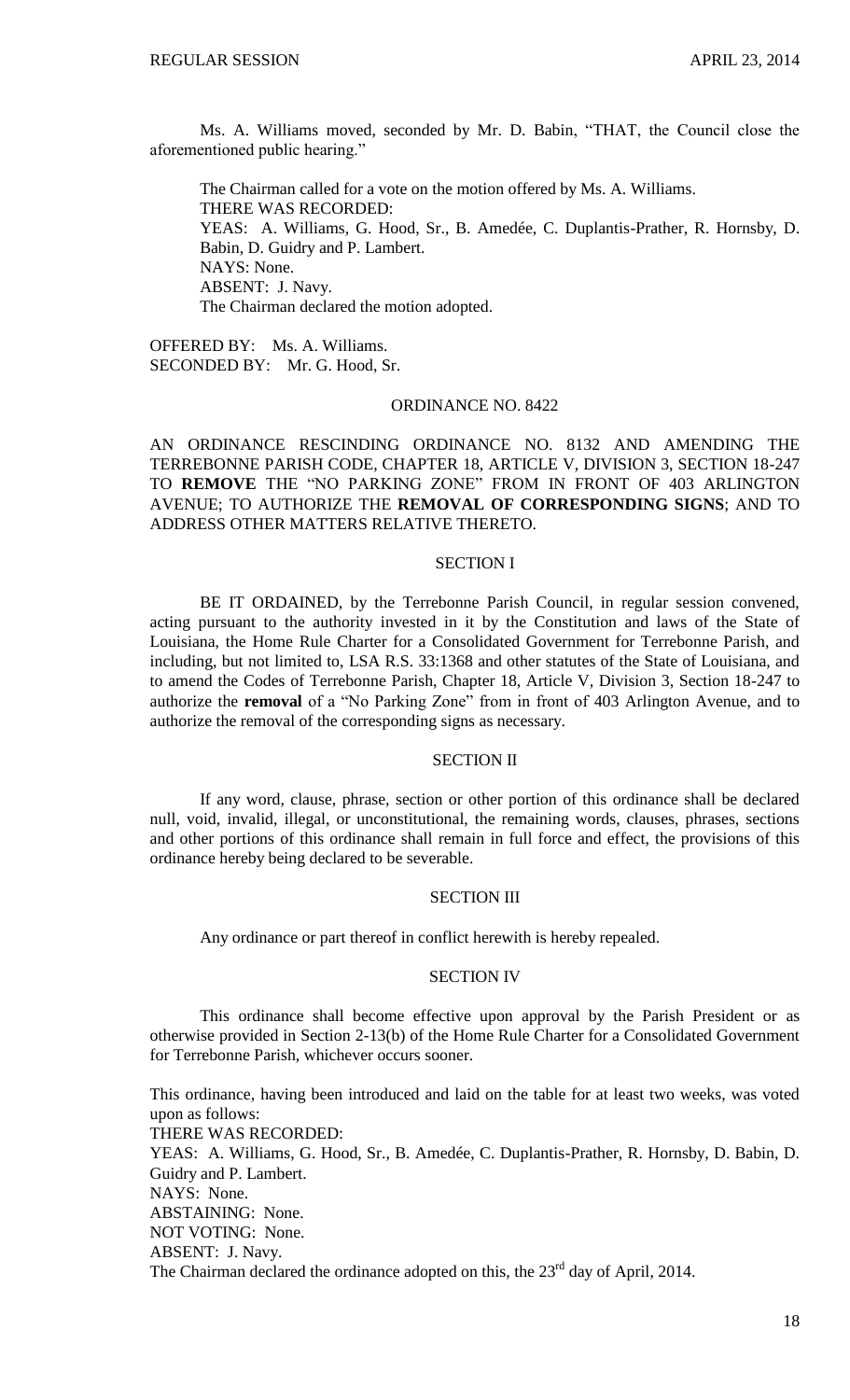#### \* \* \* \* \* \* \* \* \*

Mr. D. Babin moved, seconded by Mr. G. Hood, Sr., "THAT, the Council continue with the regular order of business."

The Chairman called for a vote on the motion offered by Mr. D. Babin. THERE WAS RECORDED: YEAS: A. Williams, G. Hood, Sr., B. Amedée, C. Duplantis-Prather, R. Hornsby, D. Babin, D. Guidry and P. Lambert. NAYS: None. ABSENT: J. Navy. The Chairman declared the motion adopted.

The Chairman called for a report on the Public Services Committee meeting held on 04/21/14, whereupon the Committee Chairman, noting that ratification of the minutes calls a public hearing on 05/14/14, rendered the following:

## **PUBLIC SERVICES COMMITTEE**

#### **APRIL 21, 2014**

The Chairman, Daniel Babin, called the Public Services Committee meeting to order at 6:11 p.m. in the Terrebonne Parish Council Meeting Room with an Invocation offered by R. Hornsby and the Pledge of Allegiance led by D. Guidry. Upon roll call, Committee Members recorded as present were: D. Babin, C. Duplantis-Prather, D. Guidry, Capt. Greg Hood, Sr., HPD Ret., R. Hornsby, P. Lambert, J. Navy, and A. Williams. Committee Member B. Amedée was recorded as absent due to a personal matter that needed her attention. A quorum was declared present.

OFFERED BY: Ms. A. Williams. SECONDED BY: Mr. G. Hood, Sr.

RESOLUTION NO. 14-201

A Resolution authorizing the execution of Change Order No. 1 (Balancing) to the Construction Agreement with LA Contracting Enterprise, LLC, for Parish Project No. 09-SEW-54, Gibson-Jarvis Community Sewer Improvements, Terrebonne Parish, Louisiana.

WHEREAS, the Terrebonne Parish Consolidated Government has entered into a contract dated September 6, 2013, with LA Contracting Enterprise, LLC for the Gibson-Jarvis Community Sewer Improvements, Parish Project No. 09-SEW-54, Terrebonne Parish, Louisiana, and

WHEREAS, T. Baker Smith, LLC, the Project Engineer has recommended this Change Order No. 1 (Balancing) to balance contract quantities with actual quantities, which will result in a decrease in the contract amount by Two Thousand, Three Hundred Sixty-Seven Dollars and Three Cents (\$2,367.03).

NOW THEREFORE BE IT RESOLVED, by the Terrebonne Parish Council (Public Services Committee), on behalf of the Terrebonne Parish Consolidated Government, does hereby approve and authorize the execution of Change Order No. 1 (Balancing) by Terrebonne Parish President Michel Claudet, for Parish Project No. 09-SEW-54, Gibson-Jarvis Community Sewer Improvements.

BE IT FURTHER RESOLVED that a certified copy of the resolution be forwarded to the Engineer, T. Baker Smith, LLC.

THERE WAS RECORDED:

YEAS: J. Navy, A. Williams, G. Hood, Sr., C. Duplantis-Prather, R. Hornsby, D. Babin, D. Guidry and P. Lambert.

NAYS: None.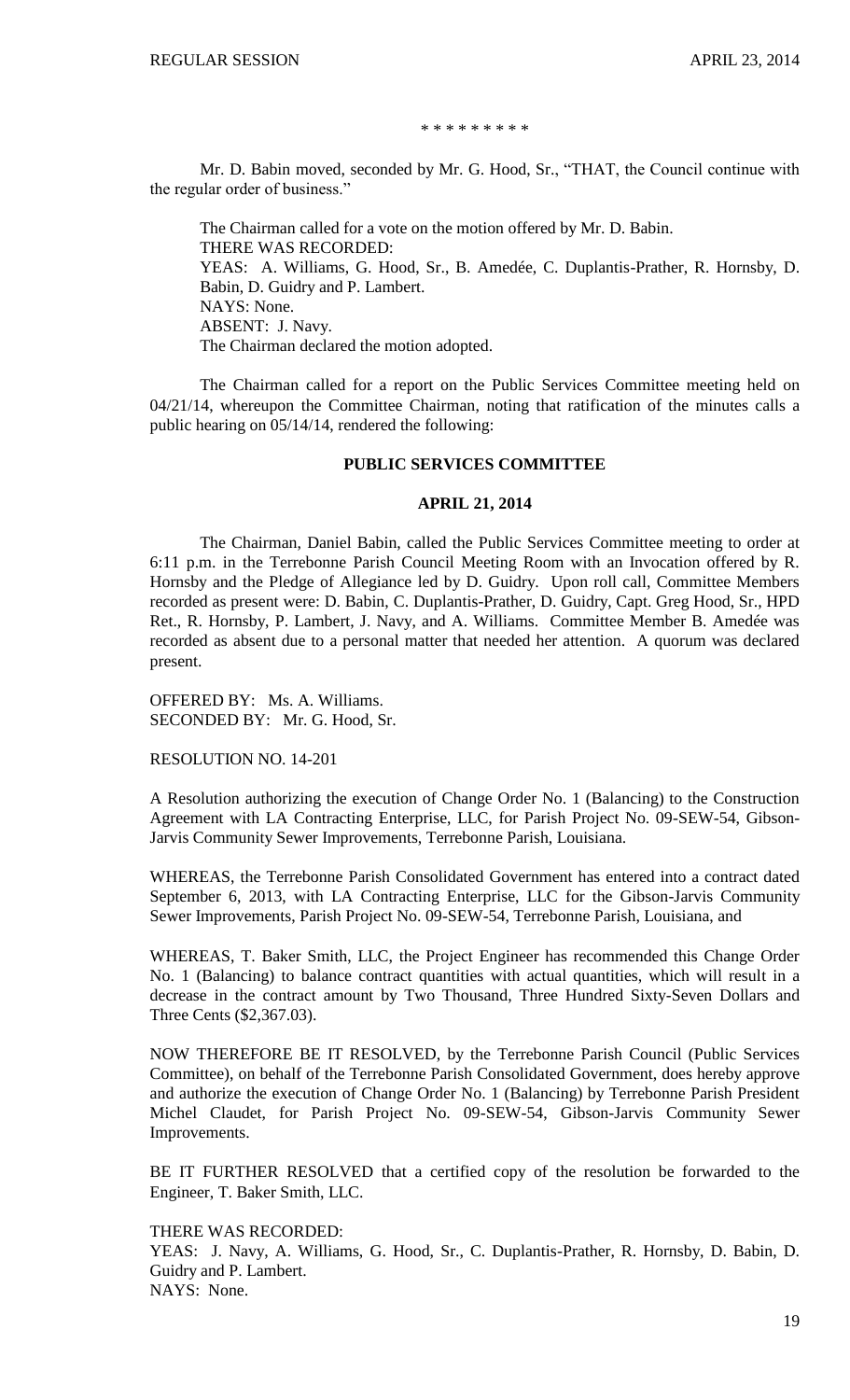ABSTAINING: None. NOT VOTING: None. ABSENT: B. Amedée. The Chairman declared the resolution adopted on this, the 21<sup>st</sup> day of April, 2014.

\* \* \* \* \* \* \* \* \*

OFFERED BY: Mr. D. Guidry. SECONDED BY: Mr. J. Navy.

#### RESOLUTION NO. 14-202

A Resolution authorizing the execution of Change Order No. 2 to the Construction Agreement for Parish Project No. 12-SEW-41, Pollution Control Roof Replacement and Construction of a Storage Building Enclosure, Terrebonne Parish, Louisiana.

WHEREAS, the Terrebonne Parish Consolidated Government entered into a Construction Agreement with Edward J. Laperouse Metal works, Inc., dated September 6, 2013, and recorded under Entry No. 1436327 for Parish Project No. 12-SEW-41, Pollution Control Roof Replacement and Construction of a Storage Building Enclosure, and

WHEREAS, this Change Order No. 2 is necessary to include new LED light fixtures with photo cells, in lieu of reinstalling the old fixtures, and will also include LED fixtures at the front entry area of the building, and

WHEREAS, this change order will increase the contract amount by \$7,543.80, and will increase the contract time by seven (7) days.

NOW, THEREFORE BE IT RESOLVED by the Terrebonne Parish Council (Public Services Committee), on behalf of the Terrebonne Parish Consolidated Government, does hereby approve and authorize the Parish President Michel Claudet, to execute this Change Order No. 2, which increases the contract amount by Seven Thousand Five Hundred Forty-Three Dollars and Eighty Cents (\$7,543.80) and seven (7) calendar days, for Parish Project No. 12-SEW-41, Pollution Control Roof Replacement and Construction of a Storage Building Enclosure, Terrebonne Parish, Louisiana.

BE IT FURTHER RESOLVED that a certified copy of the resolution is forwarded to the Architect, Craig C. Hebert Architect, A Professional Architectural Corporation.

THERE WAS RECORDED: YEAS: J. Navy, A. Williams, G. Hood, Sr., C. Duplantis-Prather, R. Hornsby, D. Babin, D. Guidry and P. Lambert. NAYS: None. ABSTAINING: None. NOT VOTING: None. ABSENT: B. Amedée. The Chairman declared the resolution adopted on this, the 21<sup>st</sup> day of April, 2014.

\* \* \* \* \* \* \* \* \*

OFFERED BY: Ms. C. Duplantis-Prather. SECONDED BY: Mr. G. Hood, Sr.

#### RESOLUTION NO. 14-203

A Resolution authorizing the execution of Amendment No. 1 to the Engineering Agreement for the Relocation of Sewer Force Mains for Bergeron and Duet Sewer Lift Stations, Parish Project No. 13-SEW-23, Terrebonne Parish, Louisiana.

WHEREAS, the Terrebonne Parish Consolidated Government entered into an Engineering Agreement with Providence/GSE Associates, LLC dated July 1, 2013, to perform engineering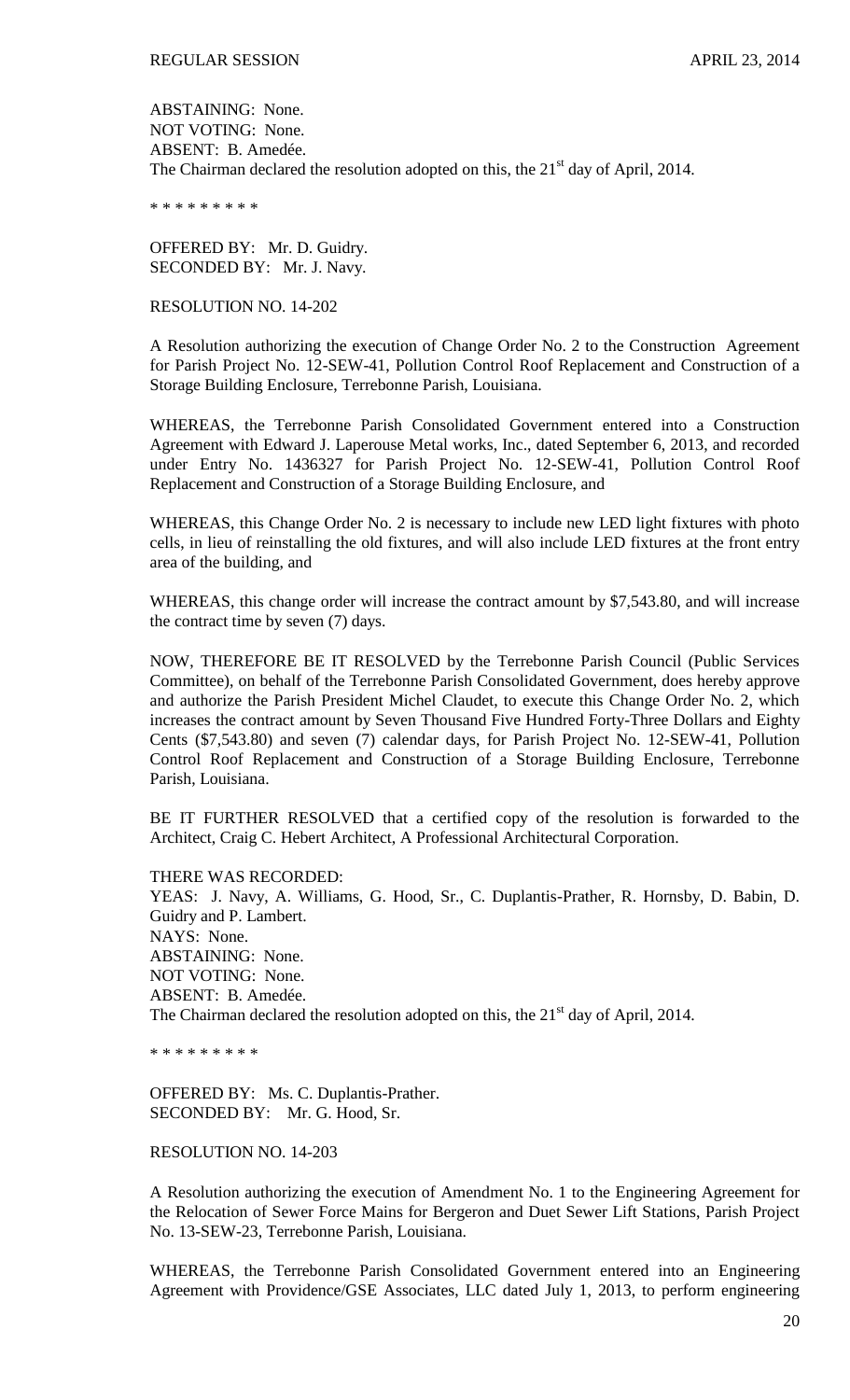services for the Relocation of Sewer Force Mains for Bergeron and Duet Sewer Lift Stations, Parish Project No. 13-SEW-23, Terrebonne Parish, Louisiana, and

WHEREAS, the ENGINEER is requesting additional compensation for Additional Services for the additional scope of work related to obtaining sewer servitudes for the force mains, and

WHEREAS, the Terrebonne Parish Consolidated Government is desirous of amending the original Engineering Agreement for Additional Services from \$50,000.00 to \$63,000.00, an increase of \$13,000.00.

NOW, THEREFORE BE IT RESOLVED by the Terrebonne Parish Council (Public Services Committee), on behalf of the Terrebonne Parish Consolidated Government, does hereby approve this Amendment No. 1 to the Engineering Agreement for a net increase in the compensation for Additional Services, in the amount of \$13,000.00, and authorizes Parish President Michel Claudet to execute this Amendment No. 1 to the Engineering Agreement for Parish Project No. 13-SEW-23, Relocation of Sewer Force Mains for Bergeron and Duet Sewer Lift Stations, Terrebonne Parish, Louisiana, with Providence/GSE Associates, LLC, and

BE IT FURTHER RESOLVED, that a certified copy of the resolution is forwarded to the Engineer, Providence/GSE Associates, LLC.

THERE WAS RECORDED:

YEAS: J. Navy, A. Williams, G. Hood, Sr., C. Duplantis-Prather, R. Hornsby, D. Babin, D. Guidry and P. Lambert. NAYS: None. ABSTAINING: None. NOT VOTING: None. ABSENT: B. Amedée. The Chairman declared the resolution adopted on this, the 21<sup>st</sup> day of April, 2014.

\* \* \* \* \* \* \* \* \*

OFFERED BY: Ms. A. Williams. SECONDED BY: Mr. G. Hood, Sr.

RESOLUTION NO. 14-204

A resolution providing approval of Amendment No. 2 to the Engineering Agreement for Parish Project No. 12-CDBG-SEW-55, Gray Sewerage Extension (CDBG) Project, Terrebonne Parish, Louisiana.

WHEREAS, the Terrebonne Parish Consolidated Government did enter into an original engineering agreement with GreenPoint Engineering, LLC. dated December 11 , 2012, recordation number 1415217, for the Gray Sewerage Extension (CDBG) Project identified as Parish Project 12-CDBG-SEW-55, and

WHEREAS, the Engineering Agreement between OWNER and ENGINEER provides for certain limitations for Basic Services, and

WHEREAS, the engineer has informed the Terrebonne Parish Consolidated Government of an increase of Basic Services for additional design, bidding and construction administration for the project in two phases , and

WHEREAS, this above work will increase the Basic Services for revision of design, additional bidding and construction administration by \$38,689.00, and

NOW, THEREFORE BE IT RESOLVED that the Terrebonne Parish Council (Public Services Committee), on behalf of the Terrebonne Parish Consolidated Government, does hereby approve this Amendment No. 2 to the Engineering Agreement for an overall increase in Basic Services of \$38,689.00 and authorizes Parish President Michel Claudet to execute this Amendment No. 2 to the Engineering Agreement for the Gray Sewerage Extension (CDBG)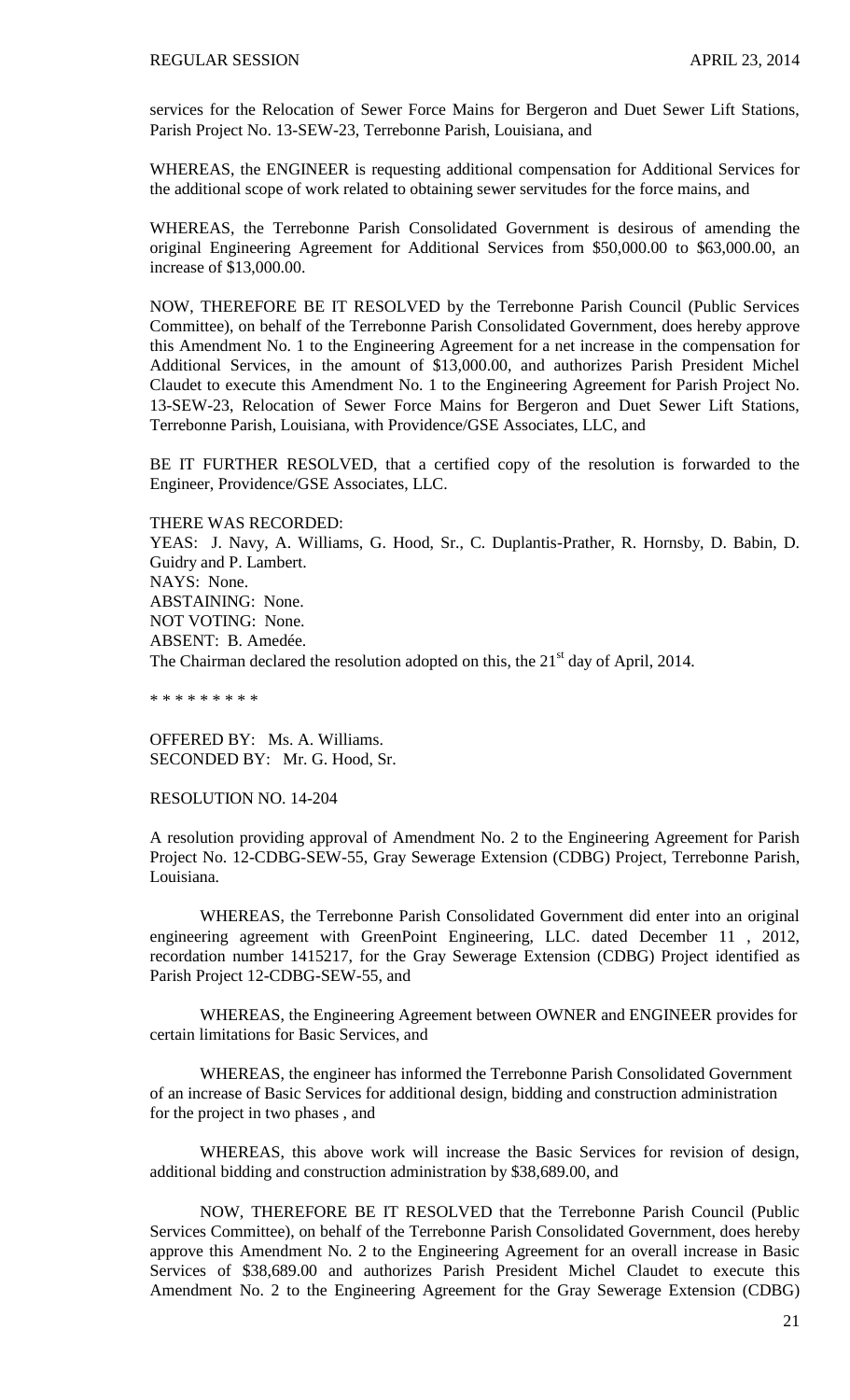Project, Parish Project No. 12-CDBG-SEW-55, with GreenPoint Engineering, LLC, and

BE IT FURTHER RESOLVED that a certified copy of the resolution be forwarded to the Engineer, GreenPoint Engineering, LLC.

THERE WAS RECORDED:

YEAS: J. Navy, A. Williams, G. Hood, Sr., C. Duplantis-Prather, R. Hornsby, D. Babin, D. Guidry and P. Lambert. NAYS: None. ABSTAINING: None. NOT VOTING: None. ABSENT: B. Amedée. The Chairman declared the resolution adopted on this, the 21<sup>st</sup> day of April, 2014.

\* \* \* \* \* \* \* \* \*

OFFERED BY: Ms. A. Williams. SECONDED BY: Mr. P. Lambert.

RESOLUTION NO. 14-205

A resolution providing for the acceptance of work performed by Terra Renewal West, LLC, in accordance with the Certificate of Substantial Completion for Parish Project No. 10-SEW-66, Part 4, North WWTP Equalization Pond Biosolids Removal, Terrebonne Parish Consolidated Government, Terrebonne Parish, Louisiana.

WHEREAS, by contract dated October 11, 2013, Terrebonne Parish Consolidated Government did award a contract to Terra Renewal West, LLC, for Parish Project No. 10-SEW-66, Part 4, North WWTP Equalization Pond Biosolids Removal, Terrebonne Parish, Louisiana, as will be seen by reference to said contract which is recorded under Entry No. 1439249 of the Records of Terrebonne Parish, and

WHEREAS, the work performed under the contract has been inspected by authorized representatives of Owner, Engineers and Contractor, and

WHEREAS, this substantial completion is contingent upon approval from the Louisiana Department of Environmental Quality (LDEQ).

NOW, THEREFORE BE IT RESOLVED that the Terrebonne Parish Council, on behalf of the Terrebonne Parish Consolidated Government, does hereby accept the work performed in accordance with the contract and specifications in accordance with the Certificate of Substantial Completion, effective as of the date of recording of this resolution, and does authorize and direct the Clerk of Court and Ex-Officio Recorder of Mortgages of Terrebonne Parish to note this acceptance thereof in the margin of the inscription of said contract under Entry No. 1439249 of the Records of Terrebonne Parish, Louisiana, and

BE IT FURTHER RESOLVED that a certified copy of this resolution be recorded in the office of the Clerk of Court of Terrebonne Parish to commence a 45-day clear lien period, and

BE IT FURTHER RESOLVED that the Administration is authorized to make payment of retainage upon the presentation of a Clear Lien Certificate.

THERE WAS RECORDED:

YEAS: J. Navy, A. Williams, G. Hood, Sr., C. Duplantis-Prather, R. Hornsby, D. Babin, D. Guidry and P. Lambert. NAYS: None. ABSTAINING: None. NOT VOTING: None. ABSENT: B. Amedée. The Chairman declared the resolution adopted on this, the  $21<sup>st</sup>$  day of April, 2014. \* \* \* \* \* \* \* \* \*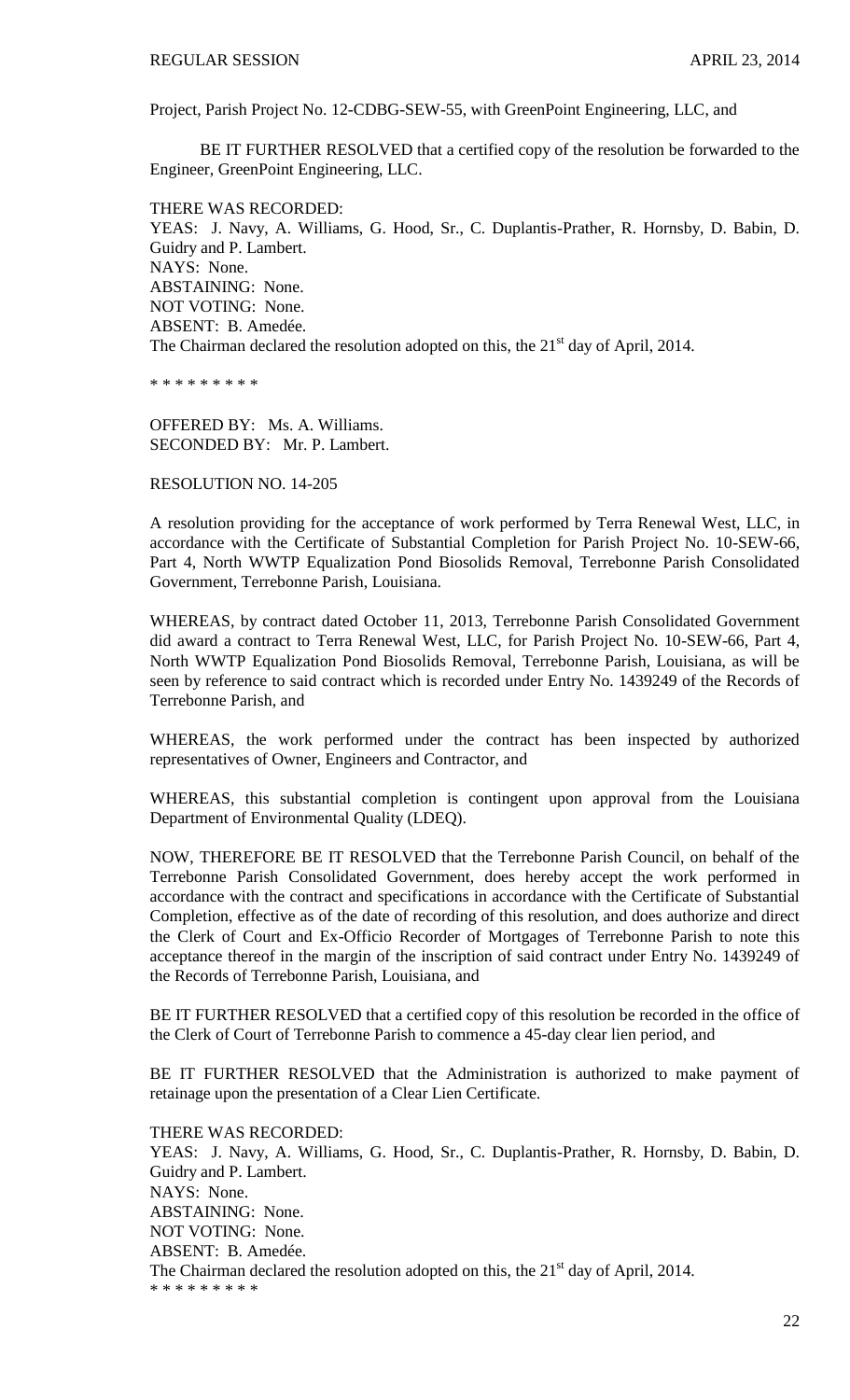OFFERED BY: Ms. A. Williams. SECONDED BY: Mr. G. Hood, Sr.

## RESOLUTION NO. 14-206

A resolution providing for the acceptance of work performed by LA Contracting Enterprise LLC, in accordance with the Certificate of Substantial Completion for the TPCG North Campus Roadway Project, Parish Project No. 12-RDS-04, Terrebonne Parish, Louisiana

WHEREAS, the Terrebonne Parish Consolidated Government entered into a contract dated April 23, 2013 with LA Contracting Enterprise LLC, for the TPCG North Campus Roadway Project, Parish Project No. 12-RDS-04, Terrebonne Parish, Louisiana, and

WHEREAS, the work performed has been inspected by authorized representatives of the Owner, Engineer, and Contractor and found to be substantially complete, and

WHEREAS, the Engineer for this project, Milford & Associates, Inc., recommends the acceptance of the substantial completion,

NOW, THEREFORE BE IT RESOLVED that the Terrebonne Parish Council (Public Services Committee), on behalf of the Terrebonne Parish Consolidated Government, does hereby accept the work performed, effective as of the date of recording of this resolution, and does authorize and direct the Clerk of Court and Ex-Officio Recorder of Mortgages of Terrebonne Parish to note this acceptance thereof in the margin of the inscription of said contract under Entry No. 1425151 of the Records of Terrebonne Parish, Louisiana, and

BE IT FURTHER RESOLVED that a certified copy of the resolution be forwarded to the Engineer, Milford & Associates, Inc. and

BE IT FURTHER RESOLVED that a certified copy of the resolution be recorded in the office of the Clerk of Court of Terrebonne Parish to commence a 45-day clear lien period, and

BE IT FURTHER RESOLVED that the Administration is authorized to make payment of retainage upon the presentation of a Clear Lien Certificate.

THERE WAS RECORDED:

YEAS: J. Navy, A. Williams, G. Hood, Sr., C. Duplantis-Prather, R. Hornsby, D. Babin, D. Guidry and P. Lambert. NAYS: None. ABSTAINING: None. NOT VOTING: None. ABSENT: B. Amedée. The Chairman declared the resolution adopted on this, the  $21<sup>st</sup>$  day of April, 2014. \* \* \* \* \* \* \* \* \*

OFFERED BY: Ms. C. Duplantis-Prather. SECONDED BY: Mr. P. Lambert.

### RESOLUTION NO. 14-207

A RESOLUTION AUTHORIZING THE PARISH PRESIDENT TO SIGN AND SUBMIT AN AMENDMENT TO THE TERREBONNE PARISH GUSTAV/IKE DISASTER RECOVERY PLAN BUDGET TO THE STATE OF LOUISIANA AND HUD TO COMPLY WITH THE COMMUNITY DEVELOPMENT BLOCK GRANT DISASTER RECOVERY PROGRAM.

WHEREAS, the Terrebonne Parish Consolidated Government has been awarded Community Development Block Grant (CDBG) funding as a result of the damage caused by Hurricanes Gustav and Ike; and

WHEREAS, the Forced Drainage - Baroid Pump Station project has been completed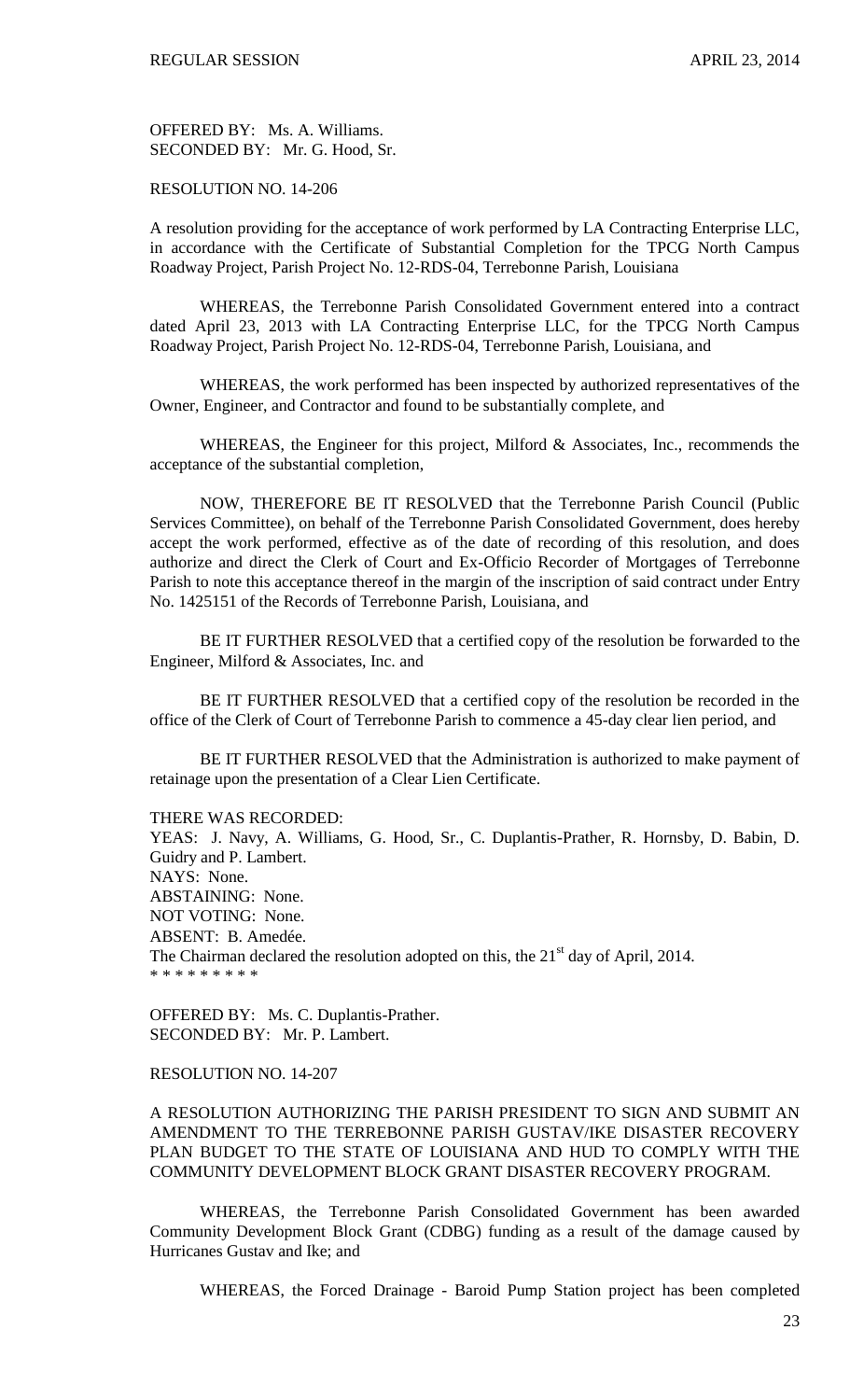under budget; and

WHEREAS, the Upper Grand Caillou Pump Station project has been bid under budget; and

WHEREAS, the funding for other projects entering the construction phase is insufficient; and

WHEREAS, through the proper public approval process the funds can be reallocated from one project to another as reflected in Attachment A,

NOW, THEREFORE, BE IT RESOLVED by the Terrebonne Parish Council (Public Services Committee), on behalf of the Terrebonne Parish Consolidated Government, that the Parish President, Michel H. Claudet, is authorized to sign, submit and implement the recommended amendment to the Terrebonne Parish Gustav/Ike Disaster Recovery Plan regarding the projects in Attachment A (available for viewing in Council Clerk's Office during regular business hours).

THERE WAS RECORDED: YEAS: J. Navy, A. Williams, G. Hood, Sr., C. Duplantis-Prather, R. Hornsby, D. Babin, D. Guidry and P. Lambert. NAYS: None. ABSTAINING: None. NOT VOTING: None. ABSENT: B. Amedée. The Chairman declared the resolution adopted on this, the  $21<sup>st</sup>$  day of April, 2014.

\* \* \* \* \* \* \* \* \*

OFFERED BY: Mr. D. Guidry. SECONDED BY: Ms. C. Duplantis-Prather.

RESOLUTION NO. 14-208

A resolution awarding and authorizing the signing of the construction Contract for Parish Project No. 12-PWCDBG-64, DPW Administration Building Project, Terrebonne Parish Consolidated Government, Terrebonne Parish, Louisiana, and authorizing the issuance of the Notice to Proceed.

WHEREAS, the Terrebonne Parish Consolidated Government did receive construction bids on Parish Project No. 12-PWCDBG-64, DPW Administration Building Project, Terrebonne Parish, Louisiana, and,

WHEREAS, the lowest bid was that submitted by B.E.T. Construction, Inc. in the amount of \$4,858,600.00 Base Bid, \$56,300.00 Alternate No. 1, \$36,400.00 Alternate No. 2, and \$118,000.00 Alternate No. 3, for a total cost of \$5,069,300.00, and

WHEREAS, the Parish is desirous of moving forward with the construction of the DPW Administration Building project, and

WHEREAS, the construction award is contingent upon a budget amendment, and

NOW, THEREFORE, BE IT RESOLVED that the Terrebonne Parish Council (Public Services Committee), on behalf of the Terrebonne Parish Consolidated Government, award the construction contract to B.E.T. Construction, Inc., in the overall amount of \$5,069,300.00, and

BE IT FURTHER RESOLVED, that the President of Terrebonne Parish Consolidated Government, be and he is hereby authorized and empowered to sign a construction contract for and on behalf of the Terrebonne Parish Consolidated Government with B.E.T. Construction, Inc., upon receipt of the performance bond in the amount of the contract price and contingent upon a budget amendment, and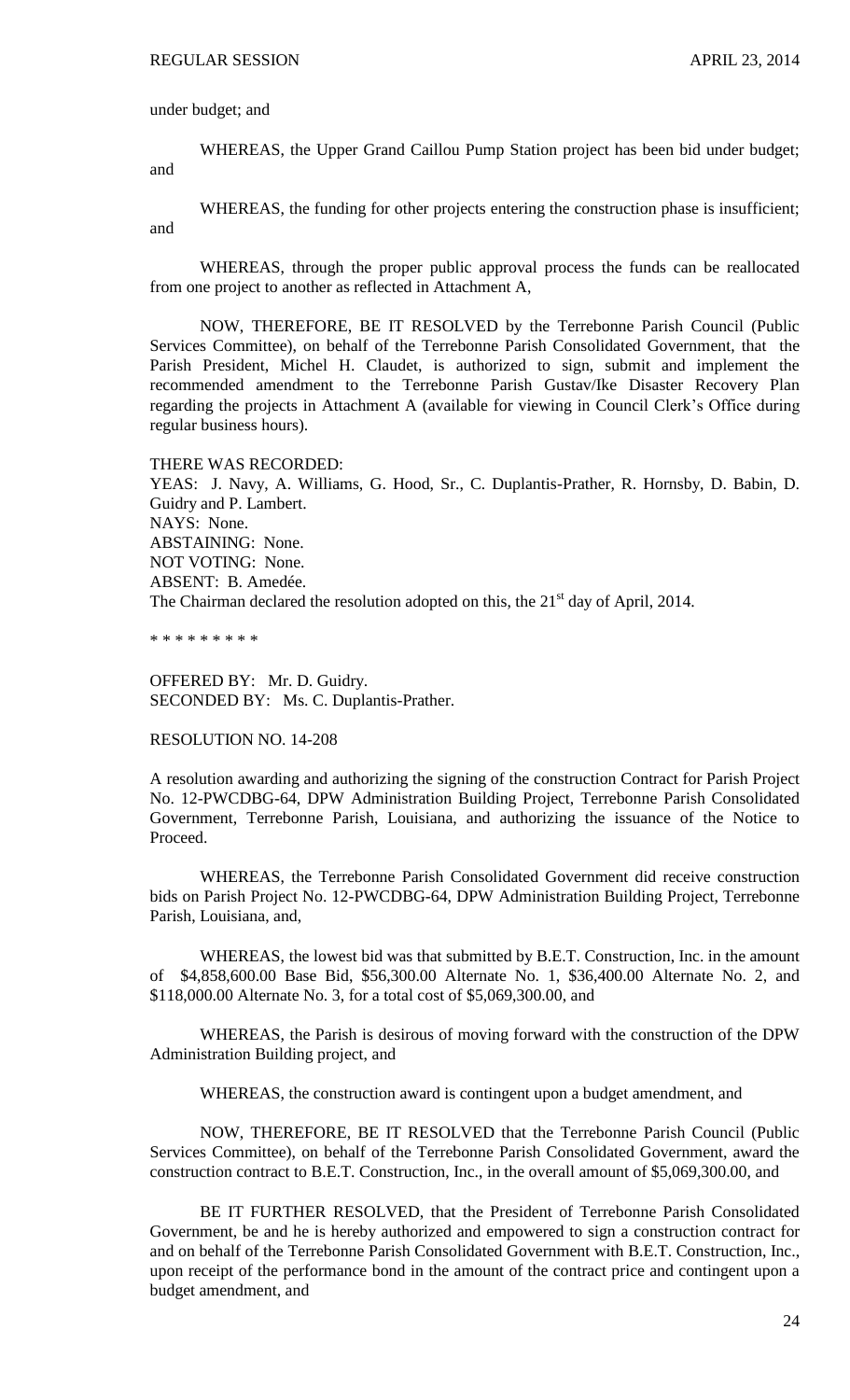BE IT FURTHER RESOLVED, that upon receipt of required certificates of insurance evidencing coverage as provided in the project specifications and upon execution and recordation of all contract documents, that the Engineer is hereby authorized to issue the Notice to Proceed to the Contractor to commence construction of the project, and

THERE WAS RECORDED:

YEAS: J. Navy, A. Williams, G. Hood, Sr., C. Duplantis-Prather, R. Hornsby, D. Babin, D. Guidry and P. Lambert. NAYS: None. ABSTAINING: None. NOT VOTING: None. ABSENT: B. Amedée. The Chairman declared the resolution adopted on this, the  $21<sup>st</sup>$  day of April, 2014.

\* \* \* \* \* \* \* \* \*

OFFERED BY: Ms. A. Williams. SECONDED BY: Mr. D. Guidry & Mr. G. Hood, Sr.

RESOLUTION NO. 14-209

A resolution providing for the ratification of the appointment by Parish President Michel Claudet of the firm of Providence/GSE Associates, LLC to provide engineering services for Telemetry Systems, Drainage Pump Stations (SCADA), and also authorizing Parish President Michel Claudet to execute the appropriate engineering contract documents for this project.

WHEREAS, Terrebonne Parish wishes to install a telemetry system for various drainage pumps stations around the parish, and

WHEREAS, Parish President Michel Claudet has recommended that the firm of Providence/GSE Associates, LLC be retained to provide the necessary professional services for this project, and

NOW, THEREFORE BE IT RESOLVED, by the Terrebonne Parish Council (Public Services Committee), on behalf of the Terrebonne Parish Consolidated Government, that the Parish President's action be ratified and that the engineering firm of Providence/GSE Associates, LLC be retained to provide the necessary professional services for Telemetry Systems, Drainage Pump Stations (SCADA), and that Parish President Michel Claudet be authorized to execute any and all documents with said firm for this project.

THERE WAS RECORDED:

YEAS: J. Navy, A. Williams, G. Hood, Sr., C. Duplantis-Prather, R. Hornsby, D. Babin, D. Guidry and P. Lambert. NAYS: None. ABSTAINING: None. NOT VOTING: None. ABSENT: B. Amedée. The Chairman declared the resolution adopted on this, the  $21<sup>st</sup>$  day of April, 2014.

\* \* \* \* \* \* \* \* \*

The Chairman noted that the Parish has four pump stations currently under the telemetry system: Ashland, Summerfield, Baroid, and Bonanza. He continued that the aforementioned action will also bring online under the telemetry system the M&L, Concord Road, Barataria Street, Isle de Jean Charles, and Gum Street Pump Stations, and that funding for the additional systems was allocated within the Public Works Department budget and is not derived from the General Fund.

Mr. D. Guidry moved, seconded by Mr. J. Navy, "THAT, the Public Services Committee introduce an ordinance to establish the intersection of Dickson Road and Roland Road as a '4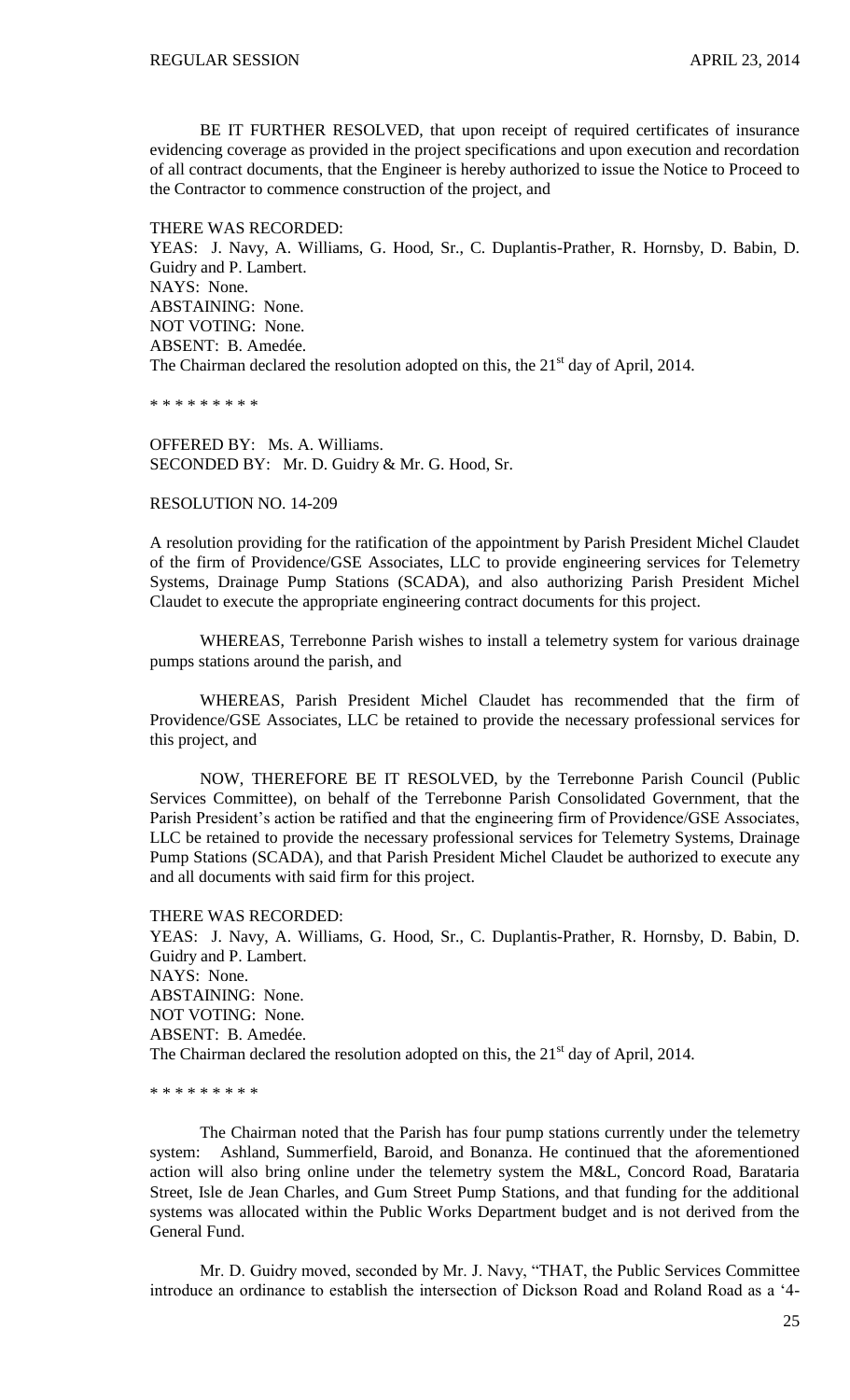Way Stop' intersection, and call a public hearing on said matter on Wednesday, May 14, 2014 at 6:30 p.m."

The Chairman called for the vote on the motion offered by Mr. D. Guidry. THERE WAS RECORDED: YEAS: D. Babin, C. Duplantis-Prather, D. Guidry, G. Hood, Sr., R. Hornsby, P. Lambert, J. Navy, and A. Williams. NAYS: None. ABSENT: B. Amedée. The Chairman declared the motion adopted.

Mr. G. Hood, Sr. moved, seconded by Mr. R. Hornsby, "THAT, there being no further business to come before the Public Services Committee, the meeting be adjourned."

The Chairman called for the vote on the motion offered by Mr. G. Hood, Sr. THERE WAS RECORDED: YEAS: D. Babin, C. Duplantis-Prather, D. Guidry, G. Hood, Sr., R. Hornsby, P. Lambert, J. Navy, and A. Williams. NAYS: None. ABSENT: B. Amedée. The Chairman declared the motion adopted and the meeting was adjourned at 6:19 p.m.

Daniel Babin, Chairman

Suzette Thomas, Minute Clerk

Mr. D. Babin moved, seconded by Ms. A. Williams, "THAT, the Council accept and ratify the minutes of the Public Services Committee meeting held on 04/21/14."

The Chairman called for a vote on the motion offered by Mr. D. Babin. THERE WAS RECORDED: YEAS: A. Williams, G. Hood, Sr., B. Amedée, C. Duplantis-Prather, R. Hornsby, D. Babin, D. Guidry and P. Lambert. NAYS: None. ABSENT: J. Navy. The Chairman declared the motion adopted.

The Chairman called for a report on the Community Development and Planning Committee meeting held on 04/21/14, whereupon the Committee Chairman rendered the following:

### **COMMUNITY DEVELOPMENT & PLANNING COMMITTEE**

### **APRIL 21, 2014**

The Chairman, Dirk Guidry, called the Community Development & Planning Committee meeting to order at 6:22 p.m. in the Terrebonne Parish Council Meeting Room with an Invocation offered by J. Navy and the Pledge of Allegiance led by P. Lambert. Upon roll call, Committee Members recorded as present were: D. Babin, C. Duplantis-Prather, D. Guidry, Capt. Greg Hood, Sr., HPD Ret., R. Hornsby, P. Lambert, J. Navy, and A. Williams. Committee Member B. Amedée was recorded as absent due to a personal commitment. A quorum was declared present.

OFFERED BY: Ms. A. Williams. SECONDED BY: Mr. D. Babin.

## RESOLUTION NO. 14-210

A resolution to loan Disaster In-Fill Housing Program funds to Options for Affordable Housing in an amount not to exceed \$150,000.00 for the permanent financing of an affordable single family home located at 211 Antoine Street, Houma, Louisiana.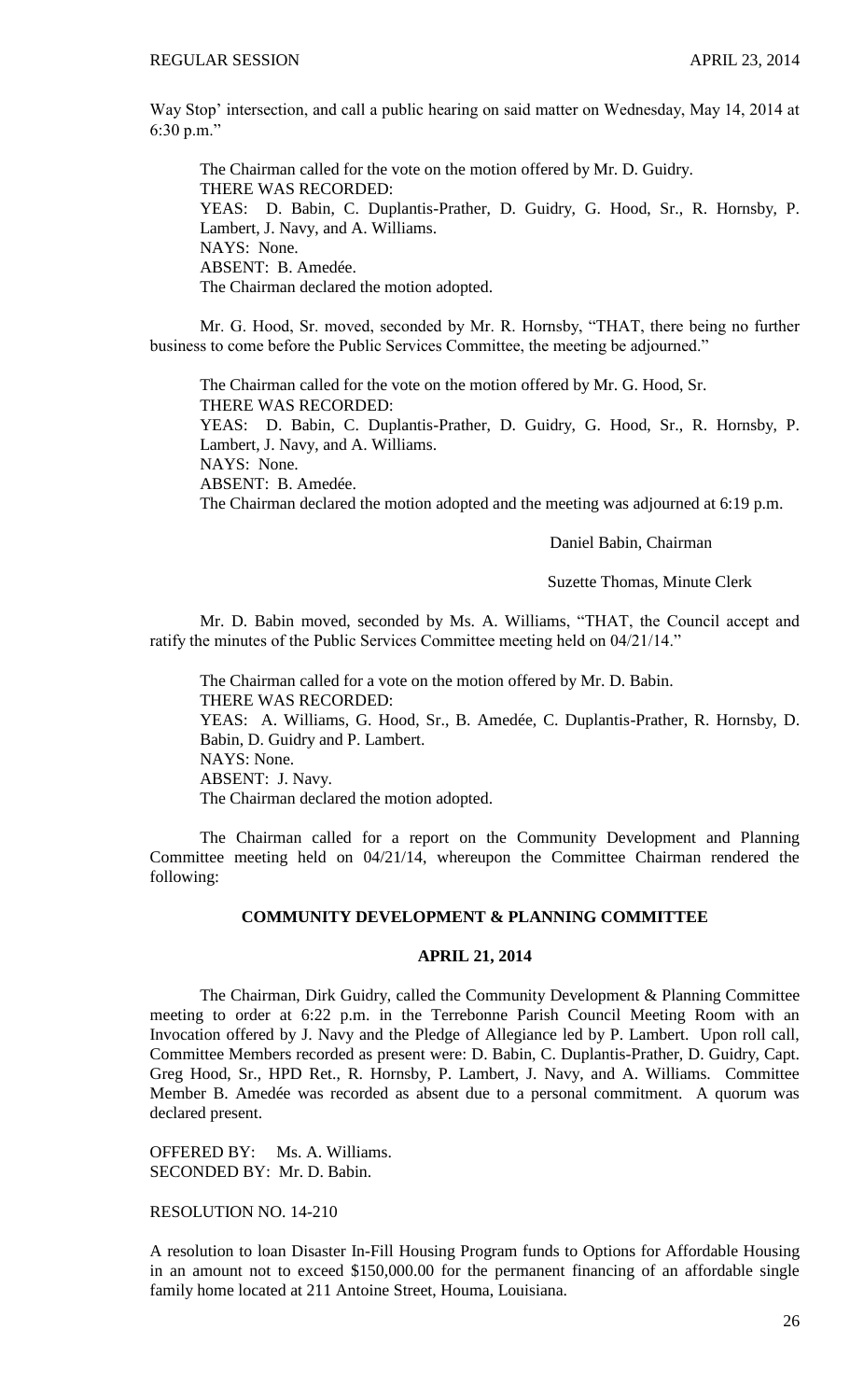WHEREAS, Terrebonne Parish Consolidated Government has allocated \$3,160,000.00 of its *Community Development Block Grant 2008 Disaster Recovery Supplemental Appropriation* for the specific purpose of revitalizing communities damaged by Hurricanes Gustav and/or Ike by eliminating the blight of vacant properties and increase the availability of affordable rental housing for low to moderate income persons that has been strained as a result of the storms, and

WHEREAS, Options for Affordable Housing, a qualified non-profit developer, is committed to developing affordable rental housing for low income and disabled citizens of Terrebonne, and

WHEREAS, Options for Affordable Housing has submitted a project proposal in the amount of \$150,000.00 to acquire and rehabilitate a single family home located at 211 Antoine Street, and

WHEREAS, after a thorough review of Options for Affordable Housing/s project proposal by the Department of Housing and Human Services, it has been determined that the requirements to move forward with acquisition and rehabilitation have been met.

WHEREAS, this loan is conditioned upon Options for Affordable Housing meeting all requirements set forth by the Louisiana Office of Community Development's Disaster Recovery Unit and the Terrebonne Parish Consolidated Government upon completion of work.

NOW, THEREFORE BE IT RESOLVED, that the Terrebonne Parish Council (Community Development and Planning Committee), on behalf of Terrebonne Parish Consolidated Government, and the Parish President, does hereby agree to conditionally loan Disaster In-Fill Housing Program funds in an amount not to exceed \$150,000.00 to Options for Affordable Housing, for the acquisition and rehabilitation of 211 Antoine Street, Houma, Louisiana; and,

BE IT FURTHER RESOLVED, that the Terrebonne Parish Council, on behalf of the Terrebonne Parish Consolidated Government, does, hereby authorize the Parish President to execute all agreements in this regard.

THERE WAS RECORDED:

YEAS: J. Navy, A. Williams, G. Hood, Sr., C. Duplantis-Prather, R. Hornsby, D. Babin, D. Guidry and P. Lambert. NAYS: None. ABSTAINING: None. NOT VOTING: None. ABSENT: B. Amedée. The Chairman declared the resolution adopted on this, the  $21<sup>st</sup>$  day of April, 2014. \* \* \* \* \* \* \* \* \*

OFFERED BY: Ms. A. Williams. SECONDED BY: Mr. D. Babin.

### RESOLUTION NO. 14-211

A resolution to loan Disaster In-Fill Housing Program funds to Options for Affordable Housing in an amount not to exceed \$150,000.00 for the permanent financing of an affordable single family home located at 213 Antoine Street, Houma, Louisiana.

WHEREAS, Terrebonne Parish Consolidated Government has allocated \$3,160,000.00 of its *Community Development Block Grant 2008 Disaster Recovery Supplemental Appropriation* for the specific purpose of revitalizing communities damaged by Hurricanes Gustav and/or Ike by eliminating the blight of vacant properties and increase the availability of affordable rental housing for low to moderate income persons that has been strained as a result of the storms, and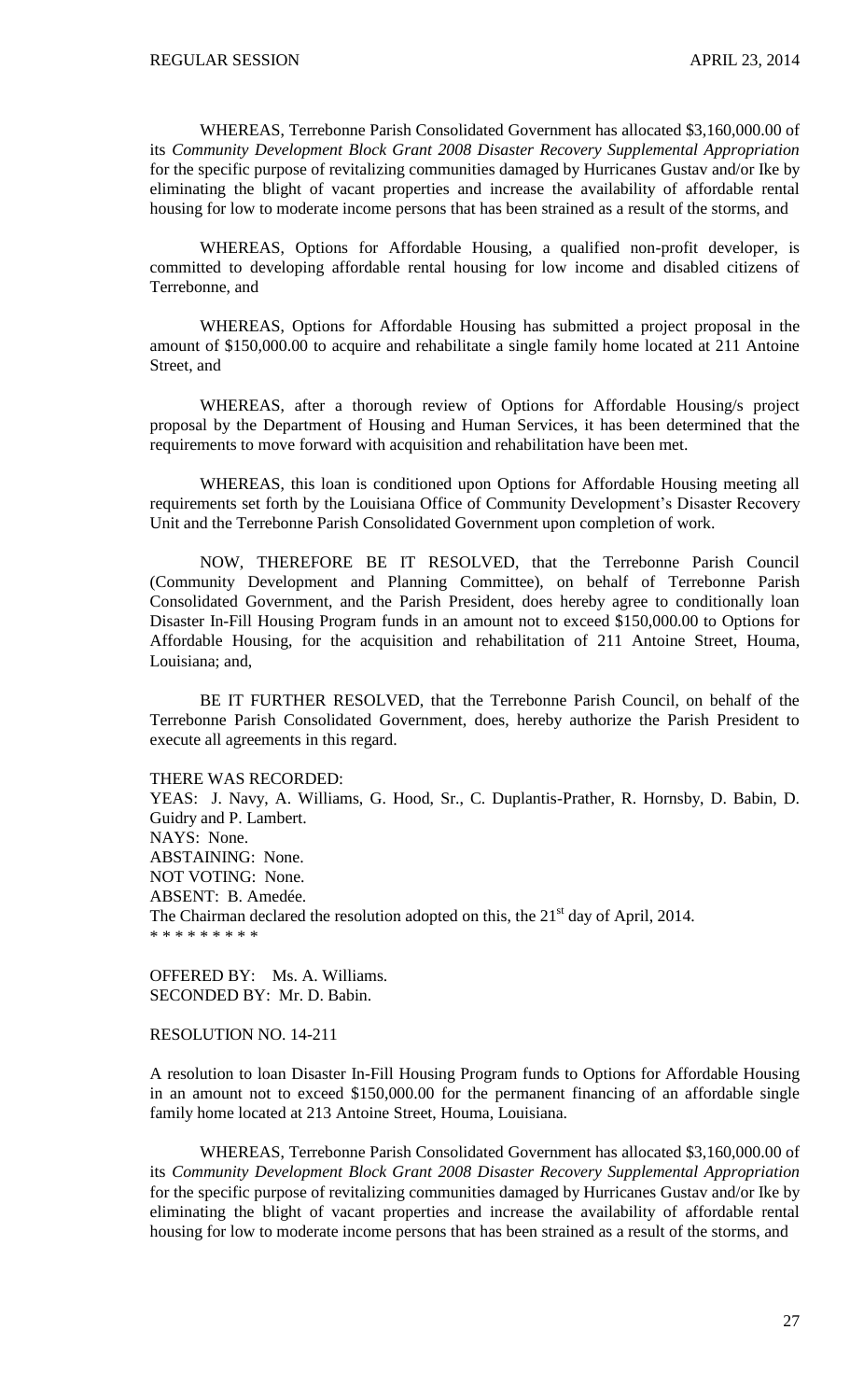WHEREAS, Options for Affordable Housing, a qualified non-profit developer, is committed to developing affordable rental housing for low income and disabled citizens of Terrebonne, and

WHEREAS, Options for Affordable Housing has submitted a project proposal in the amount of \$150,000.00 to acquire and rehabilitate a single family home located at 213 Antoine Street, and

WHEREAS, after a thorough review of Options for Affordable Housing/s project proposal by the Department of Housing and Human Services, it has been determined that the requirements to move forward with acquisition and rehabilitation have been met.

WHEREAS, this loan is conditioned upon Options for Affordable Housing meeting all requirements set forth by the Louisiana Office of Community Development's Disaster Recovery Unit and the Terrebonne Parish Consolidated Government upon completion of work.

NOW, THEREFORE BE IT RESOLVED, that the Terrebonne Parish Council (Community Development and Planning Committee), on behalf of Terrebonne Parish Consolidated Government, and the Parish President, does hereby agree to conditionally loan Disaster In-Fill Housing Program funds in an amount not to exceed \$150,000.00 to Options for Affordable Housing, for the acquisition and rehabilitation of 213 Antoine Street, Houma, Louisiana; and,

BE IT FURTHER RESOLVED, that the Terrebonne Parish Council, on behalf of the Terrebonne Parish Consolidated Government, does, hereby authorize the Parish President to execute all agreements in this regard.

THERE WAS RECORDED:

YEAS: J. Navy, A. Williams, G. Hood, Sr., C. Duplantis-Prather, R. Hornsby, D. Babin, D. Guidry and P. Lambert. NAYS: None. ABSTAINING: None. NOT VOTING: None. ABSENT: B. Amedée. The Chairman declared the resolution adopted on this, the  $21<sup>st</sup>$  day of April, 2014. \* \* \* \* \* \* \* \* \*

OFFERED BY: Ms. A. Williams. SECONDED BY: Mr. P. Lambert.

#### RESOLUTION NO. 14-212

A resolution authorizing the Parish President to execute all necessary documents to submit an application for FY 2014 COLA and restoration of 5.27% funding to the Administration for Children and Families for the Head Start Program in Terrebonne Parish, and to execute the contract for funding once approved.

WHEREAS, it is necessary that an application be submitted by the governing body and the Head Start Policy Council.

NOW, THEREFORE BE IT RESOLVED that the Terrebonne Parish Council (Community Development and Planning Committee), on behalf of the Terrebonne Parish Consolidated Government, does hereby authorize the Parish President, Michel H. Claudet, so sign and submit the application to Administration for Children and Families to provide Head Start services; and,

BE IT FURTHER RESOLVED that the Parish President is authorized to sign any certificates, modifications, etc. that may be associated with the implementation of this agreement.

#### THERE WAS RECORDED:

YEAS: J. Navy, A. Williams, G. Hood, Sr., C. Duplantis-Prather, R. Hornsby, D. Babin, D. Guidry and P. Lambert.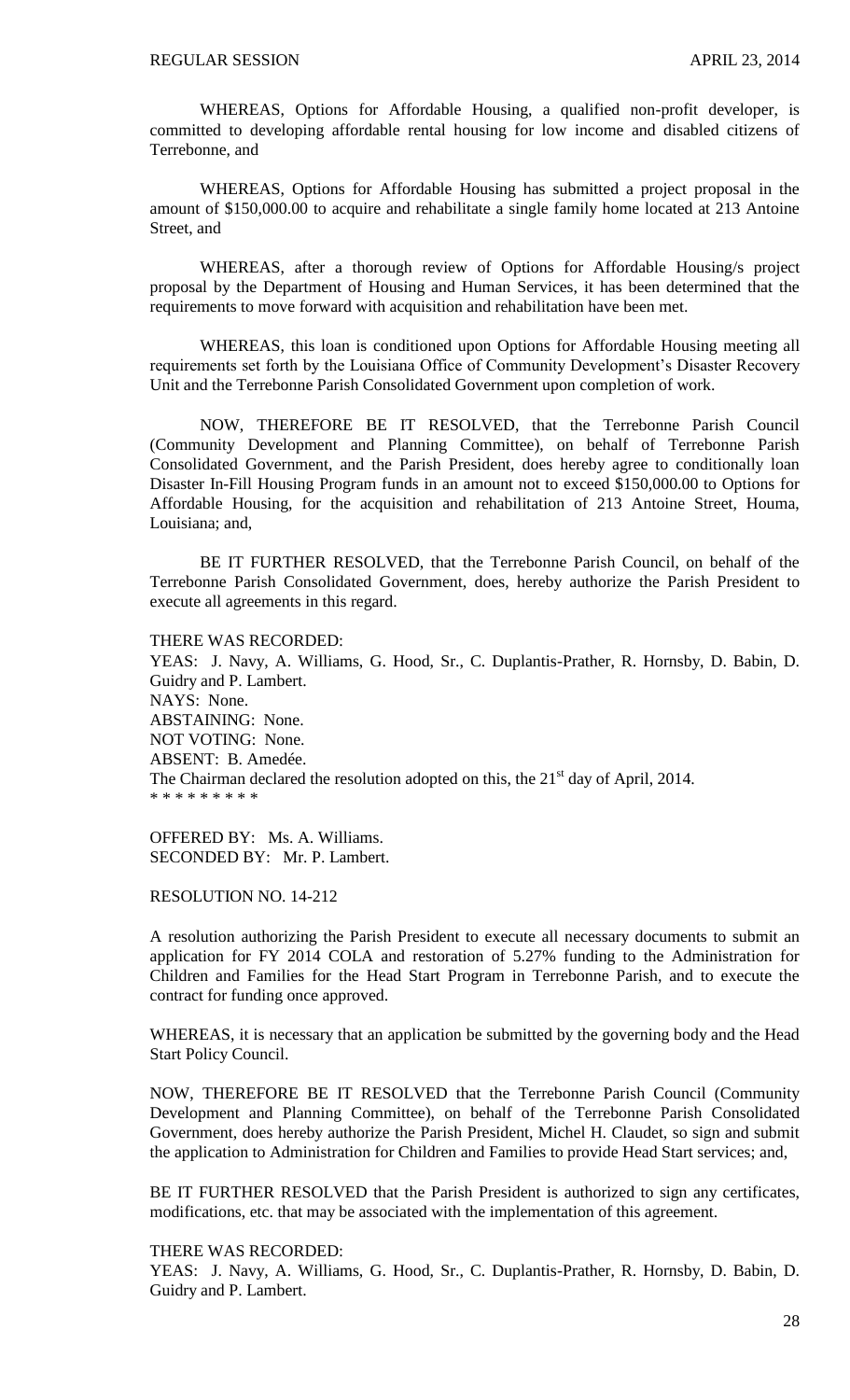NAYS: None. ABSTAINING: None. NOT VOTING: None. ABSENT: B. Amedée. The Chairman declared the resolution adopted on this, the  $21<sup>st</sup>$  day of April, 2014. \* \* \* \* \* \* \* \* \*

OFFERED BY: Ms. A. Williams. SECONDED BY: Mr. G. Hood, Sr.

### RESOLUTION NO. 14-213

A Resolution authorizing the Parish President, Michel H. Claudet, to enter into an agreement between TPCG and Danos and Curole Marine Contractors, LLC, not to exceed the amount of \$146,000.

WHEREAS, Article VII, Section 14 of the Louisiana Constitution provides that "For a public purpose, the state and its political subdivisions or political corporations may engage in cooperative endeavors with each other, with the United States or its agencies, or with any public or private association, corporation or individual"; and

WHEREAS, TPCG is authorized to promote economic development programs to stimulate private investment in the parish, and believes the costs of this agreement will serve the public purpose of providing business opportunities and expand employment opportunities for citizens of Terrebonne Parish by the creation of a commensurate number of jobs by Danos and Curole Marine Contractors, LLC, and

WHEREAS, this funding will be used to construct public sewer infrastructure including gravity mains, manholes, pump station, forced main, appurtenances, and connection fees within Terrebonne Parish to allow this commercial entity to relocate to Terrebonne Parish ; and

NOW THEREFORE BE IT RESOLVED that the Terrebonne Parish Council (Community Development and Planning Committee), on behalf of Terrebonne Parish Consolidated Government, authorizes the Parish President, Michel H. Claudet, to enter into an agreement with Danos and Curole Marine Contractors, LLC, not to exceed the amount of \$146,000, in consideration of the creation of a commensurate number of jobs by Danos and Curole Marine Contractors, LLC.

#### THERE WAS RECORDED:

YEAS: J. Navy, A. Williams, G. Hood, Sr., C. Duplantis-Prather, R. Hornsby, D. Babin, D. Guidry and P. Lambert. NAYS: None. ABSTAINING: None. NOT VOTING: None. ABSENT: B. Amedée. The Chairman declared the resolution adopted on this, the  $21<sup>st</sup>$  day of April, 2014. \* \* \* \* \* \* \* \* \*

OFFERED BY: Mr. J. Navy. SECONDED BY: Mr. P. Lambert.

# RESOLUTION NO. 14-214

A RESOLUTION AUTHORIZING THE PARISH PRESIDENT TO EXECUTE THE APPROPRIATE CONTRACT FOR PROJECT MANAGEMENT SERVICES BETWEEN TERREBONNE PARISH CONSOLIDATED GOVERNMENT AND CB&I FOR THE TERREBONNE PARISH HAZARD MITIGATION PLAN UPDATE.

WHEREAS, the Terrebonne Parish Consolidated Government is required to update the Hazard Mitigation Plan every five years in order to be eligible for disaster funding; and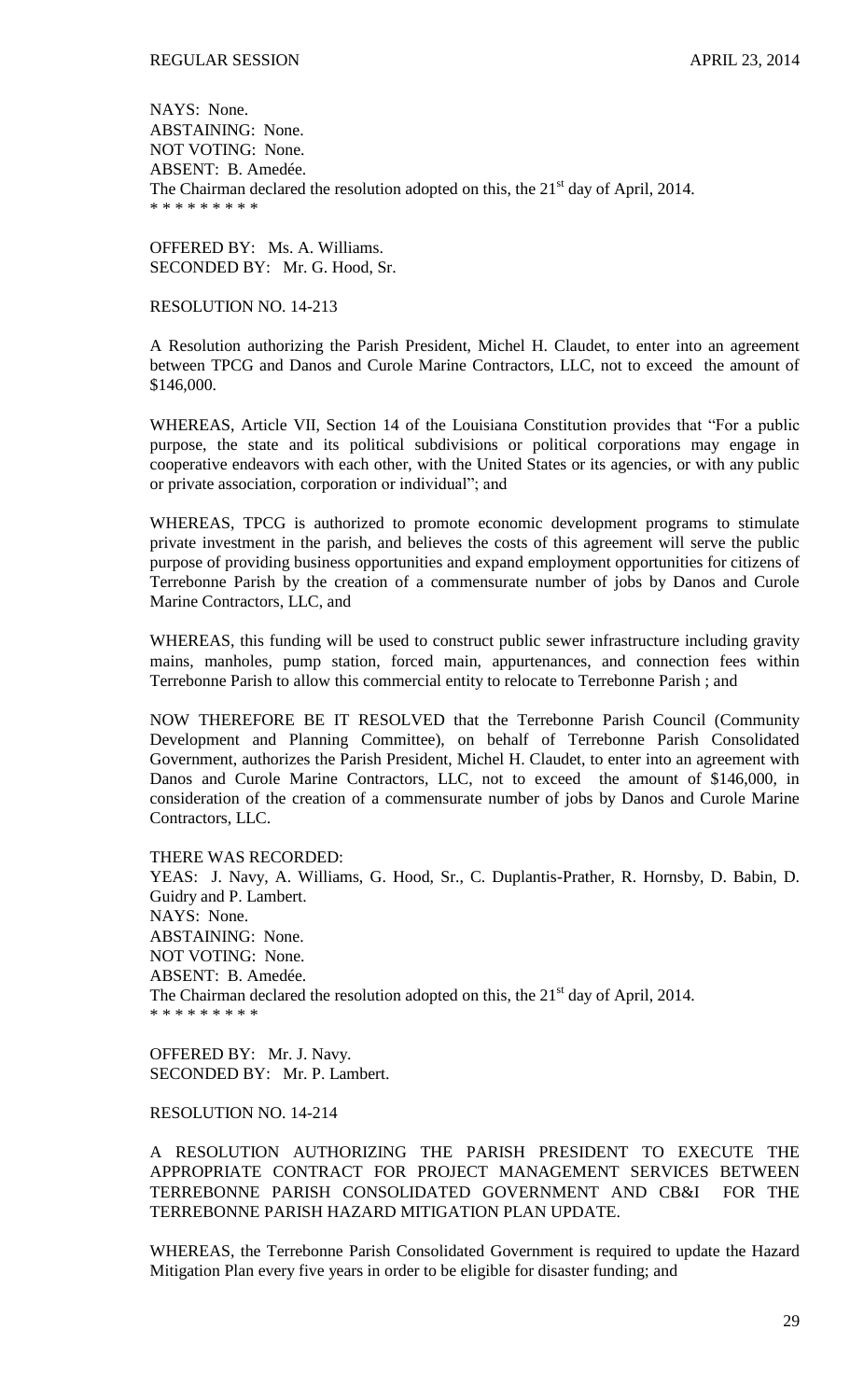WHEREAS, Terrebonne parish has applied for and received a Federal Emergency Management Agency (FEMA) Pre-disaster Mitigation (PDM) Program grant to update the plan by March 2015, and

WHEREAS, in accordance with federal procurement requirements, the Department of Planning and Zoning formally solicited request for proposals to provide the project management and drafting of the Hazard Mitigation Plan Update; and

WHEREAS, after reviewing and ranking the four (4) responses received, CB&I received the highest score from the review team including cost considerations;

NOW, THEREFORE, BE IT RESOLVED by the Terrebonne Parish Council (Community Development and Planning Committee), on behalf of the Terrebonne Parish Consolidated Government, that the Parish President is hereby authorized to enter into the appropriate agreement with CB&I to provide the necessary services to complete the Hazard Mitigation Plan Update.

THERE WAS RECORDED:

YEAS: J. Navy, A. Williams, G. Hood, Sr., C. Duplantis-Prather, R. Hornsby, D. Babin, D. Guidry and P. Lambert. NAYS: None. ABSTAINING: None. NOT VOTING: None. ABSENT: B. Amedée. The Chairman declared the resolution adopted on this, the  $21<sup>st</sup>$  day of April, 2014. \* \* \* \* \* \* \* \* \*

Mr. G. Hood, Sr. moved, seconded by Mr. P. Lambert, "THAT, there being no further business to come before the Community Development & Planning Committee, the meeting be adjourned."

The Chairman called for the vote on the motion offered by Mr. G. Hood, Sr. THERE WAS RECORDED:

YEAS: D. Babin, C. Duplantis-Prather, D. Guidry, G. Hood, Sr., R. Hornsby, P. Lambert, J. Navy, and A. Williams.

NAYS: None.

ABSENT: B. Amedée.

The Chairman declared the motion adopted and the meeting was adjourned at 6:25 p.m.

Dirk Guidry, Chairman

Suzette Thomas Minute Clerk

Mr. D. Guidry moved, seconded by Ms. B. Amedée, "THAT, the Council accept and ratify the minutes of the Community Development and Planning Committee meeting held on  $04/21/14$ "

The Chairman called for a vote on the motion offered by Mr. D. Guidry. THERE WAS RECORDED: YEAS: A. Williams, G. Hood, Sr., B. Amedée, C. Duplantis-Prather, R. Hornsby, D. Babin, D. Guidry and P. Lambert. NAYS: None. ABSENT: J. Navy. The Chairman declared the motion adopted.

The Chairman called for a report on the Budget and Finance Committee meeting held on 04/21/14, whereupon the Committee Vice-Chairwoman, noting that ratification of the minutes calls public hearings on 05/14/14 and on 05/28/14, rendered the following: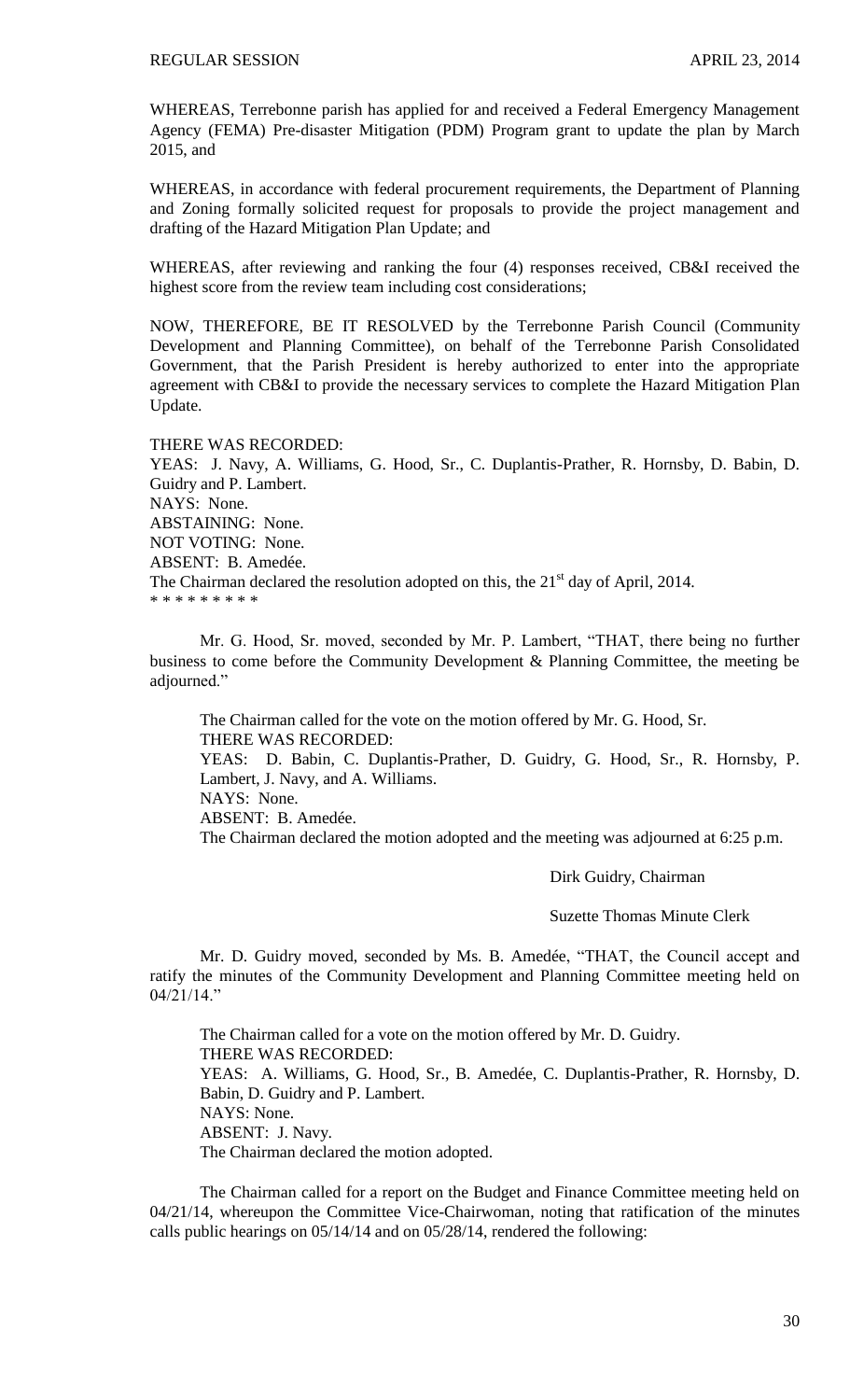#### **BUDGET & FINANCE COMMITTEE**

#### **APRIL 21, 2014**

The Chairman, John Navy, called the Budget & Finance Committee meeting to order at 6:27 p.m. in the Terrebonne Parish Council Meeting Room with an Invocation offered by A. Williams and the Pledge of Allegiance led by D. Babin. Upon roll call, Committee Members recorded as present were: C. Duplantis-Prather, D. Babin, D. Guidry, Capt. Greg Hood, Sr., R. Hornsby, P. Lambert, J. Navy, and A. Williams. Committee Member B. Amedée was recorded as absent due to a personal commitment. A quorum was declared present.

OFFERED BY: Mr. D. Babin. SECONDED BY: Mr. G. Hood, Sr.

RESOLUTION NO. 14-215

WHEREAS, prices were obtained through the Louisiana State Commodity Catalog by the Terrebonne Parish Consolidated Government for the purpose of purchasing seven (7) Watch Guard 4RE In-car Camera Systems for the Houma Police Department under State Contract #409133, and

WHEREAS, after careful review by Todd Duplantis, Police Chief it has been determined that the price of Thirty-nine Thousand, Two Hundred Ninety-five Dollars (\$39,295.00) from La Tech, LLC for the purchase of seven (7) Watch Guard 4RE In-car Camera Systems should be accepted as per the State Contract Catalog, and

WHEREAS, it has been determined that funds are available in account number 204-211-8914-01 for this purchase, and

WHEREAS, the Parish Administration has recommended the acceptance of the price for the aforementioned equipment purchase from La Tech, LLC at a total cost of Thirty-nine Thousand, Two Hundred Ninety-five Dollars (\$39,295.00) as per bid documents.

NOW, THEREFORE BE IT RESOLVED by the Terrebonne Parish Council (Budget and Finance Committee), on behalf of the Terrebonne Parish Consolidated Government, that the recommendation of the Parish Administration be approved and that the purchase of the in-car camera systems be accepted as per bid documents.

THERE WAS RECORDED:

YEAS: J. Navy, A. Williams, G. Hood, Sr., C. Duplantis-Prather, R. Hornsby, D. Babin, D. Guidry and P. Lambert. NAYS: None. ABSTAINING: None. NOT VOTING: None. ABSENT: B. Amedée. The Chairman declared the resolution adopted on this, the  $21<sup>st</sup>$  day of April, 2014.

\* \* \* \* \* \* \* \* \*

OFFERED BY: Ms. A. Williams. SECONDED BY: Mr. D. Guidry.

RESOLUTION NO. 14-216

WHEREAS, bids were obtained by Jefferson Parish Purchasing Department for the purpose of procuring automobiles model year 2014 and related items (contract number 55-000013771/ bid number 5000106847 ) and,

WHEREAS, after careful review by Wendell Voisin, Fleet Maintenance Superintendent; Rory Sons, Gravity Drainage Superintendent; Perry Blanchard, Operations Manager and Gregory Bush, Public Works Director it has been determined that the Drainage Division can utilize the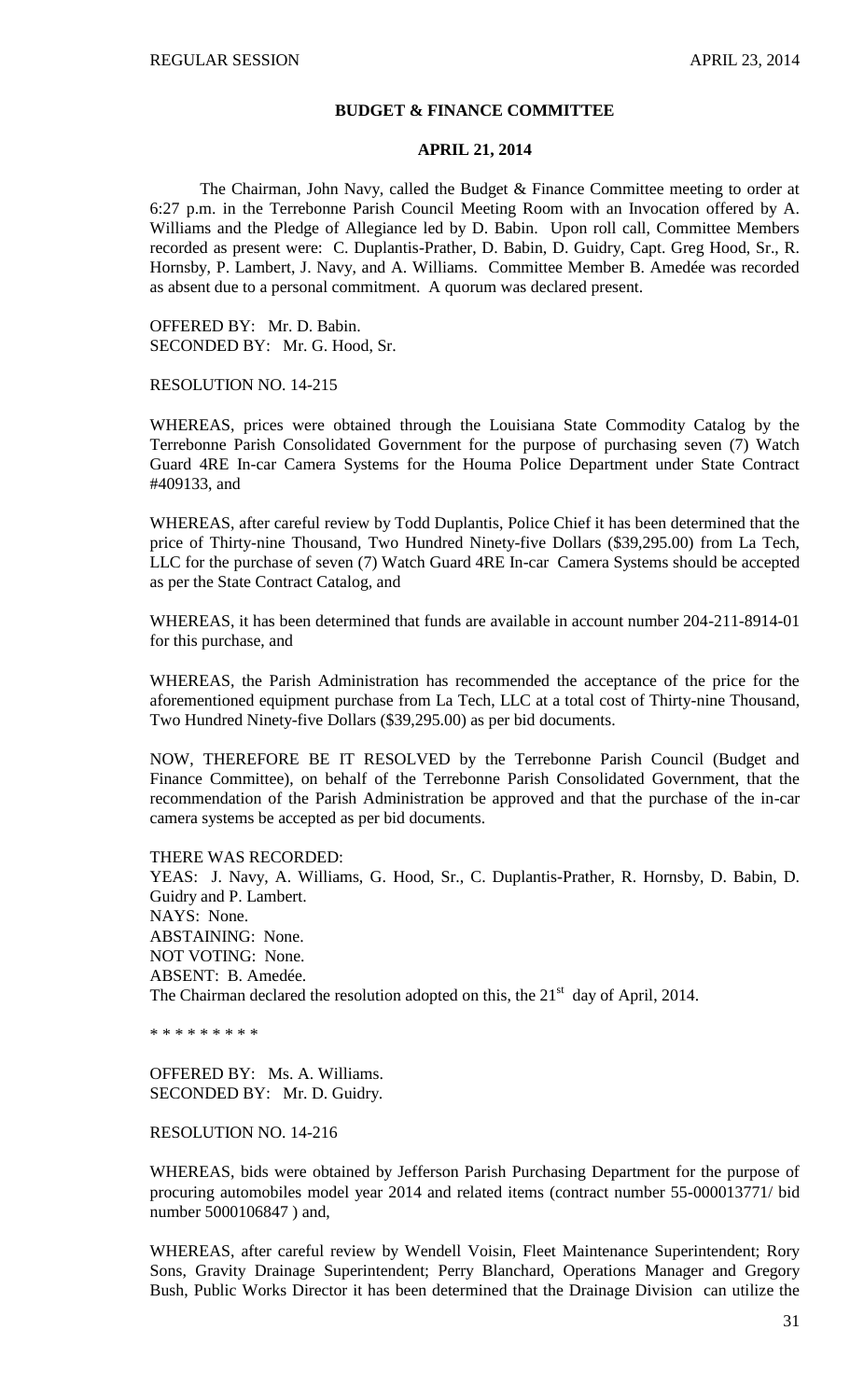aforementioned contract to acquire three (3) 10/12 yard dump bodies and accessories in the amount of Nineteen Thousand, Seven Hundred Twelve Dollars (\$19,712.00) each and one (1) 2/3 yard dump pump body in the amount of Twelve Thousand, Three Hundred Twenty Dollars (\$12,320.00) for a total cost of Seventy-one Thousand, Four Hundred Fifty-six Dollars (\$71,456.00) from Truck and Transportation Equipment Co. Inc. under provisions set forth in the Louisiana Revised Statutes Title 39:1701 et seq., and

WHERAS, is had been determined that funds are available in account number 252-351-8915-06 for this purchase, and

WHEREAS, the Parish Administration has recommended the acceptance of the aforementioned purchase from Truck and Transportation Equipment Co. Inc. at a total cost of Seventy-One Thousand, Four Hundred Fifty-six Dollars (\$71,456.00) as per bid documents.

NOW, THEREFORE BE IT RESOLVED by the Terrebonne Parish Council (Budget and Finance Committee), on behalf of the Terrebonne Parish Consolidated Government, that the recommendation of the Parish Administration be approved and that the purchase of four (4) dump bodies and accessories be accepted as per bid documents.

THERE WAS RECORDED: YEAS: J. Navy, A. Williams, G. Hood, Sr., C. Duplantis-Prather, R. Hornsby, D. Babin, D. Guidry and P. Lambert. NAYS: None. ABSTAINING: None. NOT VOTING: None. ABSENT: B. Amedée. The Chairman declared the resolution adopted on this, the  $21<sup>st</sup>$  day of April, 2014.

\* \* \* \* \* \* \* \* \*

OFFERED BY: Ms. C. Duplantis-Prather. SECONDED BY: Mr. P. Lambert.

RESOLUTION NO. 14-217

A resolution authorizing the Parish President to RE-NEW a contractual agreement for professional services between the Terrebonne Parish Consolidated Government ("TPCG") and Richard M. Haydel, M.D. and Scott Haydel, M.D., a Professional Medical Corporation.

WHEREAS, the Terrebonne Parish Consolidated Government and Richard M. Haydel, M.D. and Scott Haydel, M.D., a Professional Medical Corporation, desire to continue the contractual agreement entered on *May 1, 2014* for services rendered to the Terrebonne Juvenile Detention Center as facility(ies) physicians, and expiring on *April 30, 2015*, and

WHEREAS, Terrebonne Parish Consolidated Government desires to renew and extend the said contract on an annual basis.

NOW, THEREFORE BE IT RESOLVED by the Terrebonne Parish Council (Budget and Finance Committee), on behalf of the Terrebonne Parish Consolidated Government, that the Parish President, Michel Claudet, is hereby authorized to sign and to execute all documents necessary to renew a viable agreement for professional services between TPCG and Richard M. Haydel, M.D. and Scott Haydel, M.D., a Professional Medical Corporation.

THERE WAS RECORDED:

YEAS: J. Navy, A. Williams, G. Hood, Sr., C. Duplantis-Prather, R. Hornsby, D. Babin, D. Guidry and P. Lambert. NAYS: None. ABSTAINING: None. NOT VOTING: None. ABSENT: B. Amedée. The Chairman declared the resolution adopted on this, the  $21<sup>st</sup>$  day of April, 2014.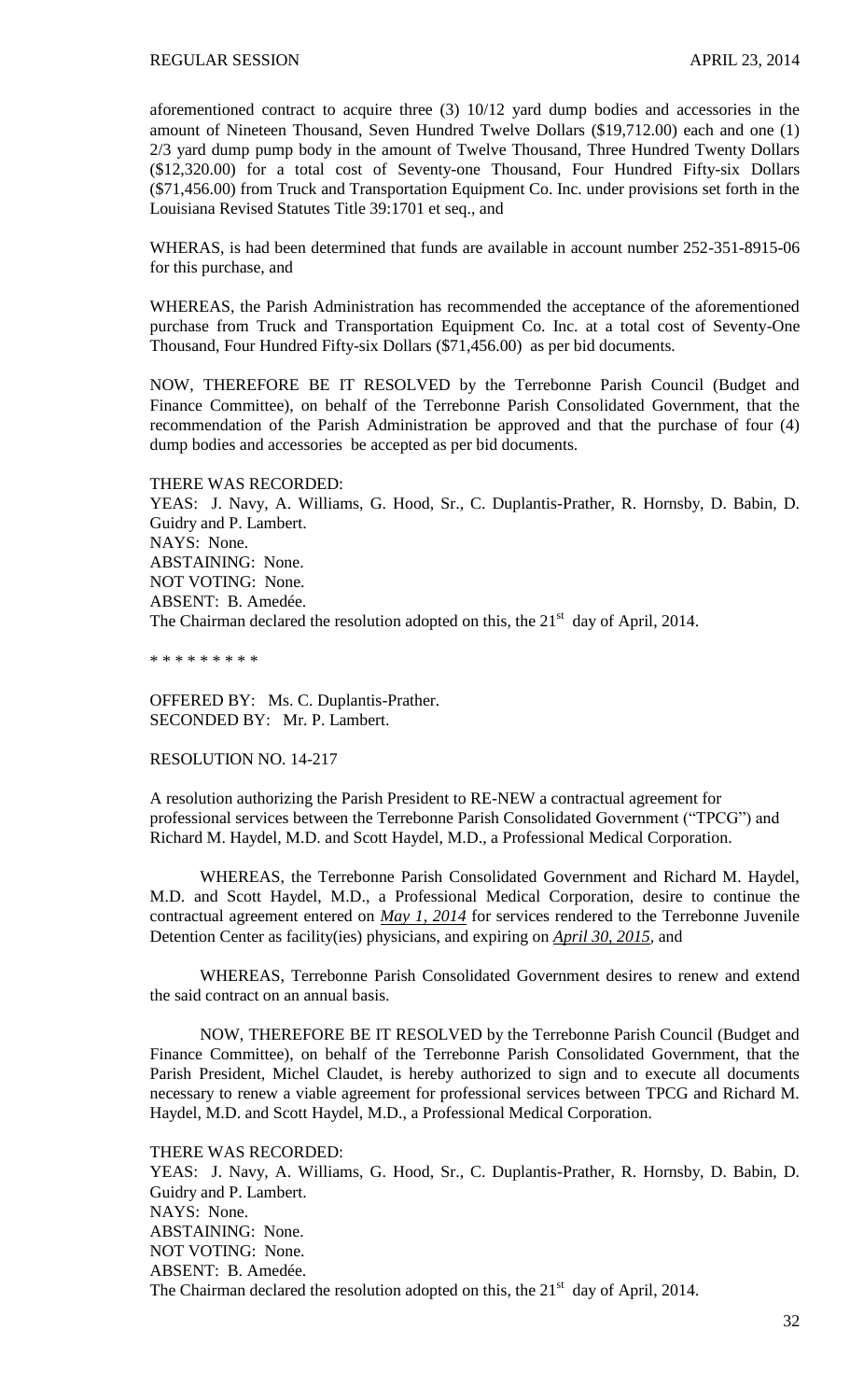OFFERED BY: Ms. A. Willaims. SECONDED BY: Mr. D. Babin.

## RESOLUTION NO. 14-218

Resolution authorizing the Parish President to negotiate, sign, and execute any and all documents with Options for Independence to expand the services of the Terrebonne Parish Health Unit for the promotion of health and wellness to the residents.

WHEREAS, the Terrebonne Parish Health Unit's goal is to expand their services to include a health and wellness program to the residents of the parish, and

WHEREAS, working through a contract, not to exceed \$50,000.00 with Options for Independence, a non-profit corporation, the following services are offered:

1. Providing health assessments and health screenings to bring awareness to an individual's health risk.

2. Educating individuals on reducing health risk factors.

3. Encouraging and motivating Terrebonne Parish residents to lead a more active and healthier lifestyle by offering incentives for participation in the program.

4. Offering resources, free of charge to the community, which will lead residents to adapt habits for a healthier lifestyle.

5. Encouraging individuals to eat a healthy, well balanced diet and to educate them on making better food choices and to foster healthier eating habits through nutrition education.

6. Evaluating, identifying and assisting the community in meeting their health and wellness needs.

7. Educating Terrebonne's residents on maintaining a healthy weight and offer resources to assist them in doing so.

8. Coordinating with health and wellness professionals and other agencies to offer activities related to health and wellness.

WHEREAS, the 2014 Adopted Budget for the Health Unit includes \$50,000 for the promotion of health and wellness.

NOW, THEREFORE BE IT RESOLVED, by the Terrebonne Parish Council (Budget and Finance Committee), on behalf of the Terrebonne Parish Consolidated Government, that the Parish President be authorized to negotiate, sign and execute any and all documents necessary with Options for Independence, a non-profit organization to provide a Health and Wellness program through the Terrebonne Parish Health Unit.

THERE WAS RECORDED:

YEAS: J. Navy, A. Williams, G. Hood, Sr., C. Duplantis-Prather, R. Hornsby, D. Babin, D. Guidry and P. Lambert. NAYS: None. ABSTAINING: None. NOT VOTING: None. ABSENT: B. Amedée. The Chairman declared the resolution adopted on this, the  $21<sup>st</sup>$  day of April, 2014.

\* \* \* \* \* \* \* \* \*

OFFERED BY: Mr. D. Guidry. SECONDED BY: Mr. D. Babin.

RESOLUTION NO. 14-219

A resolution awarding and authorizing the signing of the Contract for Parish Project No. 13- GAS-41, Cast Iron Gas Line Improvements, Rosemary Street Area, Phase XVII, Terrebonne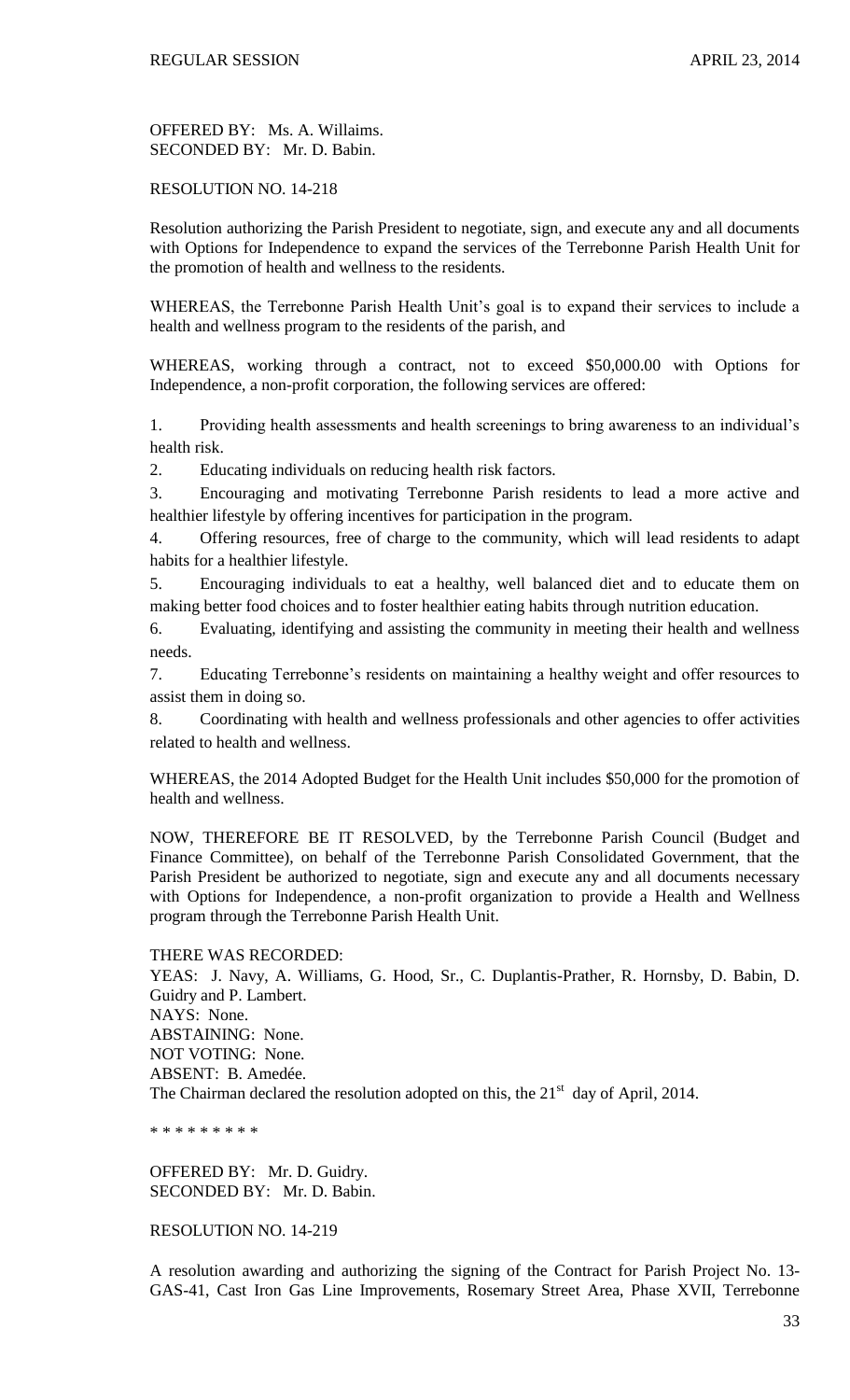Parish Consolidated Government, Terrebonne Parish, Louisiana, and authorizing the issuance of the Notice to Proceed.

WHEREAS, the Terrebonne Parish Consolidated Government did receive bids on April 2, 2014 for Parish Project No. 13-GAS-41, Cast Iron Gas Line Improvements, Rosemary Street Area, Phase XVII, Terrebonne Parish, Louisiana, and,

WHEREAS, the lowest, qualified bid was that submitted by Digco Utility, L.P., in the amount of \$1,156,121.00, and

NOW, THEREFORE, BE IT RESOLVED that the Terrebonne Parish Council (Budget & Finance Committee), on behalf of the Terrebonne Parish Consolidated Government, award the contract to Digco Utility, L.P., in the amount of \$1,156,121.00, and

BE IT FURTHER RESOLV`ED, that the President of Terrebonne Parish Consolidated Government, be and he is hereby authorized and empowered to sign a contract for and on behalf of the Terrebonne Parish Consolidated Government with Digco Utility, L.P., upon receipt of the performance bond in the amount of the contract price, and

BE IT FURTHER RESOLVED that upon receipt of required certificates of insurance evidencing coverage as provided in the project specifications and upon execution and recordation of all contract documents, that the Engineer is hereby authorized to issue the Notice to Proceed to the Contractor to commence of the project.

#### THERE WAS RECORDED:

YEAS: J. Navy, A. Williams, G. Hood, Sr., C. Duplantis-Prather, R. Hornsby, D. Babin, D. Guidry and P. Lambert. NAYS: None. ABSTAINING: None. NOT VOTING: None. ABSENT: B. Amedée. The Chairman declared the resolution adopted on this, the  $21<sup>st</sup>$  day of April, 2014.

\* \* \* \* \* \* \* \* \*

Mr. R. Hornsby moved, seconded by Mr. D. Babin, "THAT, the Budget & Finance Committee introduce an ordinance to amend Section 2-570, 'Juvenile Detention Fees', of the Parish Code of Ordinances to update the fees charged to other government agencies for out-ofparish youth housed at the Terrebonne Parish Juvenile Detention Center, and call a public hearing on said matter on Wednesday, May 28, 2014 at 6:30 p.m."

The Chairman called for the vote on the motion offered by Mr. R. Hornsby. THERE WAS RECORDED: YEAS: C. Duplantis-Prather, D. Babin, D. Guidry, G. Hood, Sr., R. Hornsby, P. Lambert, J. Navy, and A. Williams. NAYS: None. ABSENT: B. Amedée. The Chairman declared the motion adopted.

Mr. D. Babin moved, seconded by Mr. G. Hood, Sr., "THAT, the Budget & Finance Committee introduce an ordinance to amend the 2014 Adopted Budgeted Positions of the Houma Police Department, Public Safety Fund, and call a public hearing on said matter on May 14, 2014 at 6:30 p.m." (\*\*MOTION ADOPTED AFTER DISCUSSION)

Committee Member A. Williams questioned whether the elimination of the Mechanicville Weed & Seed Program Director position will be replaced with another form of law enforcement individual to ensure community involvement for the area under the Houma Police Department.

Parish President Michel Claudet stated that there are other functions of community involvement that are provided under the auspices of the Terrebonne Parish Recreation District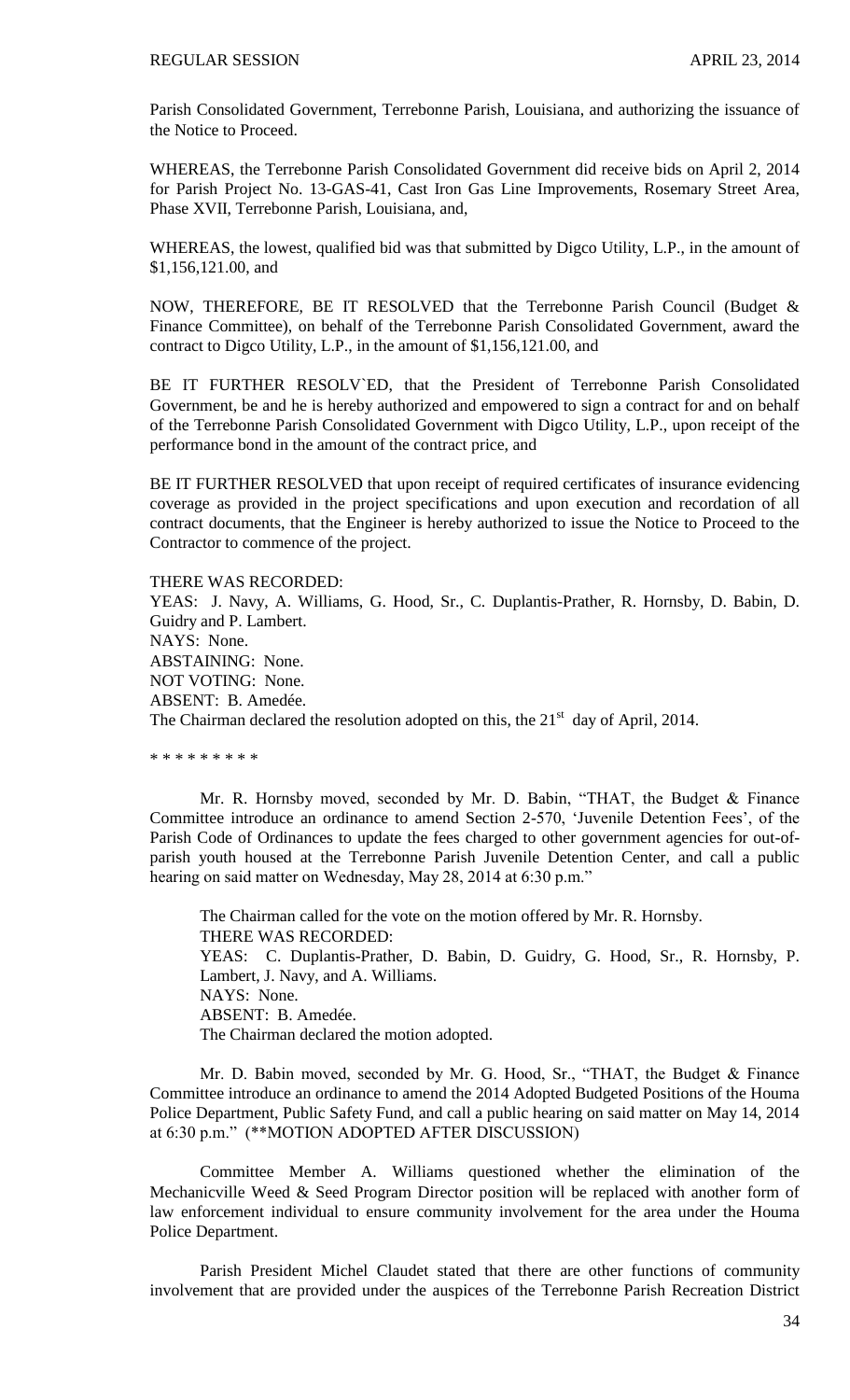No. 11 and that Administration will devise a policy for increased police patrols. He added that an officer will not be placed at the Mechanicville Gym, however, there will be regular patrols of the area.

Committee Member J. Navy requested that Administration discuss with Recreation District No. 11 the continuance of the Summer Camp Program at the Mechanicville Gym. Mr. Navy noted that there are a lot of community issues in the area and that law enforcement presence needs to be more visible.

\*\*The Chairman called for the vote on the motion offered by Mr. D. Babin. THERE WAS RECORDED: YEAS: C. Duplantis-Prather, D. Babin, D. Guidry, G. Hood, Sr., R. Hornsby, P. Lambert, J. Navy, and A. Williams. NAYS: None. ABSENT: B. Amedée. The Chairman declared the motion adopted.

Mr. P. Lambert moved, seconded by Mr. D. Guidry, "THAT, the Budget & Finance Committee introduce an ordinance to amend the 2014 Adopted Operating Budget of the Terrebonne Parish Consolidated Government for the following items:

I. Bayou Pointe aux Chenes Cleanout - \$30,000.00

II. Parish Prisoners Fund -\$100,000.00

and call a public hearing on said matter on Wednesday, May 14, 2014 at 6:30 p.m."

The Chairman called for the vote on the motion offered by Mr. P. Lambert. THERE WAS RECORDED: YEAS: C. Duplantis-Prather, D. Babin, D. Guidry, G. Hood, Sr., R. Hornsby, P. Lambert, J. Navy, and A. Williams. NAYS: None. ABSENT: B. Amedée.

The Chairman declared the motion adopted.

Mr. G. Hood, Sr. moved, seconded by Mr. P. Lambert, "THAT, there being no further business to come before the Budget & Finance Committee, the meeting be adjourned."

The Chairman called for the vote on the motion offered by Mr. G. Hood, Sr. THERE WAS RECORDED:

YEAS: C. Duplantis-Prather, D. Babin, D. Guidry, G. Hood, Sr., R. Hornsby, P. Lambert, J. Navy, and A. Williams.

NAYS: None.

ABSENT: B. Amedée.

The Chairman declared the motion adopted and the meeting was adjourned at 6:32 p.m.

#### John Navy, Chairman

Suzette Thomas, Minute Clerk

Ms. B. Amedée moved, seconded by Mr. D. Guidry, "THAT, the Council accept and ratify the minutes of the Budget and Finance Committee meeting held on 04/21/14."

The Chairman called for a vote on the motion offered by Ms. B. Amedée. THERE WAS RECORDED: YEAS: A. Williams, G. Hood, Sr., B. Amedée, C. Duplantis-Prather, R. Hornsby, D. Babin, D. Guidry and P. Lambert. NAYS: None. ABSENT: J. Navy. The Chairman declared the motion adopted.

The Chairman called for a report on the Policy, Procedure and Legal Committee meeting held on 04/21/14, whereupon the Committee Chairwoman rendered the following: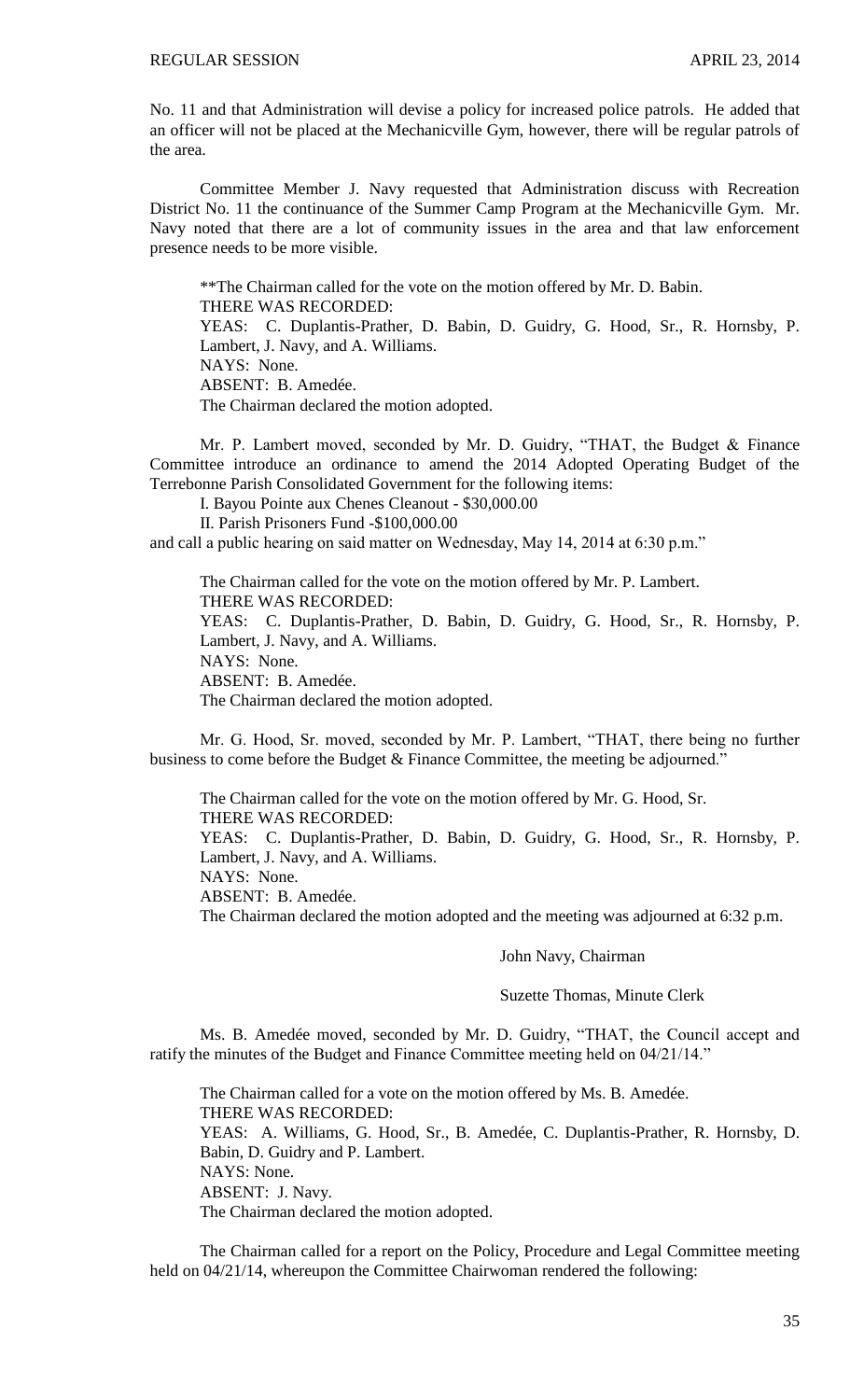## **POLICY, PROCEDURE, & LEGAL COMMITTEE**

### **APRIL 21, 2014**

The Chairwoman, Arlanda J. Williams, called the Policy, Procedure, and Legal Committee meeting to order at 6:34 p.m. in the Terrebonne Parish Council Meeting Room with an Invocation offered by J. Navy and the Pledge of Allegiance led by D. Babin. Upon roll call, Committee Members recorded as present were: D. Babin, C. Duplantis-Prather, D. Guidry, Capt. Greg Hood, Sr., HPD Ret., R. Hornsby, P. Lambert, J. Navy, and A. Williams. Committee Member B. Amedée was recorded as absent, due to a personal commitment. A quorum was declared present.

Ms. C. Duplantis-Prather moved, seconded by Mr. J. Navy, "THAT, the Policy, Procedure, and Legal Committee authorize the TPCG to co-sponsor the Third Annual Juneteenth Event on the grounds of the Southdown Plantation House Buquet Pavilion on Saturday, June 14,  $2014."$ 

The Chairwoman called for the vote on the motion offered by Ms. C. Duplantis-Prather. THERE WAS RECORDED:

YEAS: D. Babin, C. Duplantis-Prather, D. Guidry, G. Hood, Sr., R. Hornsby, P. Lambert, J. Navy, and A. Williams.

NAYS: None.

ABSENT: B. Amedée.

The Chairwoman declared the motion adopted.

Mr. J. Navy moved, seconded by Mr. D. Guidry, "THAT, the Policy, Procedure, and Legal Committee authorize the TPCG to co-sponsor the Howard Nixon Scholarship Foundation Celebration of the Arts and Humanities Second Line Parade from the Courthouse Square to Dumas Auditorium on Saturday, May 17, 2014."

The Chairwoman called for the vote on the motion offered by Mr. J. Navy. THERE WAS RECORDED: YEAS: D. Babin, C. Duplantis-Prather, D. Guidry, G. Hood, Sr., R. Hornsby, P. Lambert, J. Navy, and A. Williams. NAYS: None. ABSENT: B. Amedée. The Chairwoman declared the motion adopted.

The Chairwoman recognized Mrs. Maggie Marton of Houma, LA, who suggested that public awareness of proper dog training techniques be provided to pet owners; presented information with regards to characteristics which may cause a dog to act violently; and added that the existing "vicious dog ordinance" should be enforced, rather than revised.

Mr. D. Guidry moved, seconded by Ms. C. Duplantis-Prather, "THAT, the Policy, Procedure, and Legal Committee grant Mrs. Maggie Marton one minute to conclude her comments."

The Chairwoman called for the vote on the motion offered by Mr. D. Guidry. THERE WAS RECORDED: YEAS: D. Babin, C. Duplantis-Prather, D. Guidry, G. Hood, Sr., R. Hornsby, P. Lambert, J. Navy, and A. Williams. NAYS: None. ABSENT: B. Amedée. The Chairwoman declared the motion adopted.

Mrs. Marton concluded her comments by suggesting that enforcement of the established penalties and fines for violations may offset abuse of dogs.

The Chairwoman recognized Dr. John Marton of Houma, LA, who shared statistical information with regards to various dog breeds, noting that the data does not indicate that one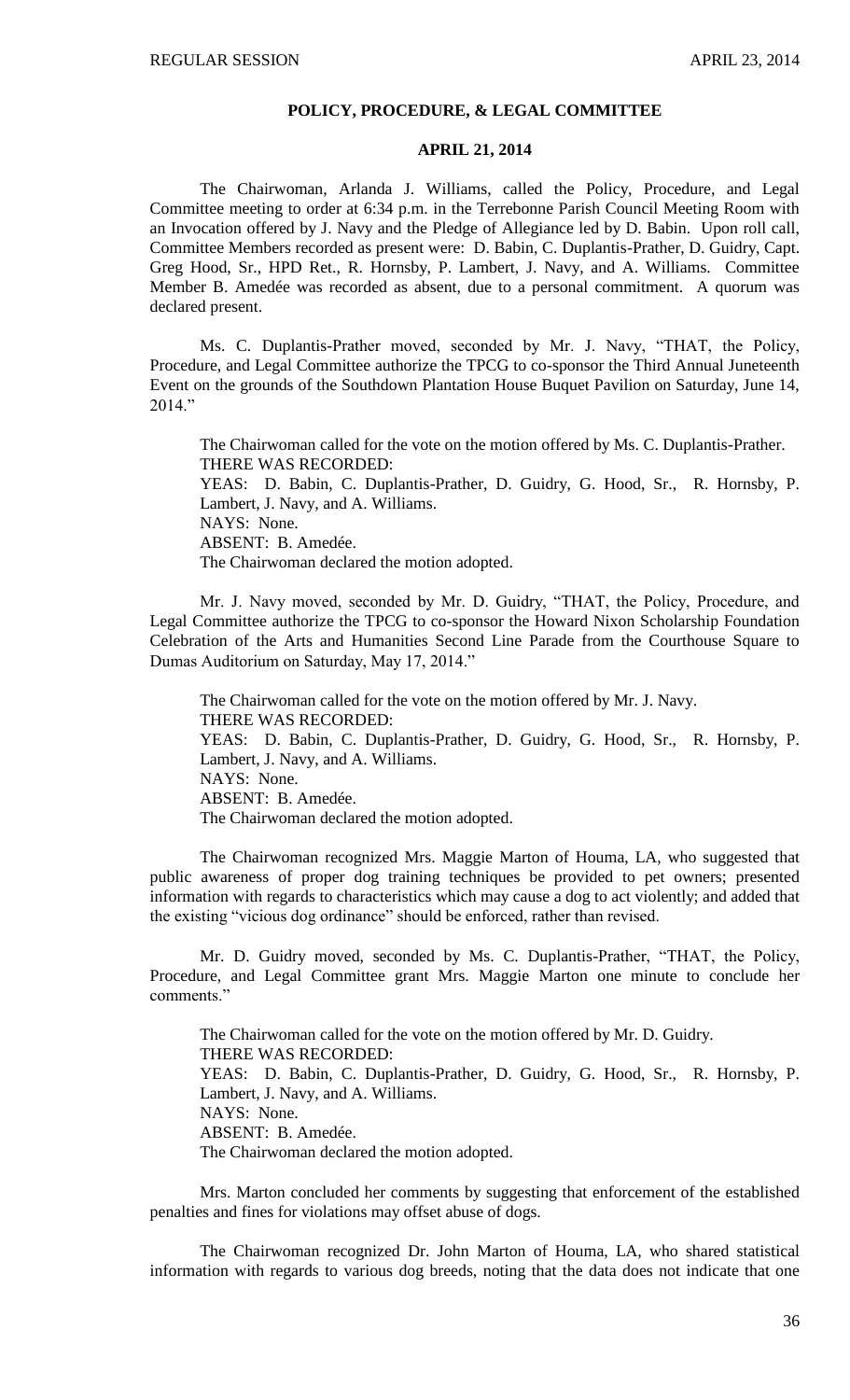specific breed is more aggressive than another breed, and added that it is difficult to identify a specific "pit bull" breed due to there being many types of dog breeds.

Mr. D. Babin moved, seconded by Mr. D. Guidry, "THAT, the Policy, Procedure, and Legal Committee grant Dr. Marton one additional minute to conclude his comments."

The Chairwoman called for the vote on the motion offered by Mr. D. Babin. THERE WAS RECORDED: YEAS: D. Babin, C. Duplantis-Prather, D. Guidry, G. Hood, Sr., R. Hornsby, P. Lambert, J. Navy, and A. Williams. NAYS: None. ABSENT: B. Amedée. The Chairwoman declared the motion adopted.

Dr. Marton concluded his comments with regards to educating the community about responsible pet ownership and socialization with animals.

Discussion transpired relative to the existing "dangerous and vicious dog" Parish Code provisions being adequate; to owners chaining dogs to posts/trees/etc. and the adoption of laws to legislate such actions; to establishing provisions for pet owner awareness; to increase enforcement of the existing provisions and penalties; to regulating pet ownership in apartment complexes; and to the use of common sense with regards to pet ownership.

Committee Member C. Duplantis-Prather requested consideration of her previouslysubmitted proposal to create an Animal Welfare Advisory Board.

The Chairwoman clarified that Committee Member J. Navy's request to the Legal Department is to review the possibility of assessing fines on owners who violate existing "dangerous and vicious dog" provisions, and to review the possibility of enacting laws to prohibit the tying-up and/or chaining of animals to teach aggressive behavior.

Committee Member J. Navy suggested that the Legal Department send a letter to apartment complex owners requesting that tenants use "common sense" with regards to pet ownership.

Mr. J. Navy moved, seconded by Mr. D. Babin, "THAT, the Policy, Procedure, & Legal Committee request the Legal Department to review possible legislation to assess more stringent fines on owners who violate existing 'dangerous and vicious dog' provisions; to prohibit the tying-up/chaining of animals to teach them aggressive behavior; and to send letters to apartment complex owners with regards to pet ownership within apartments."

Additional discussed transpired with regards to restraining devices being required to be at least five times the length of a dog, and tying animals to trees.

Committee Member J. Navy requested that the Council Clerk place the matter relative to "dangerous and vicious dogs" on the next committee agenda for additional evaluation.

**\*\***The Chairwoman called for the vote on the motion offered by Mr. J. Navy. THERE WAS RECORDED: YEAS: D. Babin, C. Duplantis-Prather, D. Guidry, G. Hood, Sr., R. Hornsby, P. Lambert, J. Navy, and A. Williams. NAYS: None. ABSENT: B. Amedée. The Chairwoman declared the motion adopted.

Mr. G. Hood, Sr. moved, seconded by Ms. C. Duplantis-Prather, "THAT, there being no further business to come before the Policy, Procedure, & Legal Committee, the meeting be adjourned."

The Chairwoman called for the vote on the motion offered by Mr. G. Hood, Sr. THERE WAS RECORDED: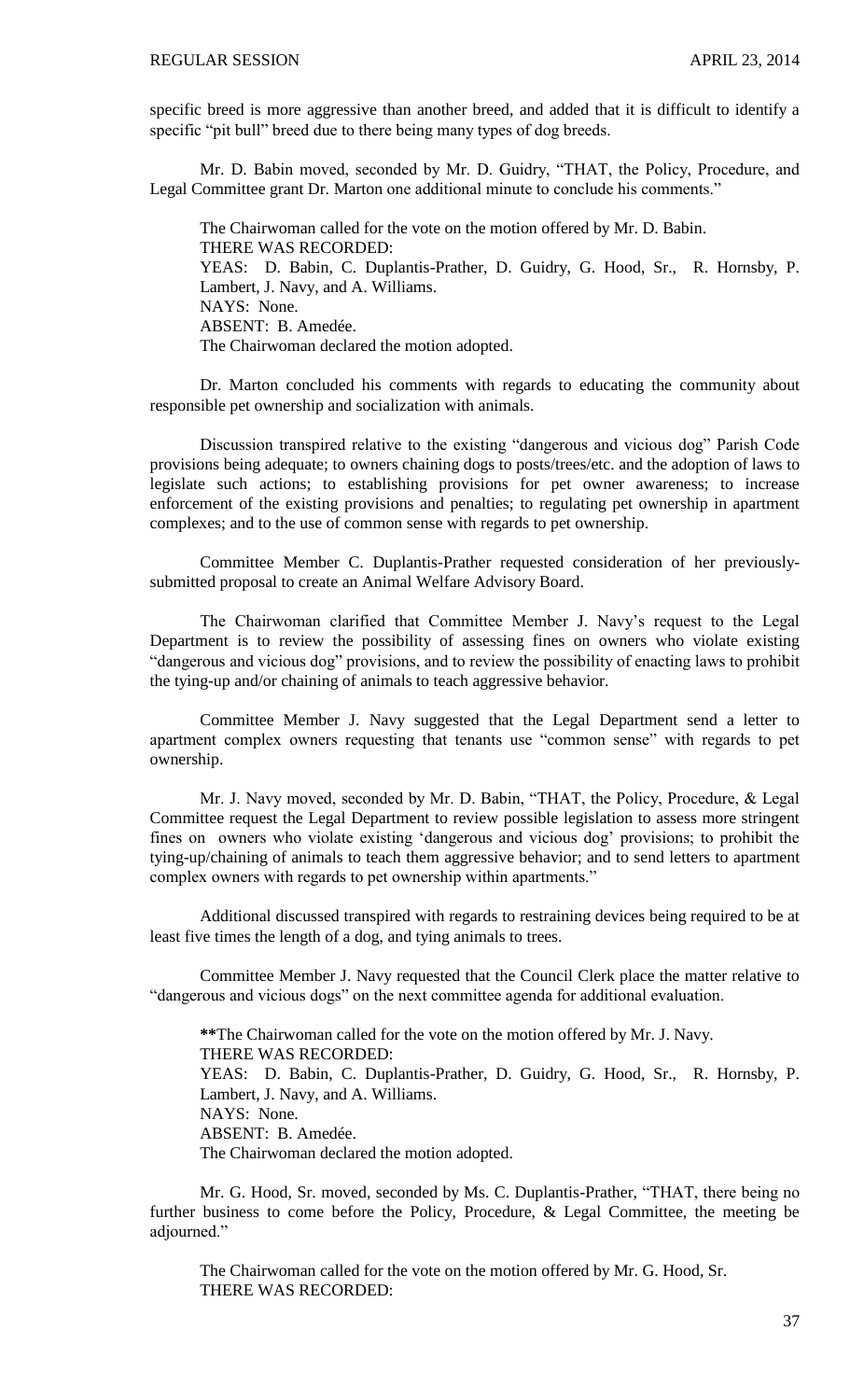YEAS: D. Babin, C. Duplantis-Prather, D. Guidry, G. Hood, Sr., R. Hornsby, P. Lambert, J. Navy, and A. Williams.

NAYS: None. ABSENT: B. Amedée.

The Chairwoman declared the motion adopted and the meeting was adjourned at 7:10 p.m.

Arlanda J. Williams, Chairwoman

Suzette Thomas, Minute Clerk

Ms. A. Williams moved, seconded by Mr. P. Lambert, "THAT, the Council accept and ratify the minutes of the Policy, Procedure and Legal Committee meeting held on 04/21/14."

The Chairman called for a vote on the motion offered by Ms. A. Williams. THERE WAS RECORDED: YEAS: A. Williams, G. Hood, Sr., B. Amedée, C. Duplantis-Prather, R. Hornsby, D. Babin, D. Guidry and P. Lambert. NAYS: None. ABSENT: J. Navy. The Chairman declared the motion adopted.

Ms. A. Williams moved, seconded by Mr. G. Hood, Sr., "THAT, the Council approve the following street light list:

ENERGIZE 11 STREET LIGHTS IN COLONIAL ACRES SUBDIVISION, AS PER ATTACHED INFORMATION; ROAD LIGHTING DISTRICT NO. 3-A; ENTERGY; CHRISTA DUPLANTIS-PRATHER

TRANSFER CHARGES FOR LIGHTS AT THE FOLLOWING ADDRESSES TO ROAD LIGHTING DISTRICT NO. 7 (SERVING FOUR POINT HARBOR, LLC CAMPSITE DEVELOPMENT); ALL LIGHTS FACE ROADWAY; SLECA; DANNY BABIN:

668 FOUR POINT ROAD 662 FOUR POINT ROAD 654 FOUR POINT ROAD 646 FOUR POINT ROAD 636 FOUR POINT ROAD 632 FOUR POINT ROAD 624 FOUR POINT ROAD 618 FOUR POINT ROAD 610 FOUR POINT ROAD 604 FOUR POINT ROAD 598 FOUR POINT ROAD."

> The Chairman called for a vote on the motion offered by Ms. A. Williams. THERE WAS RECORDED: YEAS: A. Williams, G. Hood, Sr., B. Amedée, C. Duplantis-Prather, R. Hornsby, D. Babin, D. Guidry and P. Lambert. NAYS: None. ABSENT: J. Navy. The Chairman declared the motion adopted.

Ms. B. Amedée moved, seconded by Mr. P. Lambert, "THAT, the Council hold nominations open for the one long-standing vacancy on the Bayou Blue Fire Protection District Board until further notice."

The Chairman called for a vote on the motion offered by Ms. B. Amedée. THERE WAS RECORDED: YEAS: A. Williams, G. Hood, Sr., B. Amedée, C. Duplantis-Prather, R. Hornsby, D. Babin, D. Guidry and P. Lambert.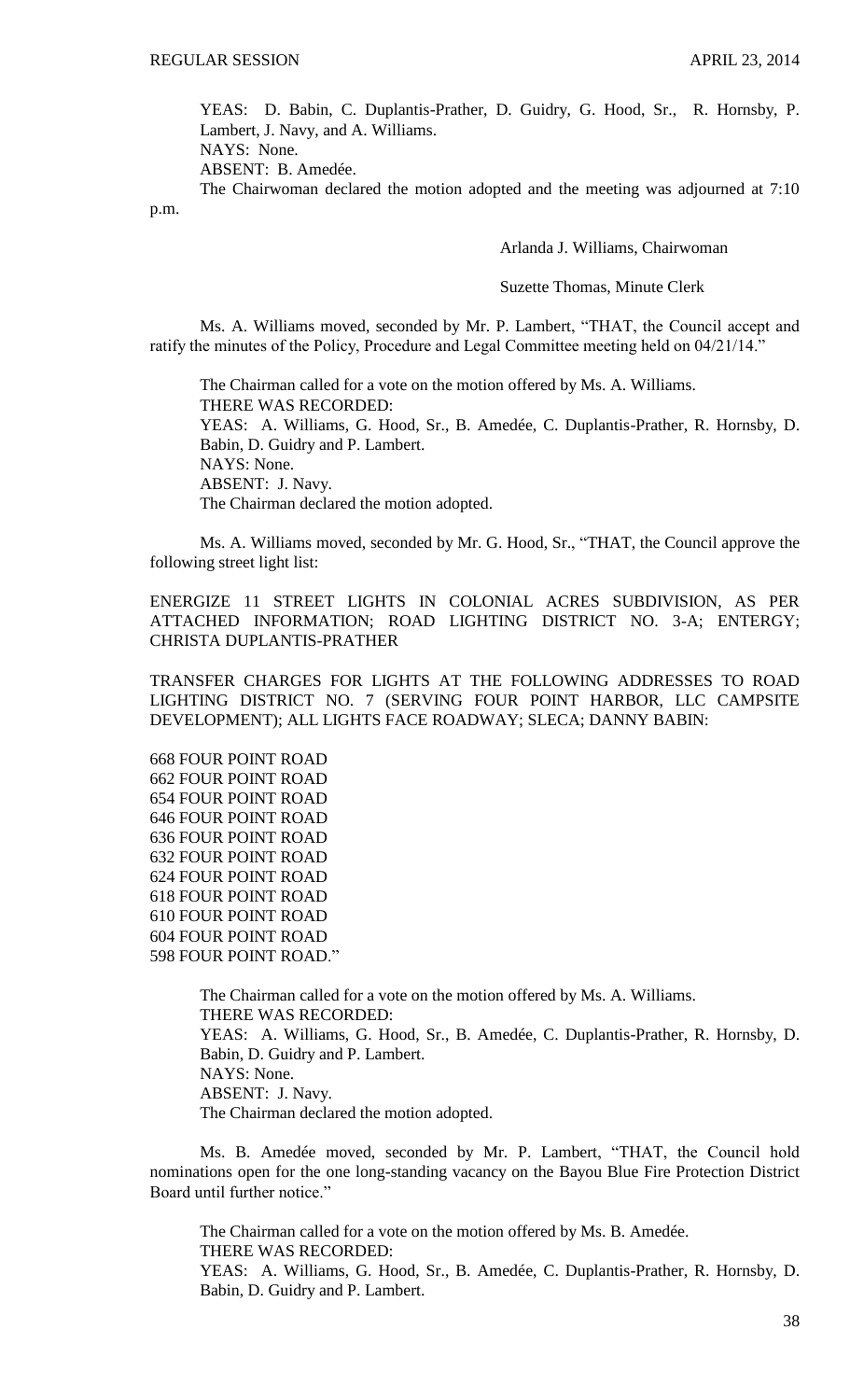NAYS: None. ABSENT: J. Navy. The Chairman declared the motion adopted.

Mr. D. Babin moved, seconded by Mr. G. Hood, Sr., "THAT, the Council open nominations for the one vacancy on the Terrebonne Parish Tree Board, nominate Ms. Monica M. Harris; close nominations and appoint Ms. Monica M. Harris to serve a term on the Terrebonne Parish Tree Board."

The Chairman called for a vote on the motion offered by Mr. D. Babin. THERE WAS RECORDED: YEAS: A. Williams, G. Hood, Sr., B. Amedée, C. Duplantis-Prather, R. Hornsby, D. Babin, D. Guidry and P. Lambert. NAYS: None. ABSENT: J. Navy. The Chairman declared the motion adopted.

Ms. B. Amedée moved, seconded by Mr. D. Babin, "THAT, the Council hold nominations open for the one vacancy to fill a position until 12/17/15 on the South Central La. Human Services Authority Board until the next Council meeting."

The Chairman called for a vote on the motion offered by Ms. B. Amedée. THERE WAS RECORDED: YEAS: A. Williams, G. Hood, Sr., B. Amedée, C. Duplantis-Prather, R. Hornsby, D. Babin, D. Guidry and P. Lambert. NAYS: None. ABSENT: J. Navy. The Chairman declared the motion adopted.

Ms. B. Amedée moved, seconded by Mr. D. Babin, "THAT, the Council hold nominations open for the one vacancy to fill a position as a representative of the general public until 10/31/15 on the Coastal Zone Management and Coastal Restoration Advisory until the next Council meeting."

The Chairman called for a vote on the motion offered by Ms. B. Amedée. THERE WAS RECORDED: YEAS: A. Williams, G. Hood, Sr., B. Amedée, C. Duplantis-Prather, R. Hornsby, D. Babin, D. Guidry and P. Lambert. NAYS: None. ABSENT: J. Navy. The Chairman declared the motion adopted.

The Council Chairman announced the following vacancy and upcoming term expirations, which will be handled as per usual procedure:

- One vacancy on the Consolidated Waterworks District No. 1 Board to fill the remainder of a term as a representative of Council District No. 5 that will expire on 06/24/17.
- Three vacancies on the Consolidated Waterworks District No. 1 Board to fill the terms for representatives of Council Districts 3, 7 and 8 that will expire on 06/24/14.
- One vacancy on the Recreation District No. 1 Board for a term expiring on 06/12/14.

Under Agenda Item 6A, Announcements – Council Members:

- Councilman G. Hood, Sr. announced that hurricane season is fast approaching and it is now time for Houma-Terrebonne residents to begin preparations.
- Councilwoman B. Amedée announced that on Thursday, May 1<sup>st</sup> Terrebonne Parish  $\bullet$ will be observing a "National Day of Prayer" with a ceremony at the Courthouse Square beginning at 6:00 p.m.